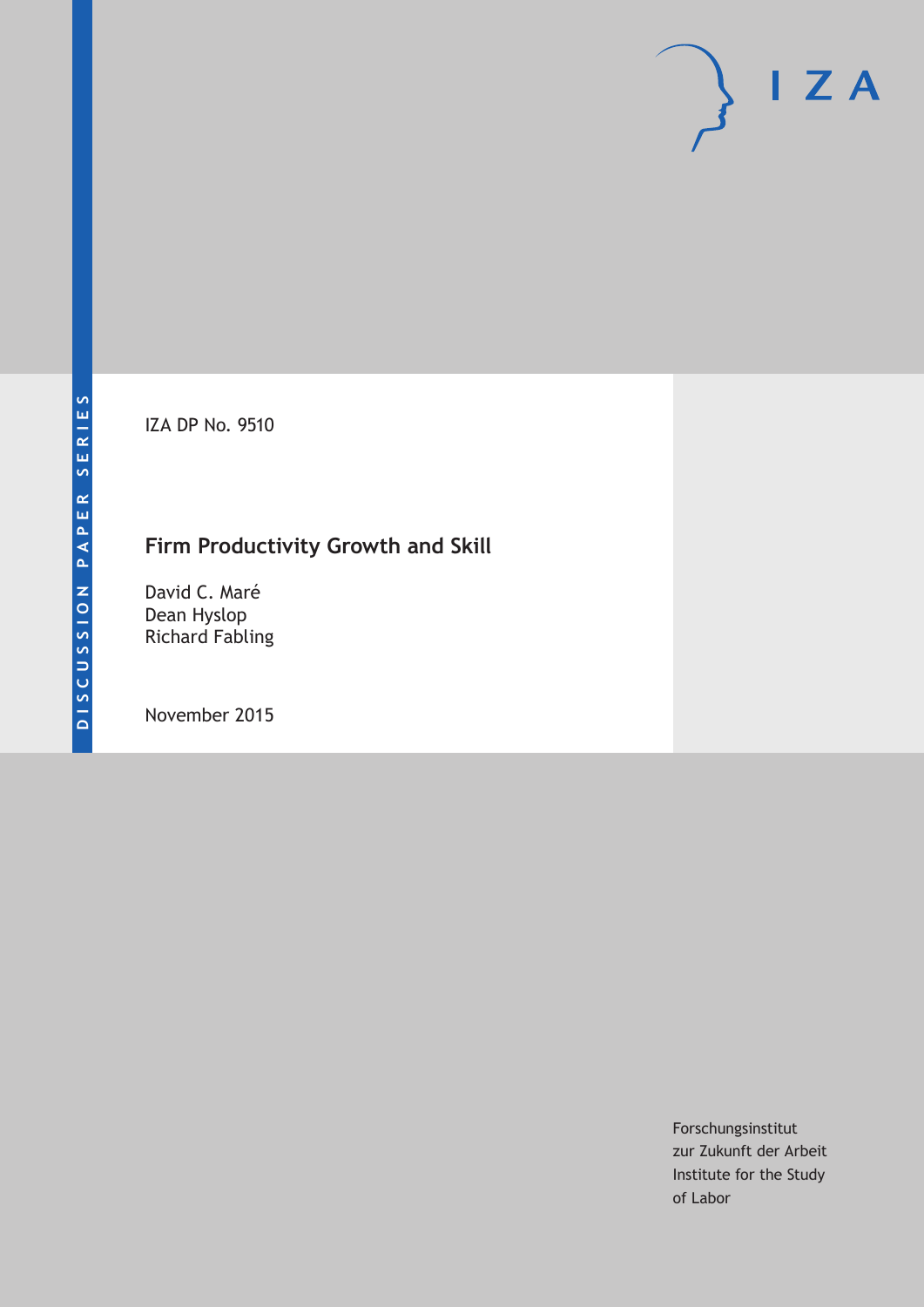# **Firm Productivity Growth and Skill**

## **David C. Maré**

*Motu Economic and Public Policy Research and IZA* 

## **Dean Hyslop**

*Motu Economic and Public Policy Research* 

## **Richard Fabling**

*Independent Researcher*

Discussion Paper No. 9510 November 2015

IZA

P.O. Box 7240 53072 Bonn Germany

Phone: +49-228-3894-0 Fax: +49-228-3894-180 E-mail: iza@iza.org

Any opinions expressed here are those of the author(s) and not those of IZA. Research published in this series may include views on policy, but the institute itself takes no institutional policy positions. The IZA research network is committed to the IZA Guiding Principles of Research Integrity.

The Institute for the Study of Labor (IZA) in Bonn is a local and virtual international research center and a place of communication between science, politics and business. IZA is an independent nonprofit organization supported by Deutsche Post Foundation. The center is associated with the University of Bonn and offers a stimulating research environment through its international network, workshops and conferences, data service, project support, research visits and doctoral program. IZA engages in (i) original and internationally competitive research in all fields of labor economics, (ii) development of policy concepts, and (iii) dissemination of research results and concepts to the interested public.

IZA Discussion Papers often represent preliminary work and are circulated to encourage discussion. Citation of such a paper should account for its provisional character. A revised version may be available directly from the author.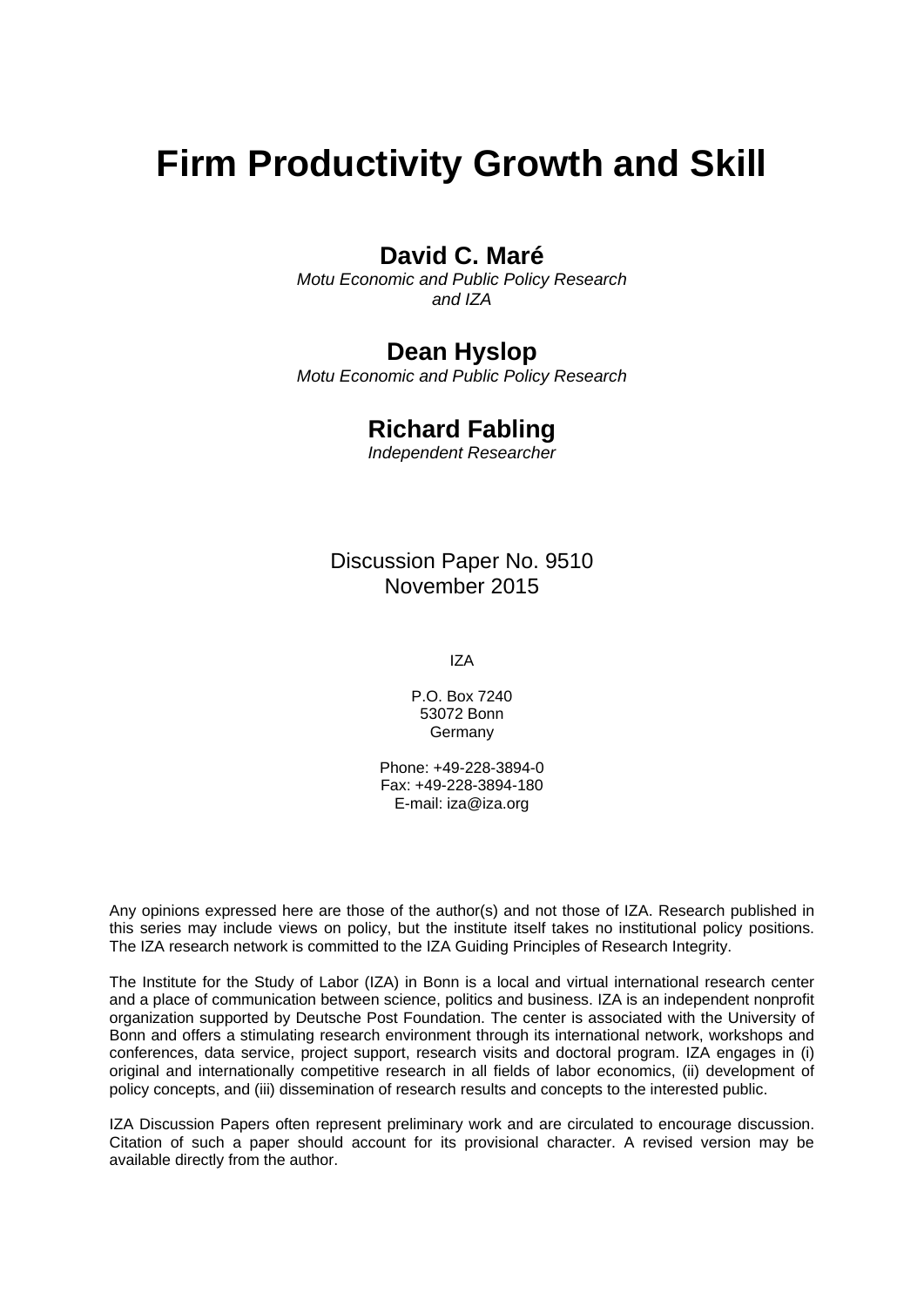IZA Discussion Paper No. 9510 November 2015

## **ABSTRACT**

## **Firm Productivity Growth and Skill**

This paper examines the relationship between firm multifactor productivity growth (*mfp*) and changing skill levels of labour in New Zealand, over the period 2001-12, using longitudinal data from Statistics New Zealand's Longitudinal Business Database (*LBD*) and Integrated Data Infrastructure (IDI). We estimate that the average skill of workers declined by 1.8% over the period, reflecting strong employment growth for workers with lower than average skill levels. The net decline was the combined effect of a 3.6% decline in unobserved skill outweighing a 1.8% increase in observed skill, resulting in 1.8% slower estimated skilladjusted labour growth (13.3%) than the 15.0% growth in full-time equivalent (*FTE*) employment. Mirroring the skill-dilution, skill-adjusted *mfp* growth averaged 0.24% per annum over the period compared to 0.14% pa for unadjusted growth. The patterns were stronger over the pre-*GFC* period to 2008, during which adjusted and unadjusted *mfp* grew 0.57% pa and 0.42% pa respectively. Our analysis of the effect of changing skill on *mfp* growth finds that the impact of skill adjustment was almost entirely due to changing skill composition within continuing firms.

JEL Classification: D24, J24

Keywords: productivity, reallocation, decomposition, linked employer-employee data, LBD, firm turnover

Corresponding author:

David C. Maré Motu Economic and Public Policy Research PO Box 24390 Wellington 6142 New Zealand E-mail: dave.mare@motu.org.nz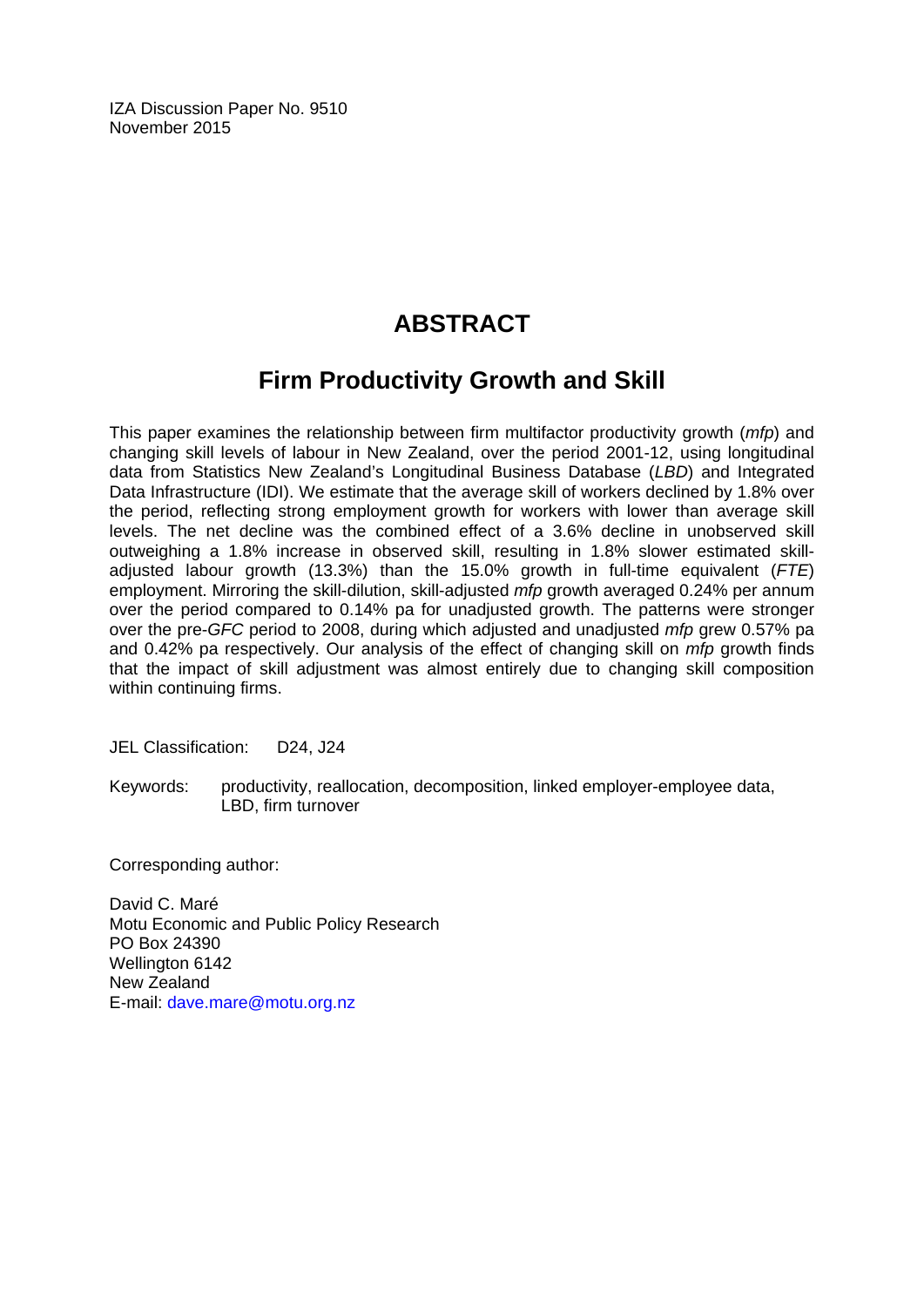IZA Discussion Paper No. 9510 November 2015

## **NON-TECHNICAL SUMMARY**

New Zealand's strong employment growth between 2001 and 2012 drew in a disproportionate number of lower skilled workers. This cyclical change offset the growth in skill of the New Zealand work force by 1.8%.

The overall change in the skill of New Zealand workers reflects two opposing forces. An increase in average skill due to ageing and rising qualifications was diluted by increased employment of workers with lower skill.

This dilution was particularly pronounced in the business cycle upswing that preceded the Global Financial Crisis, and was reversed temporarily when employment declined between 2008 and 2010.

The authors construct a measure of the quality of a firm's labour force and measured its impact on productivity by examining data about individual workers linked to data on firms in the Longitudinal Business Database. The measure of worker quality – which is derived from earnings data – reflects the bundle of skills, qualifications and experience of individual workers. As such, it picks up a broader range of worker attributes than qualifications alone.

Employment increased by 372,000 workers between 2001 and 2012, leading to a 15% increase in full-time equivalent employment. Adjusting for the dilution in skill, there was a 13.3% increase in "effective employment". When used for calculating productivity, the adjustment implies that output growth has been achieved with lower growth in labour, and raising measured productivity growth. The productivity measure used in the study is multifactor productivity. This reflects the amount a firm produces, relative to all of the inputs, including labour, used in production.

Multifactor productivity growth adjusted for changes in worker quality increased by an average of 0.24% per year compared to 0.14% per year for the unadjusted measure – a difference of 1.1% over the 11 years studied.

Getting low-skilled workers into jobs is clearly a positive outcome. The associated skill dilution, however, helps to some degree in explaining New Zealand's generally low measure of productivity growth during recent business cycle upswings.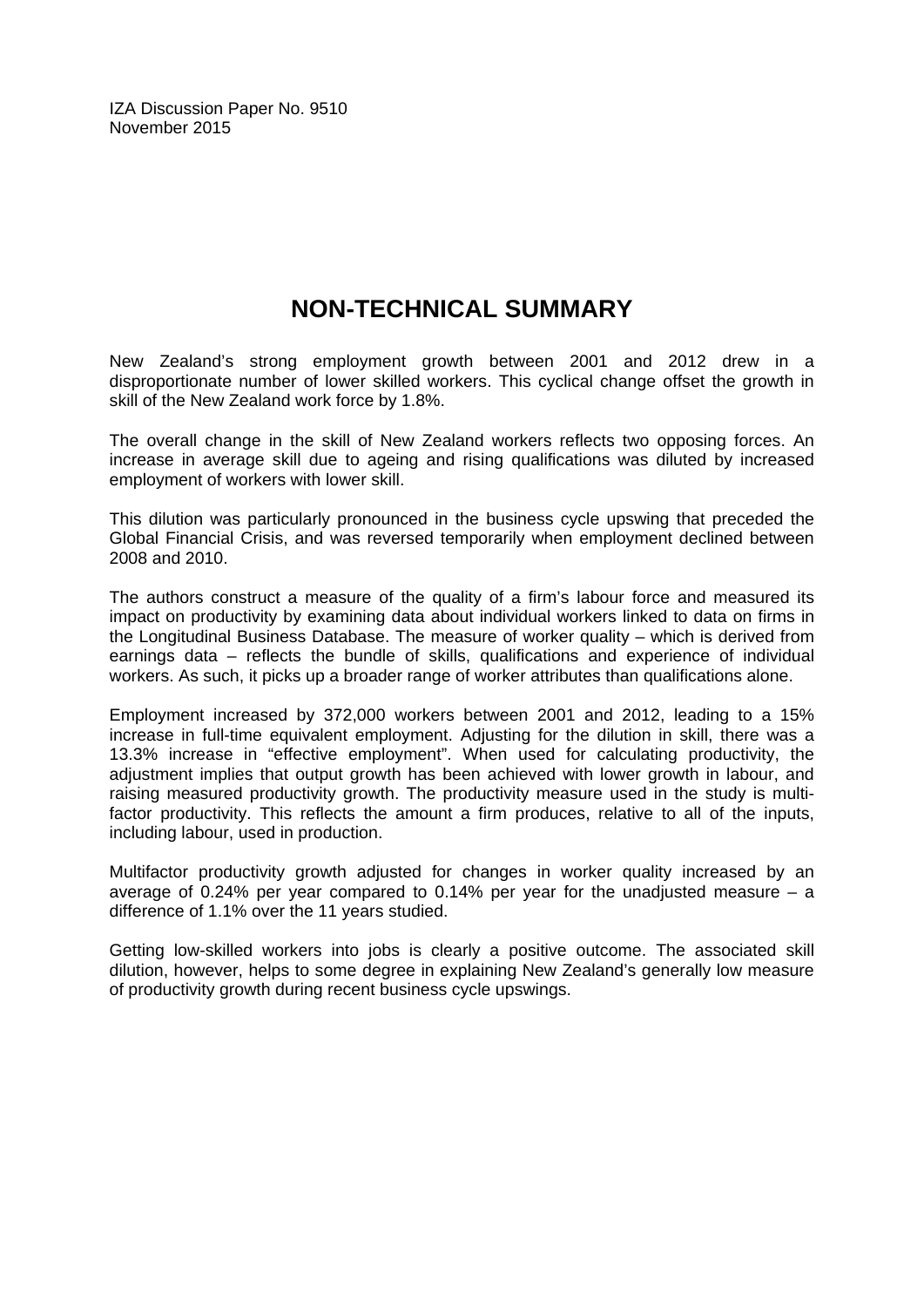IZA Discussion Paper No. 9510 November 2015

## **DISCLAIMER**

Initial work on this project was undertaken while the authors were on secondment to Statistics New Zealand and was funded by the Department of Labour. Subsequent work has been supported by the Productivity Hub (Productivity Commission, MBIE, Treasury, and Statistics New Zealand).The results in this working paper are not official statistics, they have been created for research purposes from the Integrated Data Infrastructure (*IDI*), managed by Statistics New Zealand. The opinions, findings, recommendations, and conclusions expressed in this working paper are those of the author(s), not Statistics NZ, Motu Economic and Public Policy Research Trust, or any of the organisations acknowledged in the previous paragraph. Access to the anonymised data used in this study was provided by Statistics NZ in accordance with security and confidentiality provisions of the Statistics Act 1975. Only people authorised by the Statistics Act 1975 are allowed to see data about a particular person, household, business, or organisation, and the results in this working paper have been confidentialised to protect these groups from identification. Careful consideration has been given to the privacy, security, and confidentiality issues associated with using administrative and survey data in the *IDI*. Further detail can be found in the Privacy impact assessment for the Integrated Data Infrastructure available from www.stats.govt.nz.The results are based in part on tax data supplied by Inland Revenue to Statistics NZ under the Tax Administration Act 1994. This tax data must be used only for statistical purposes, and no individual information may be published or disclosed in any other form, or provided to Inland Revenue for administrative or regulatory purposes. Any person who has had access to the unit record data has certified that they have been shown, have read, and have understood section 81 of the Tax Administration Act 1994, which relates to secrecy. Any discussion of data limitations or weaknesses is in the context of using the *IDI* for statistical purposes, and is not related to the data's ability to support Inland Revenue's core operational requirements.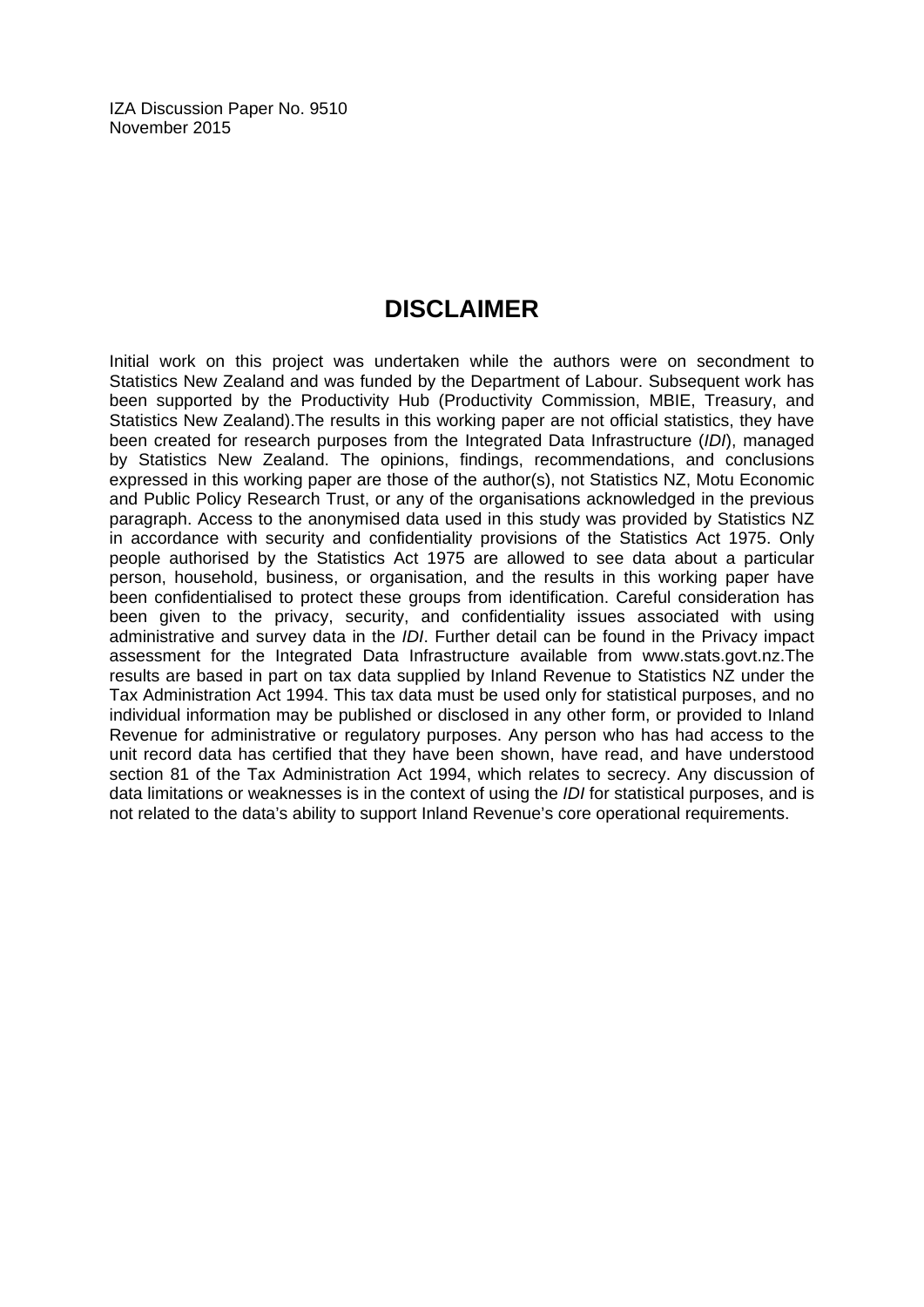### <span id="page-5-0"></span>**1 Introduction**

 $\overline{a}$ 

The greater availability of business microdata over recent decades has facilitated a much richer understanding of the economic adjustment processes that generate productivity growth. Most microdata-based labour and multi-factor productivity (mfp) analyses measure labour inputs in firm production functions using pure quantity measures, such as the (total) number of workers, a weighted average of full-time and part-time workers, or the total number of hours worked. <sup>1</sup> Such analyses implicitly assume there is no change in the quality of labour over time which, in the context of the increasing levels of training and qualifications in New Zealand over the past decades, is open to question.<sup>2</sup>

This paper is concerned with the relationship between changes in skill and the measurement of productivity growth in New Zealand. Specifically, we focus on the impact of skill changes on estimated *mfp*, and on how these changes in workforce composition have played out across firms. Our analysis uses a rich longitudinal panel of businesses that supports annual productivity estimates covering a high proportion of the New Zealand economy over the period 2001–2012. The data are drawn from Statistics New Zealand's Longitudinal Business Database (*LBD*), combined with skill estimates derived from linked employer-employee data in Statistics New Zealand's Integrated Data Infrastructure (*IDI*).

First, we develop a proxy for skill that is derived more directly from workers' earnings than usual observable measures of skill such as educational qualifications.<sup>3</sup> This is partly by necessity, as the *IDI* does not provide coverage of observable skill measures throughout the sample period for the full population of workers;<sup>4</sup> in addition, observable qualifications provide only partial measures of relevant skills. Our skill proxy consists of two components: an observable component of skill estimated from life cycle patterns of earnings reflecting skill associated with labour market experience; and an unobservable component of skill for each individual, derived from their average earnings premium (or penalty) conditional on their sex and phase of the life cycle.

<sup>&</sup>lt;sup>1</sup> Recently published New Zealand studies include: Grimes et al (2009), Fabling & Sanderson (2013), Maré & Graham (2013); Maré & Fabling (2013), Doan et al (2014), and Fabling & Grimes (2014).

<sup>&</sup>lt;sup>2</sup> There were substantial increases in both employment and the average qualifications in New Zealand between the 2001 and 2013 censuses. The proportion of those aged 20 and over with a degree qualification or higher increased from 15% to 25%, while the proportion with no school qualifications declined from 19% to 14%. The increase in degree qualifications was particularly strong for younger workers. In contrast, older workers, with lower average qualifications, experienced the strongest employment growth (e.g. workers aged 60 and over accounted for more than half of the increase in employment), reflecting both increasing cohort sizes associated with the baby boom generation, and increases in labour force participation rates. (NZ Census data)

<sup>&</sup>lt;sup>3</sup> Statistics New Zealand (2008) produced a labour-quality adjusted official productivity series, based on the observed qualifications-based labour quality-adjusted approach of Szeto and McLoughlin (2008). Reflecting the recent increase in qualifications, these studies estimate increasing labour quality in New Zealand, and lower quality-adjusted productivity growth.

<sup>4</sup> Although the *IDI* has detailed information on qualifications and training acquired since 2000, this covers mainly younger cohorts; and while there is broader qualifications data available, this is only for Household Labour Force Survey (*HLFS*) samples of the population since 2006. In addition, overseas study and qualifications information on migrants is largely absent.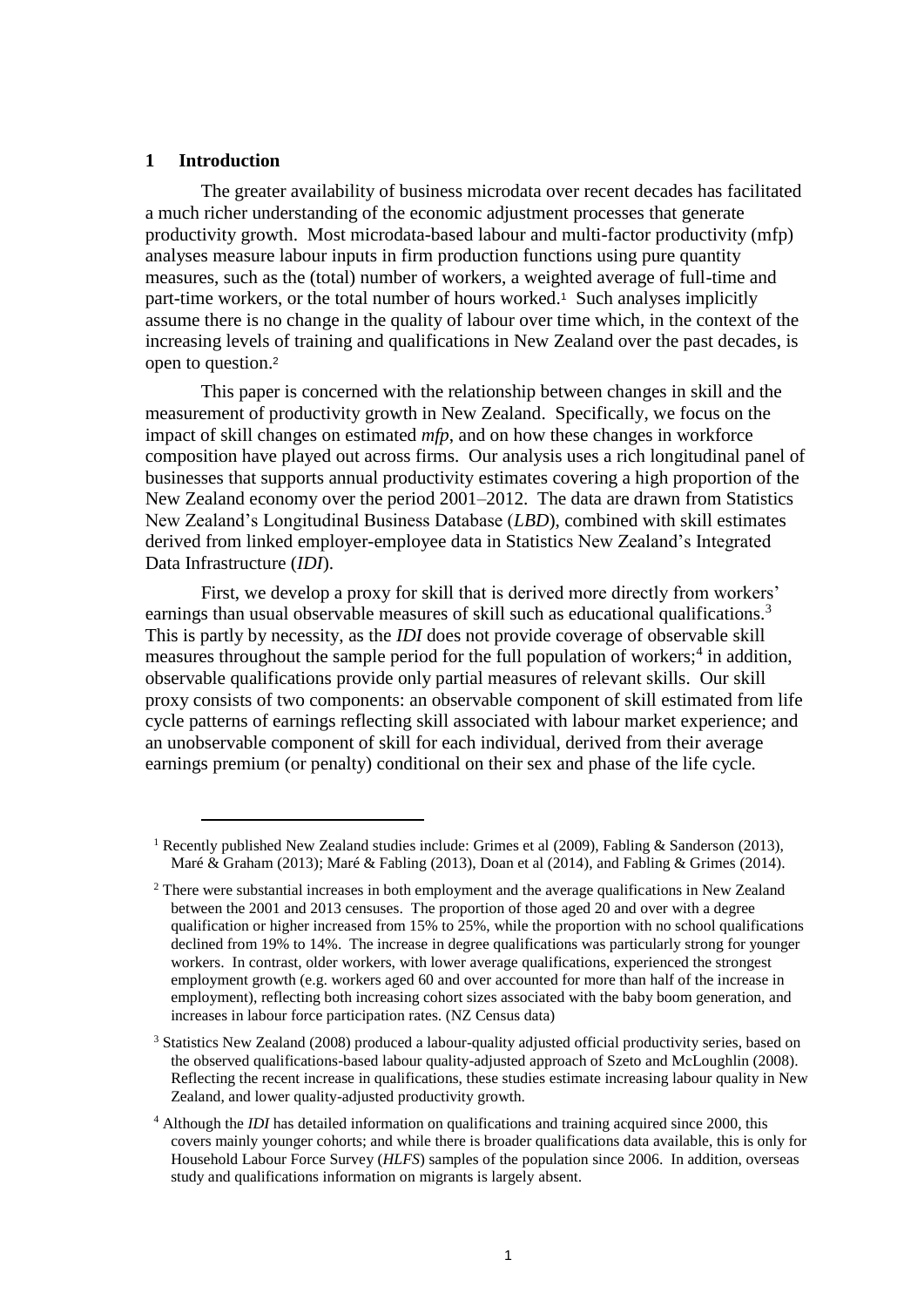We estimate that the average skill of workers declined 1.8% over the period 2001-2012 as employment growth disproportionately drew in workers with lower than average skill levels. The net decline arose from a 3.6% decline in unobserved skill outweighing a 1.8% increase in observed skill. <sup>5</sup> Also, broadly consistent with Maré and Hyslop's (2008) finding of cyclically-based skill composition changes, we estimate a net 3.0% dilution of skill during the business cycle upswing until the global financial crisis (*GFC*) struck in 2008, followed by 1.4% skill-concentration during the next two years of contraction, and a further mild 0.2% skill dilution over the final two years of the sample period.

Second, we use these measures of skill to derive skill-adjusted labour input and *mfp* measures for each firm, which adjust the firm's labour quantity and *mfp* measures for changes in the average skill of workers employed by the firm. Compared to the estimated 15.0% growth in full-time equivalent (*FTE*) employment over the period, the 1.8% decline in average skill means that estimated skill-adjusted labour input grew by 13.3%. Also, mirroring the patterns of skill-dilution and skill-adjusted labour input over the period, skill-adjusted *mfp* growth was stronger than unadjusted growth. Over the full period, the estimated growth of skill-adjusted *mfp* was 2.7% (0.24% pa) compared to growth in unadjusted *mfp* of 1.5% (0.14% pa); while, over the 2001–2008 pre-*GFC* period growth was substantially stronger: adjusted and unadjusted *mfp* grew 4.0% (0.57% pa) and 2.9% (0.42% pa) respectively.

Third, we analyse the effect of changes in skill on *mfp* growth over the sample period, by comparing decompositions of skill-adjusted and unadjusted *mfp* growth into contributions from firm entry and exit, reallocation of inputs between firms within and between industries, and from *mfp* growth within continuing firms. Our main finding is that the impact of skill adjustment is almost entirely accounted for by changing skill composition within continuing firms. This implies that the changes in skill, and hence skill-adjusted impacts on *mfp*, occur mainly for continuing firms.

The paper is organised as follows. In section [2](#page-6-0) we document the skill proxy that we use, and the methods for estimating *mfp* using a skill augmented production function. The method that we use for decomposing *mfp* growth follows Griliches & Regev (1995) and is described in section [3.](#page-10-0) In section [4](#page-13-0) we describe key features of the data that we use for productivity estimation, before presenting the main results in section [5.](#page-15-0) Section [6](#page-21-0) summarises and discusses the main findings.

#### <span id="page-6-0"></span>**2 Skill and productivity**

 $\overline{a}$ 

Multi-factor productivity is an index of how much output a firm can produce for a given level of inputs. In the case of gross output, production is commonly modelled as a function of inputs including labour, capital, and intermediates. Distinguishing different types of labour recognizes that workers with different sets of skills make different contributions to production, and interact differently with other factors of production.

<sup>&</sup>lt;sup>5</sup> Although our results are at odds with Szeto and McLoughlin's (2008), they are not necessarily inconsistent. Our approach is potentially more robust to measuring the effect of an increase in lowerskilled workers within qualification groups, which may cause the average skill level to increase more slowly (or decrease) than measured by a qualifications-based approach. For example, using a similar approach, Maré & Hyslop (2008) found that new workers between 2001 and 2007 had lower than average earnings characteristics on both observable (12% lower) and unobservable (7% lower) dimensions, and the increase in low-earning workers offset the rise in average earnings over time associated with increasing qualifications.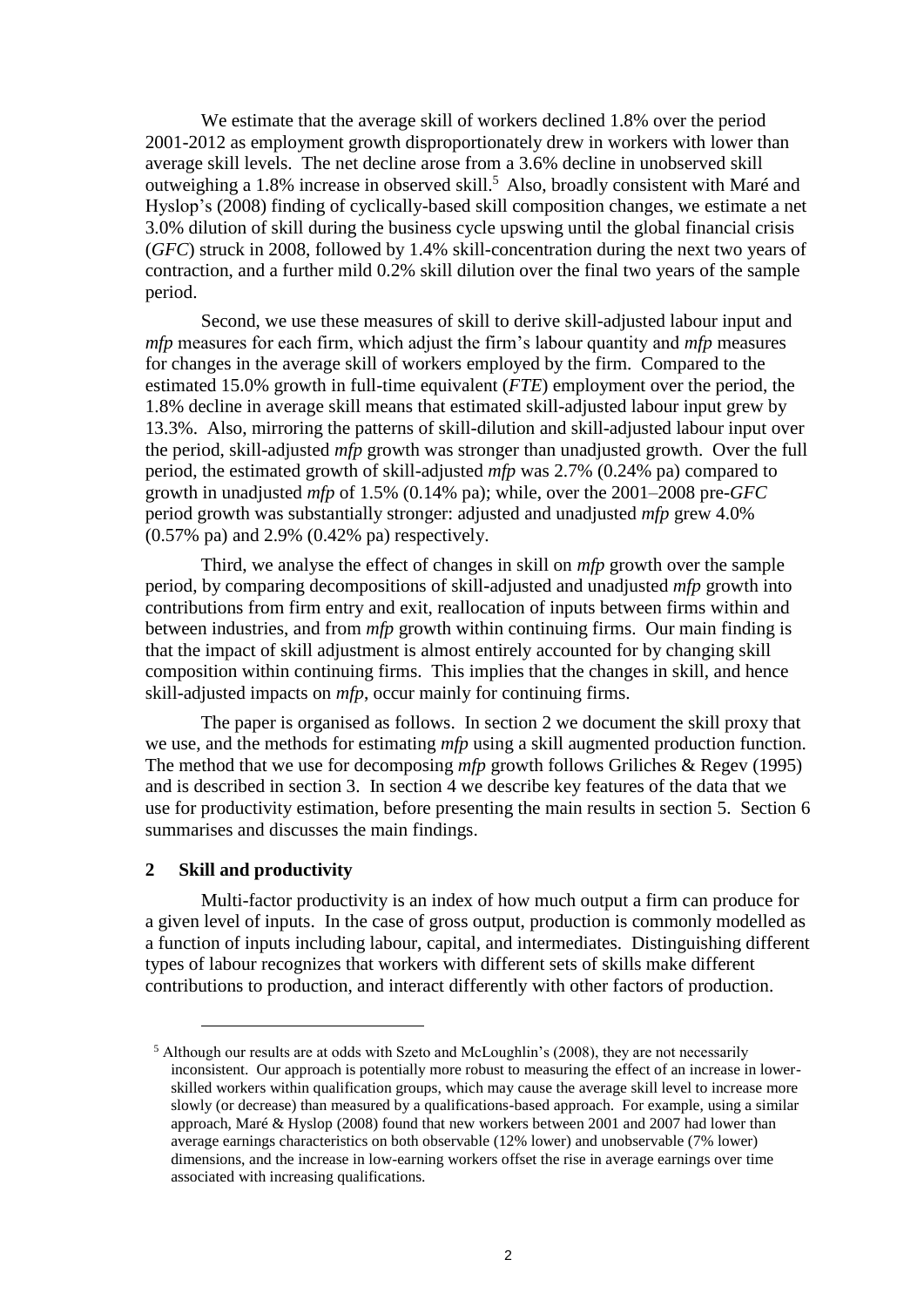Despite the centrality of heterogeneous labour inputs for firm performance and technology adoption, many productivity studies lack suitable data for analysing the contribution of skill to productivity. Syverson (2011) highlights the contribution of labour quality as one of the key questions that still need to be answered if we are to understand firm-level productivity.

Linked employer-employee data, as used in the current paper, have been used to shed light on the relationship between firm performance and the distribution of skill within firms. Abowd and Kramarz (2005) model the role of skill using a worker and firm fixed effects model that provides estimates of wage components associated with observable and unobservable skill characteristics of workers. Using these estimates, the authors estimate an augmented production function that includes both the level and the variance of worker skills within firms. They find that the level of skill raises productivity, as captured by sales per worker. Abowd et al (2007) examine the interactions between production technologies and the use of skilled workers, and find that firms using advanced technologies are more likely to use high-skilled workers and less likely to use more experienced workers.

We model the relationship between productivity and skill using a skillaugmented production function (Griliches, 1970), modelling firm-*i*'s output in year-*t* (*Yit*) in terms of its capital inputs  $(K_{it})$ , intermediate inputs  $(M_{it})$ , and labour inputs  $(L_{it})$ . In the absence of skill adjustment, labour input is some quantity measure of labour, such as total hours worked,  $ln L_{it} = ln(H_{it})$ . Skill-adjustment is introduced by noting that effective labour input depends on both total hours of work and skill provided per hour. Indexing skill so that an increase in skill has a proportional impact on labour input, we can denote skill-adjusted labour input as,

<span id="page-7-1"></span><span id="page-7-0"></span>
$$
\ln L_{it} = \ln(H_{it} * (1 + S_{it})) \approx \ln(H_{it}) + S_{it}
$$
 (1)

if relative skill differences,  $S_{it}$ , are not large. Both *H* and *S* are generally found to be positively related to output, although differences in skill explain little of the variation in productivity across firms. A small number of recent studies have confirmed the relevance of labour quality as a dimension of factor inputs.<sup>6</sup> There are persistent differences across firms both in productivity levels (Bartelsman & Doms, 2000; Foster, Haltiwanger, & Krizan, 2001; Syverson, 2011) and in firms' skill compositions (Haltiwanger, Lane, & Spletzer, 2007). A high degree of persistence in skill composition suggests that firm turnover may play an important role in productivity dynamics in the face of changing aggregate skill composition. Despite this, the inclusion of labour quality measures does not greatly reduce the dispersion of estimated productivity between firms. Accounting for labour quality differences reduces the productivity dispersion within manufacturing industries by around 10 percent and within service industries by around 20 percent (Fox & Smeets, 2011).

## <span id="page-7-2"></span>**2.1 Proxies for skill**

 $\overline{a}$ 

A key focus of this study is to examine how the levels and changes in productivity relate to worker and firm quality. Worker quality measures are proxied by estimates of worker and firm premiums from regressions of job-year earnings rates using

<sup>6</sup> See Abowd & Kramarz (2005); Hellerstein, Neumark & Troske (1999); Galindo-Rueda & Haskel (2005); Fox & Smeets (2011); Iranzo et al (2008). Other studies have examined the relationship between firm performance and workforce skill composition, though without controlling for capital inputs (Haltiwanger, Lane, & Spletzer, 2007; Lallemand, Plasman, & Rycx, 2004, 2009).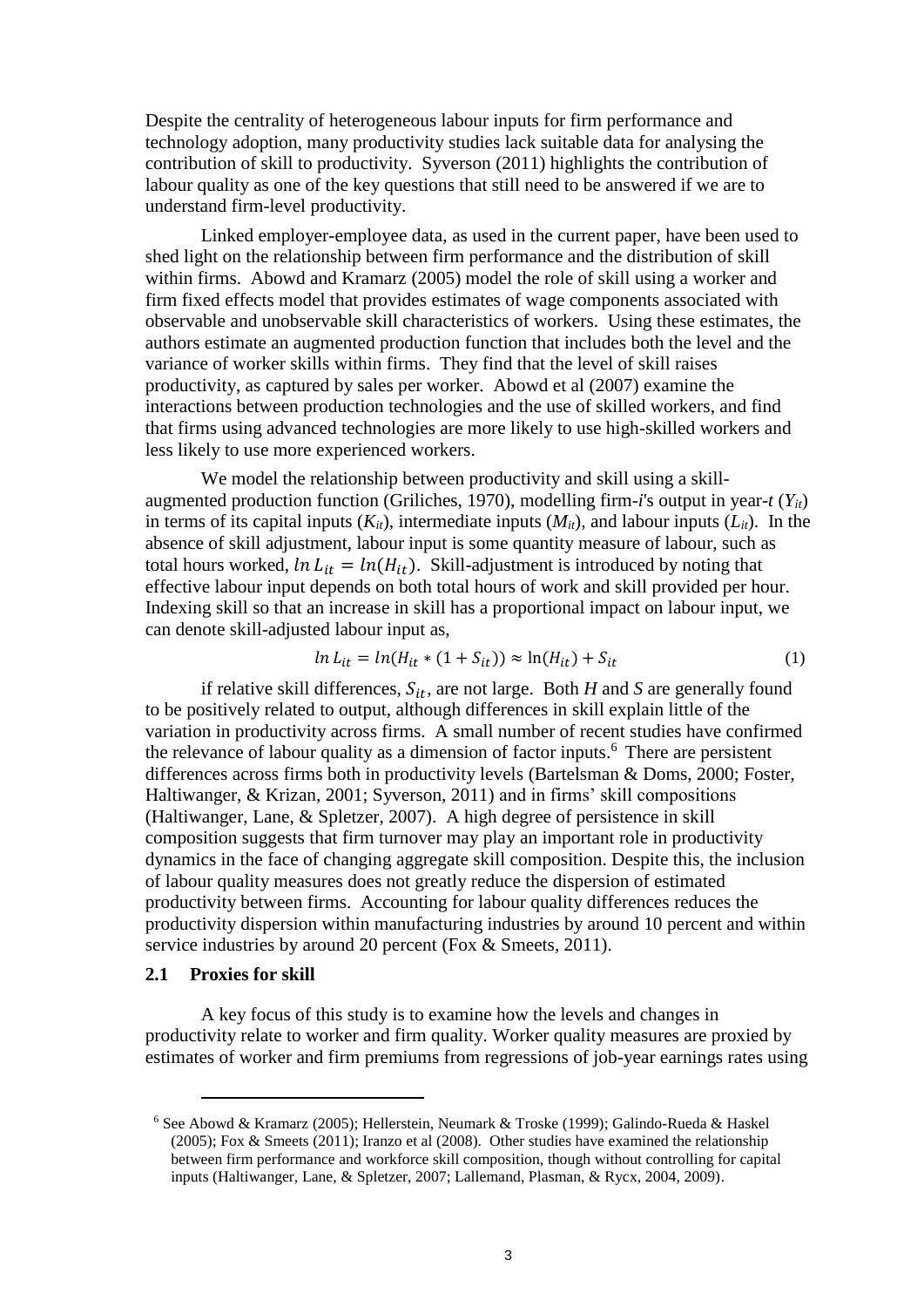an additive log-linear two-way fixed effects model for the log (*FTE* annual earnings) of worker-n, employed in firm-*i*, in year-*t* ( $w_{nit}$ ). We aggregate monthly employeremployee data to March calendar years and weight annual job observations by annual *FTE* employment. We exclude monthly earnings information for workers who ever receive working proprietor income from the firm where they are employed.<sup>7</sup>

We regress  $w_{nit}$  on a vector of worker-level observable characteristics  $X_{nt}$ , timeinvariant fixed worker  $(\theta_n)$  and firm  $(\psi_i)$  effects:

<span id="page-8-0"></span>
$$
w_{nit} = X'_{nt} \beta + \theta_n + \psi_i + \varepsilon_{nit} \tag{2}
$$

where the residual  $(\varepsilon_{nit})$  is an idiosyncratic earnings component. The vector  $X_{nt}$ consists of sex-specific age-quartics and time-effects; the worker effect  $\theta_n$  represents the portable earnings premium of worker-*n* and reflects factors such as their ability and motivation. It also captures the impact of each worker's average qualifications during the period. Similarly, the firm effect  $(\psi_i)$  represents the earnings premium paid by firm*i* to each of their workers and reflects the firm's pay structure; and the residual term  $(\varepsilon_{nit})$  captures match-quality, tenure effects and a random idiosyncratic component.

In order to examine the relationships between earnings components and firm productivity, we aggregate the measures to the firm-year level, by taking the job-*FTE* employment weighted average of the estimated components from equation [\(2\)](#page-8-0), across all jobs in the firm during a year.<sup>8</sup> Econometric estimates of the worker and firm effects are not unique (Abowd, Creecy, & Kramarz, 2002). We normalise firm effects to have zero mean overall, and worker fixed effects to have zero mean for each sex within each connected group.<sup>9</sup>

Based on the estimates of equation [\(2\)](#page-8-0), we can express firm-i's earnings rate as,

<span id="page-8-1"></span>
$$
\overline{w}_{it} = \overline{X}_{it}\hat{\beta} + \overline{\hat{\theta}}_{it} + \widehat{\psi}_i + \overline{\varepsilon}_{it}
$$
\n(3)

where a caret ( $\land$ ) denotes an estimate obtained from estimating equation [\(2\)](#page-8-0), and  $\overline{X}_{it}\hat{\beta}$  and  $\overline{\hat{\theta}}_{it}$  are the *FTE*-weighted average estimated worker demographic and worker effects across all employees of firm-*i* in year-*t*. The first two terms of the equation capture the skill content of a firm's labour input – based on observed  $(\overline{X}_{it}\hat{\beta})$  or unobserved  $\left(\bar{\hat{\theta}}_{it}\right)$  worker attributes. Each of these components has a proportional impact on wages, and hence on labour input. In order to examine the link between firm productivity and worker skill, we substitute these measures in place of the average skill term  $(S_{it})$  that appears in equation [\(1\)](#page-7-0)

Substituting the estimated mean worker skill proxies, and relaxing the constraint that each component has the same impact on output yields the following expression for skill-adjusted labour input:

$$
\{\beta_j^H \ln H_{it} + \beta^S S_{it}\} = \left\{\beta_j^H \ln H_{it} + \beta_j^X (\overline{X}_{it}\hat{\beta}) + \beta_j^\theta (\overline{\hat{\theta}}_{it})\right\} \tag{4}
$$

 $\overline{a}$ 

<sup>7</sup> Fabling and Maré (2015a) explains the *FTE* calculation and identification of working proprietors.

<sup>8</sup> Mechanically, this is done by applying the parameter estimates to monthly firm-level data and then reaggregating the monthly means to create an annual observation that matches firm balance-date years.

<sup>9</sup> Sex differences in average earnings rates are absorbed in the vector of observable characteristics.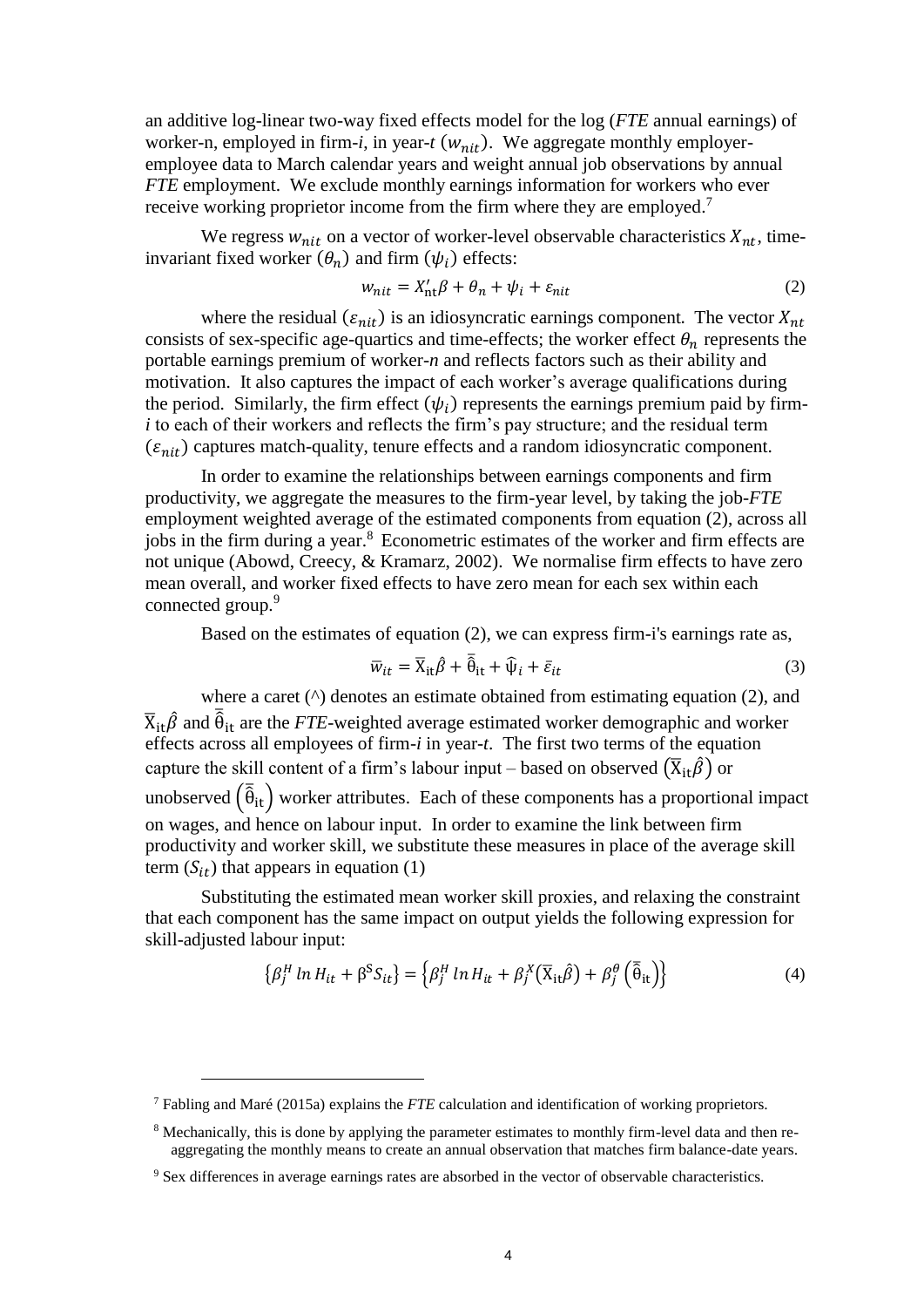A doubling of labour input can be achieved by doubling any one of the three components of skill-adjusted labour input.<sup>10</sup>

## **2.2 Productivity estimation**

 $\overline{a}$ 

Productivity is estimated using an industry-specific gross output Cobb-Douglas production function that relates output  $(Y_{it})$  for firm-i (in industry-j) in year-t to labour( $L_{it}$ ), capital ( $K_{it}$ ) and intermediate inputs such as materials ( $M_{it}$ ) inputs:

$$
Y_{it} = a_{it} \phi_j(L_{it}, K_{it}, M_{it}) = a_{it} L_{it}^{\beta_i^L} K_{it}^{\beta_j^K} M_{it}^{\beta_j^M}.
$$

Taking logarithms, gives

<span id="page-9-3"></span><span id="page-9-0"></span>
$$
ln Y_{it} = \lambda_j + \beta_j^L ln L_{it} + \beta_j^K ln K_{it} + \beta_j^M ln M_{it} + \epsilon_{it}
$$
\n<sup>(5)</sup>

where  $\beta_j^L$ ,  $\beta_j^K$ , and  $\beta_j^M$  are production technology parameters for industry-j. This specification allows the production technology to vary across industries but is held constant within industry-j. Firm multifactor productivity  $(mfp)$  is the ratio of output  $(Y_{it})$ to measured inputs  $\phi_j(L_{ijt}, K_{ijt}, M_{ijt})$ , and normalised relative to industry-j mean. Specifically, in log form, we estimate *mfp* from equation [\(5\)](#page-9-0):

<span id="page-9-1"></span>
$$
\epsilon_{it} = \ln Y_{it} - (\lambda_j + \beta_j^L \ln L_{it} + \beta_j^K \ln K_{it} + \beta_j^M \ln M_{it}).
$$

Substituting in the expression for skill adjusted labour input, as in equation [\(1\)](#page-7-0), and allowing for unobserved error components, we estimate the following industryspecific production function, adjusting for skill:

$$
\ln Y_{it} = \left\{ \beta_j^H \ln H_{it} + \beta_j^S S_{it} \right\} + \beta_j^K \ln K_{it} + \beta_j^M \ln M_{it} + \lambda_j + \underbrace{\tau_{jt} + e_{it}}_{mfp_{it}} \tag{6}
$$

The technology is not constrained to be constant returns to scale;  $(\beta_j^H + \beta_j^F + \beta_k^F)$  $\beta_j^M$ ) may differ from 1.<sup>11</sup> The residual from equation [\(6\)](#page-9-1) is a measure of skill-adjusted *mfp*. Within-industry changes in this productivity measure are decomposed, as detailed in section [3,](#page-10-0) and compared with the decomposition using a measure of labour input that does not adjust for worker skill, obtained by constraining  $\beta_j^S$  to equal zero.

In order to aggregate the contributions of firms to within-industry *mfp* growth, we calculate an index of input use for each industry-year combination. The input-use index is derived from a pooled production function regression, allowing for industry-specific intercepts but constraining other production function parameters to be constant across all firms and industries:

<span id="page-9-2"></span>
$$
ln Y_{it} = \underbrace{\{\beta^{H} ln H_{it} + \beta^{S} S_{it}\} + \beta^{K} ln K_{it} + \beta^{M} ln M_{it}}_{\omega_{it}} + \underbrace{\lambda_{j} + \tau_{t} + e_{it}}_{p_{it}}
$$
(7)

The two error components  $\lambda_i$  and  $\tau_t$  are estimated as fixed effects. This specification is used to derive a consistent set of weights to be used in the decomposition

<sup>&</sup>lt;sup>10</sup> Estimated returns to scale will differ depending on which component is increased. The alternative estimates are shown in [Appendix table 3.](#page-39-0) Returns to scale estimates based on increasing observed skills  $(\beta_j^X + \beta_x^X + \beta_x^M)$  are generally lower than estimates based on increasing hours or unobserved components.

<sup>&</sup>lt;sup>11</sup> A doubling of labour inputs can be achieved by doubling  $H_{it}$ , holding  $S_{it}$  constant, or by increasing  $S_{it}$ by 1, holding  $H_{it}$  constant.  $(\beta_j^S + \beta_j^K + \beta_j^M)$  is thus an alternative measure of the returns to scale.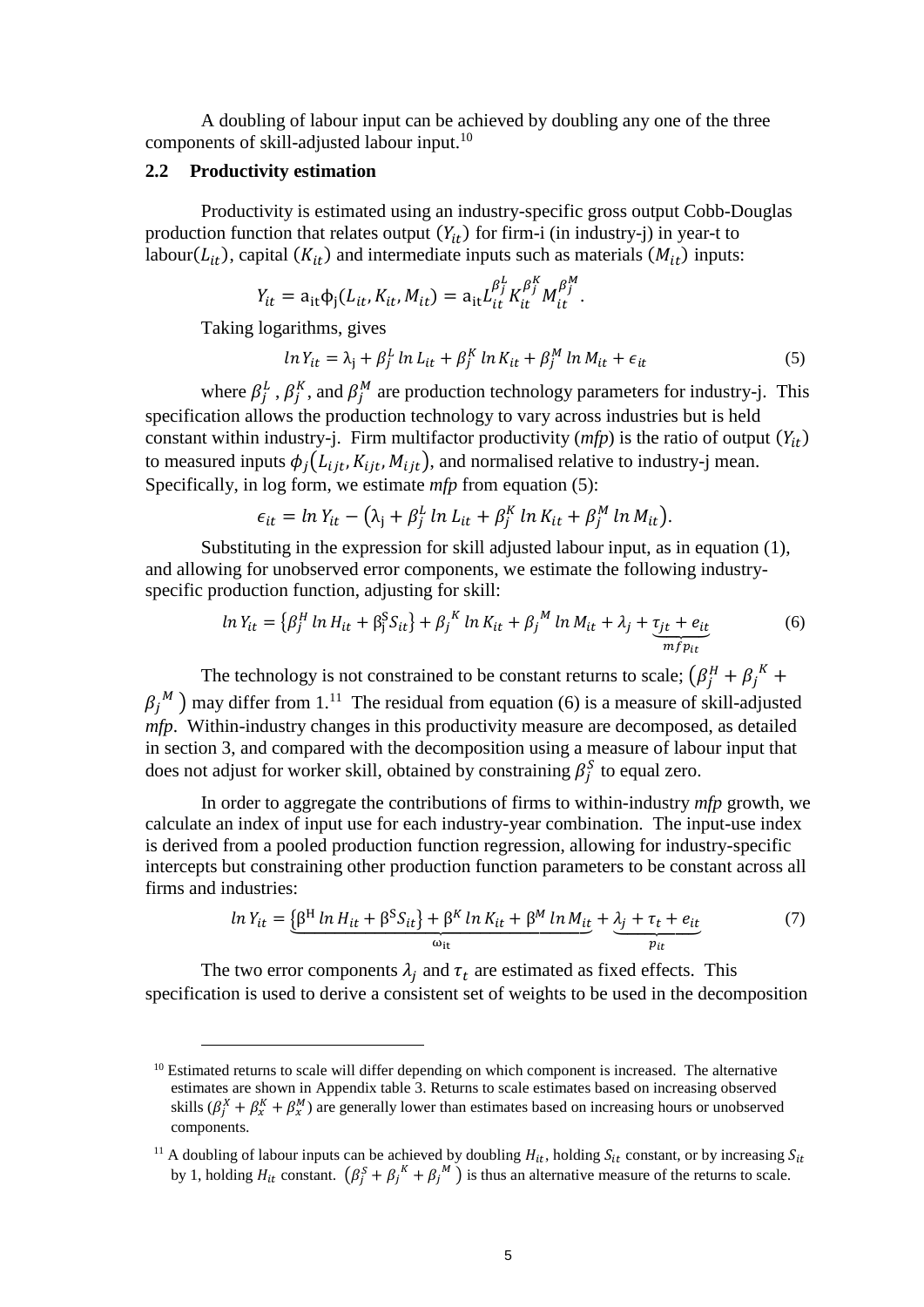of productivity change, as detailed in section [3.](#page-10-0)<sup>12</sup> Here,  $\omega_{it}$  is an index of inputs and  $p_{it}$ is an alternative measure of a firm's multi-factor productivity, constrained by the assumption that all firms operate with a common technology. The components of within-industry productivity change are aggregated using the inputs weights  $(\omega_{it})$ . The input-use index is normalised to sum to one within each year  $\sum_i \omega_{it} = 1$ , so that weighted mean productivity equals the annual mean.<sup>13</sup>

Equation [\(7\)](#page-9-2) estimates are also useful for identifying the contribution to productivity growth of changes in industry-composition. The estimated *mfpijt* obtained from equation [\(6\)](#page-9-1) cannot be used to identify whether inputs are being reallocated to more productive industries, since by construction it has zero mean for each industry. However, the estimate of *mfp* obtained from equation [\(7\)](#page-9-2)  $(p_{it})$  does identify productivity differences between industries, albeit at the cost of imposing common production function parameters.

Parameter estimates from industry-specific and pooled regressions are included in [Appendix table 2](#page-38-0) (using *FTE* labour input) and [Appendix table 3](#page-39-0) (using skill-adjusted labour input).

### <span id="page-10-0"></span>**3 Firm dynamics and skill adjustment**

 $\overline{a}$ 

To shed light on the interaction of skill adjustment and productivity at the firm level, we apply standard methods to decompose productivity growth. There are a number of related methods for such decompositions, reflecting differences in assumptions and normalisations (Baily, Hulten, Campbell, Bresnahan, & Caves, 1992; Baldwin & Gu, 2006; Foster et al., 2001; Griliches & Regev, 1995; Petrin & Levinsohn, 2012). These decomposition methods focus primarily on the analysis of within-industry productivity growth, abstracting from inter-industry differences in average productivity. Our study adopts the approach of Griliches and Regev (*GR*), and presents not only a within-industry analysis but also a complementary between-industry analysis of the contribution of changing shares of activity in low and high productivity industries.

A number of studies have identified the important roles played by firm turnover and the reallocation of resources towards more productive firms, even within narrowly defined industry sectors. However, over a five year period, around half of overall productivity growth is the result of improvements within continuing firms (within firm contribution). The contribution from reallocation – high productivity firms increasing their share of the economy at the expense of lower productivity firms – varies across countries, though is generally positive and small (Bartelsman, Haltiwanger, & Scarpetta, 2004). Net firm turnover contributes positively to productivity growth, with new firms having higher productivity than the exiting firms they replace. Across countries, there are differences in the patterns of entry and exit, though the net positive contribution of firm turnover to productivity growth is a robust finding. In Europe, new firms enter with higher productivity than that of continuing firms in their industries whereas in the United

<sup>&</sup>lt;sup>12</sup> For partial productivity measures such as labour productivity (eg: value added per worker), using  $\omega_{it}$ labour input leads to exact aggregation of  $A_{it}$  = industry value added / industry employment. For *MFP* or *TFP* measures of productivity, output shares are commonly used as weights, leading to inexact aggregation, though potentially with interpretation in terms of aggregate welfare (e.g.: Domar (1961); Baily et al, (1992); Foster et al, (2001)).

<sup>&</sup>lt;sup>13</sup> When analysing productivity growth for a specific industry, a different normalisation is used,  $(\sum_{i \in j} \omega_{it} = 1 \forall$  industries (j)) so that weighted mean productivity equals the industry-year average.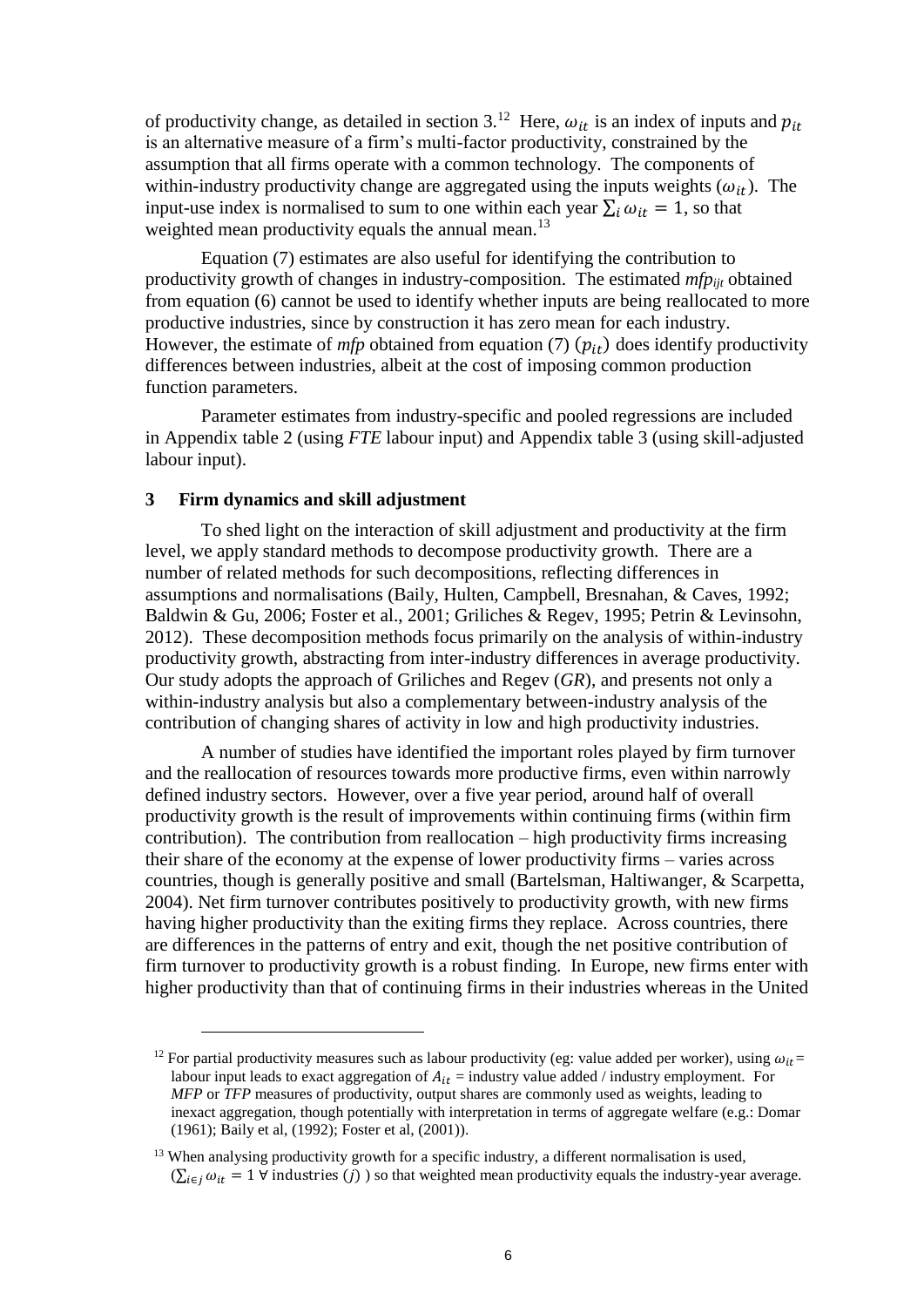States, the opposite is true, with a relatively high productivity contribution coming from the exit of relatively low productivity firms (Bartelsman et al., 2004).

In a related New Zealand study, Law & McLellan (2005) find that both entering and exiting firms have lower-than-average productivity and that net firm entry contributes negatively to productivity growth. The positive within firm contribution is consequently larger than overall productivity growth.<sup>14</sup>

## **3.1 Decomposition of within-industry productivity growth**

Following the approach of *GR*, the within-industry contribution to productivity change can be decomposed into components arising from firm entry and exit, and from changes in the size and performance of continuing firms. For an industry (*j*), an index of productivity is obtained as the weighted average of firm  $(i)$  productivity  $(mfp_{ijt}$  in equation [\(6\)](#page-9-1)) using weights ( $\omega_{ijt}$ ) as defined in equation [\(7\)](#page-9-2):

<span id="page-11-0"></span>
$$
A_{jt} = \sum_{i \in j} \omega_{ijt} m f p_{ijt} \tag{8}
$$

GR analyse changes around the average industry productivity, and average industry input share, across two years.<sup>15</sup> Using *GR's* approach yields the following decomposition:

$$
\Delta A_{jt} = \underbrace{\sum_{i \in C} \overline{\omega}_{ij} \Delta m f p_{ijt}}_{\text{continuers:}} + \underbrace{\sum_{i \in C} \Delta \omega_{ijt} \left( \overline{m f p}_{ij} - \overline{A}_j \right)}_{\text{continuers:}} + \underbrace{\sum_{i \in N} \omega_{ijt} \left( \overline{m f p}_{ijt} - \overline{A}_j \right)}_{\text{[Reallocation]}} - \underbrace{\sum_{i \in N} \omega_{ijt} \left( \overline{m f p}_{ijt} - \overline{A}_j \right)}_{\text{Exitting firms}} - \underbrace{\sum_{i \in X} \omega_{ijt-1} \left( \overline{m f p}_{ijt-1} - \overline{A}_j \right)}_{\text{Exiting firms}} \tag{9}
$$

where bars represent two-year averages  $(\bar{z} = (z_t + z_{t-1})/2)$ , C is the set of continuing firms, *N* is the set of entering firms, and *X* is the set of exiting firms.

The definition of continuers, entry and exit depend on the length of time over which firm transitions are measured. In our main estimates, we decompose the change in productivity over the full period from 2001 to 2012. Continuers are firms that were operating in each of these two years, whereas entrants and exiters are firms that were operating in one of these years but not in the other, (and firms that entered and exited within the 11 year period are thus excluded from the analysis). We present a

 $\overline{a}$ 

<sup>&</sup>lt;sup>14</sup> One key difference between the Law and McLellan (2005) approach and that of the other studies summarised by Bartelsman et al (2004) is that Law and McLellan measure the labour productivity of entrants and exiters relative to *overall* average labour productivity rather than to *industry* average labour productivity. The contributions that they estimate will therefore capture the impact of the industry-level correlation between turnover and average labour productivity, which is excluded in other studies.

<sup>15</sup> A commonly used alternative decomposition approach is that of Foster et al (2001) (*FHK*), which takes initial productivity,  $A_{it-1}$ , as the benchmark and weights the change in industry productivity by the firm's initial input share, which includes an additional interaction term. In practice, the *GR* and *FHK* methods yield very similar estimates for the contributions of entering and exiting firms, and when change is measured over longer periods. As noted by *FHK*, when weights are based on inputs, transitory fluctuations in inputs or outputs, or measurement errors in inputs generate a negative correlation between input shares and relative productivity, and thus a negative interaction term. The impact of transitory fluctuations and measurement error is likely to be greater over shorter periods and we consequently rely on the GR decomposition as the more robust approach for analysing both oneyear and 11-year changes.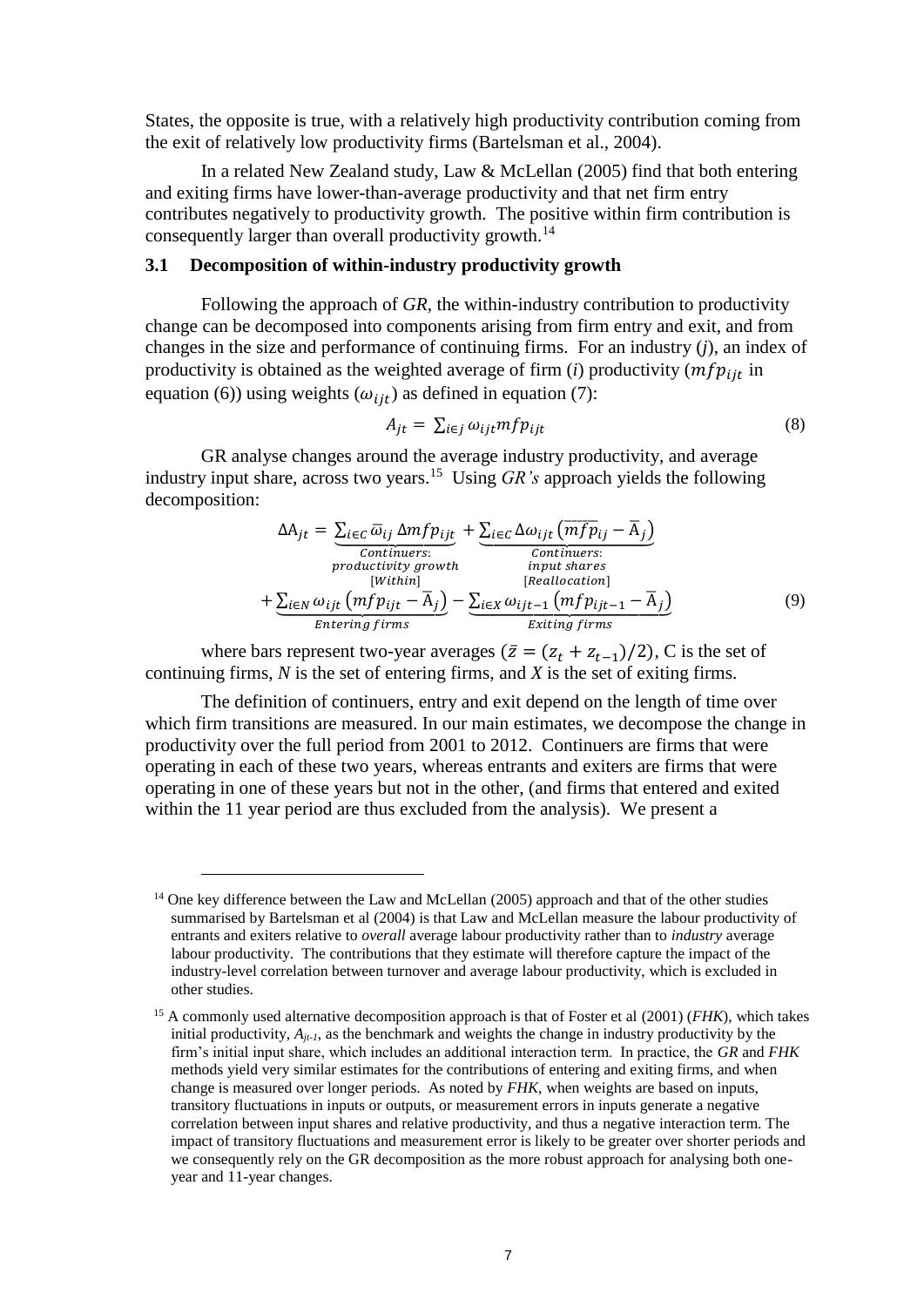complementary decomposition of annual productivity change over this period, where the classification of firms is based on whether they operate in consecutive years.

We augment the decomposition shown in equation [\(9\)](#page-11-0) to separate the contributions of continuing firms that are not observed in the productivity data in one of the years, but still have employees.<sup>16</sup> Their contribution to the change in measured mean productivity is analogous to that of entrants and exiters, but including them as entrants or exiters would be misleading because they differ from true entrants and exiters. Joiners are continuing firms that are observed in period t but not in period *t-1*. As in the case of entering firms, they make a positive contribution to measured productivity growth if they have productivity that is above mean productivity  $(\bar{A}_j)$ . Leavers are continuing firms that are observed in the productivity data in period *t-1* but not in period *t*. Similar to exiting firms, they contribute positively to measured productivity growth if their productivity  $(mfp_{ijt-1})$  is below mean productivity  $(\bar{A}_j)$ .

## **3.2 Industry-mix contributions to productivity growth**

Aggregate productivity change reflects not only the influence of within-industry changes but also the changing shares of activity in high and low productivity industries.<sup>17</sup> To gauge the contributions from such share changes, we perform a complementary analysis of 'between industry' productivity growth, using industry-level sums of input share weights as defined in equation [\(7\)](#page-9-2)  $(\omega_{it} = \sum_{i \in i} \omega_{i}$ , normalised so that  $(\sum_j \omega_{jt} = 1)$ . The productivity measure differs from that used for the withinindustry productivity growth composition which, by construction, has a mean of zero for each industry. We use instead the estimate of  $p$  from equation [\(7\)](#page-9-2). The weighted mean productivity in year  $t$  is denoted  $P_t$ :

<span id="page-12-0"></span>
$$
P_t = \sum_i \omega_{ijt} p_{ijt} = \sum_j \omega_{jt} P_{jt}
$$
\n(10)

where  $P_{jt} = \sum_{i \in j} \omega_{ijt} p_{ijt}$ . We decompose annual aggregate productivity growth  $(\Delta P_t)$  into components attributable to changes in industry productivity growth and changes in the industry-share of total input use. Adopting the *GR* approach of analysing changes around the average aggregate productivity, and average industry input share, across the two years, yields the following decomposition:

$$
\Delta P_t = \underbrace{\sum_{j} \overline{\omega}_j \Delta P_{jt}}_{\text{within industry} \atop \text{productivity} \text{growth}} + \underbrace{\sum_{j} \Delta \omega_{jt} (\overline{P}_j - \overline{P})}_{\text{Industry mix}} \tag{11}
$$

Note that the remaining entry and exit terms that appeared in the within-industry equation [\(9\)](#page-11-0) are zero here because the industry classification we choose ensures that each industry appears in each year and there is therefore no industry entry and exit.

 $\overline{a}$ 

<sup>&</sup>lt;sup>16</sup> Based on this definition, a producing firm with working-proprietor labour input will be classified as an exiter if it stops employing, and an entrant if it starts employing.

<sup>&</sup>lt;sup>17</sup> We assign a permanent industry to each firm, so industry change at the firm level does not occur. Given the level of industry aggregation that we adopt, very few firms are observed to ever change industry.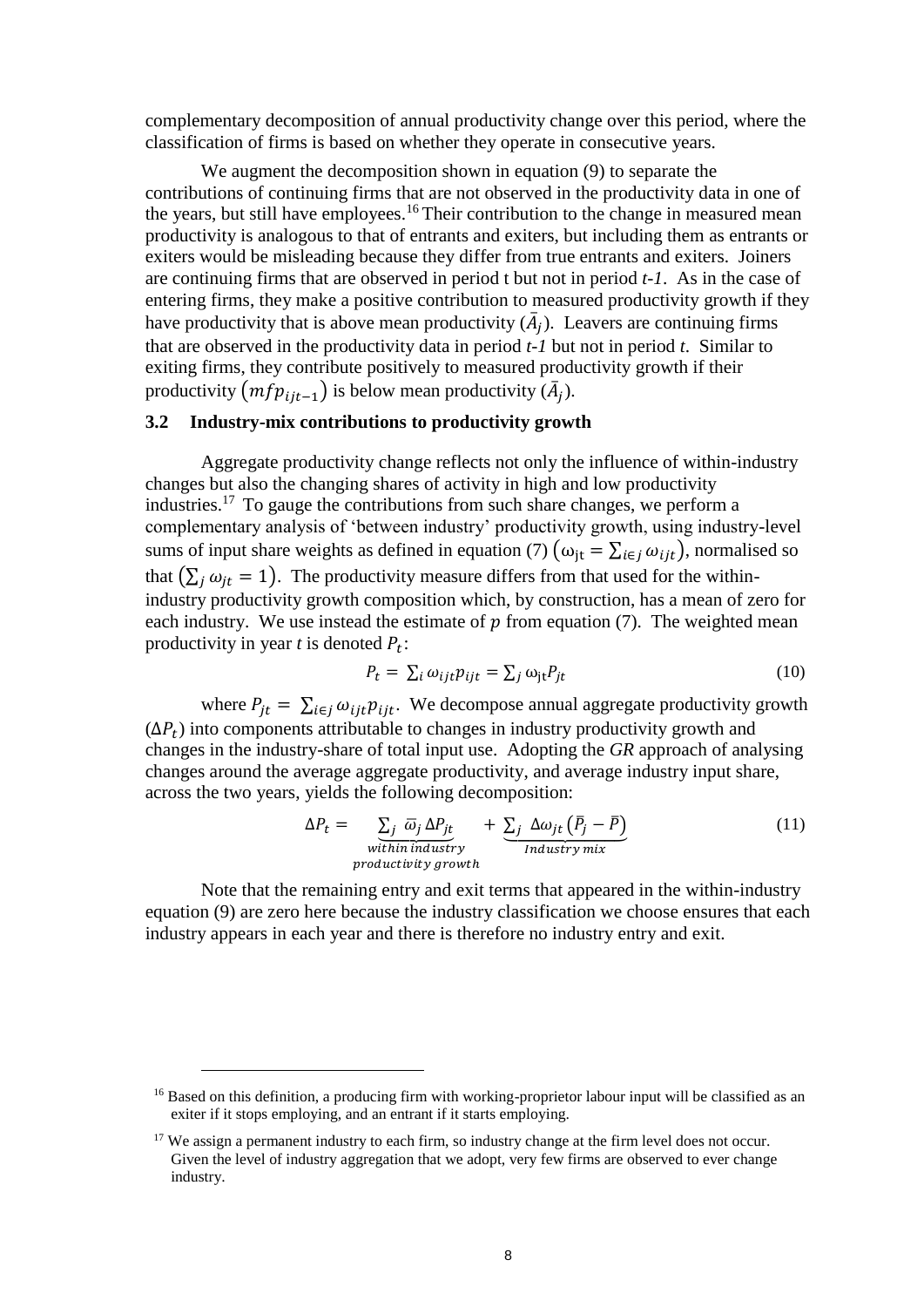### <span id="page-13-0"></span>**4 Data description**

 $\overline{a}$ 

The data for the study are drawn from two databases assembled and held by Statistics New Zealand. The first is the Longitudinal Business Database (*LBD*), which contains a wide range of administrative and survey information on New Zealand businesses. The second is linked employer-employee *PAYE* data, which forms a part of the Integrated Data Infrastructure (*IDI*), and contains monthly job-level information from income tax returns, supplemented with additional information on worker characteristics from the *IDI*.

We create and analyse an annual panel of enterprises ('firms'), containing firm demographics, firm performance, and a measure of skill at the level of the firm. Each annual observation relates to a firm's financial year, with observations assigned to a notional March year based on the firms' balance dates. The *LBD* contains financial data from the year to March 2000 to the year to March 2012. For convenience, we refer to years by their end-date (2000 to 2012). To ensure consistent data definition and availability, we do not use production data for the 2000 year (Fabling & Maré, 2015b). Productivity estimation is carried out for the twelve years, 2001 to 2012, allowing us to observe 11 annual changes – from 2001-2002 to 2011-2012. The data that we use are not necessarily representative of all firms in the economy, due to limitations in data availability and coverage, especially for smaller firms.

## **4.1 Longitudinal Business Database (***LBD***)**

The core of the *LBD* dataset is the Longitudinal Business Frame (*LBF*), which provides longitudinal information on all businesses in the Statistics New Zealand Business Frame/ Business Register since 1999, combined with information from the tax administration system. The *LBF* population includes all economically significant businesses.<sup>18</sup>

Our unit of analysis is the enterprise, restricted to industries that are part of the 'measured sector', identified by Statistics New Zealand as "industries that mainly contain enterprises that are market producers. This means they sell their products for economically significant prices that affect the quantity that consumers are willing to purchase" (Statistics New Zealand, 2014) (see [Appendix table 1\)](#page-36-0). We further restrict our analysis to private sector, for-profit firms. We follow Fabling (2011) and repair enterprise number links using plant-level employment information.

The *LBD* includes not only the *LBF* but also a range of administrative and survey data that can be linked to the *LBF*. We use business demographic information from the *LBF*, linked with financial performance measures (from the Annual Enterprise Survey, and administrative tax data, including *IR10*s).

The preferred source of value added measures is the Annual Enterprise Survey (*AES*). The *AES* is a postal sample survey, supplemented with administrative data from tax sources. We use postal returns from *AES* to provide annual gross output and factor inputs for each enterprise's financial year. This information is available for around ten percent of enterprises, which are disproportionately larger firms, accounting for around

<sup>18</sup> A business is economically significant if it a) has annual Goods and Services Tax (*GST*) turnover of greater than \$30,000; or b) has paid employees; or c) is part of an enterprise group; or d) is part of a *GST* group; or e) has more than \$40,000 income reported on tax form IR10; or f) has a positive annual *GST* turnover and has a geographic unit classified to agriculture or forestry.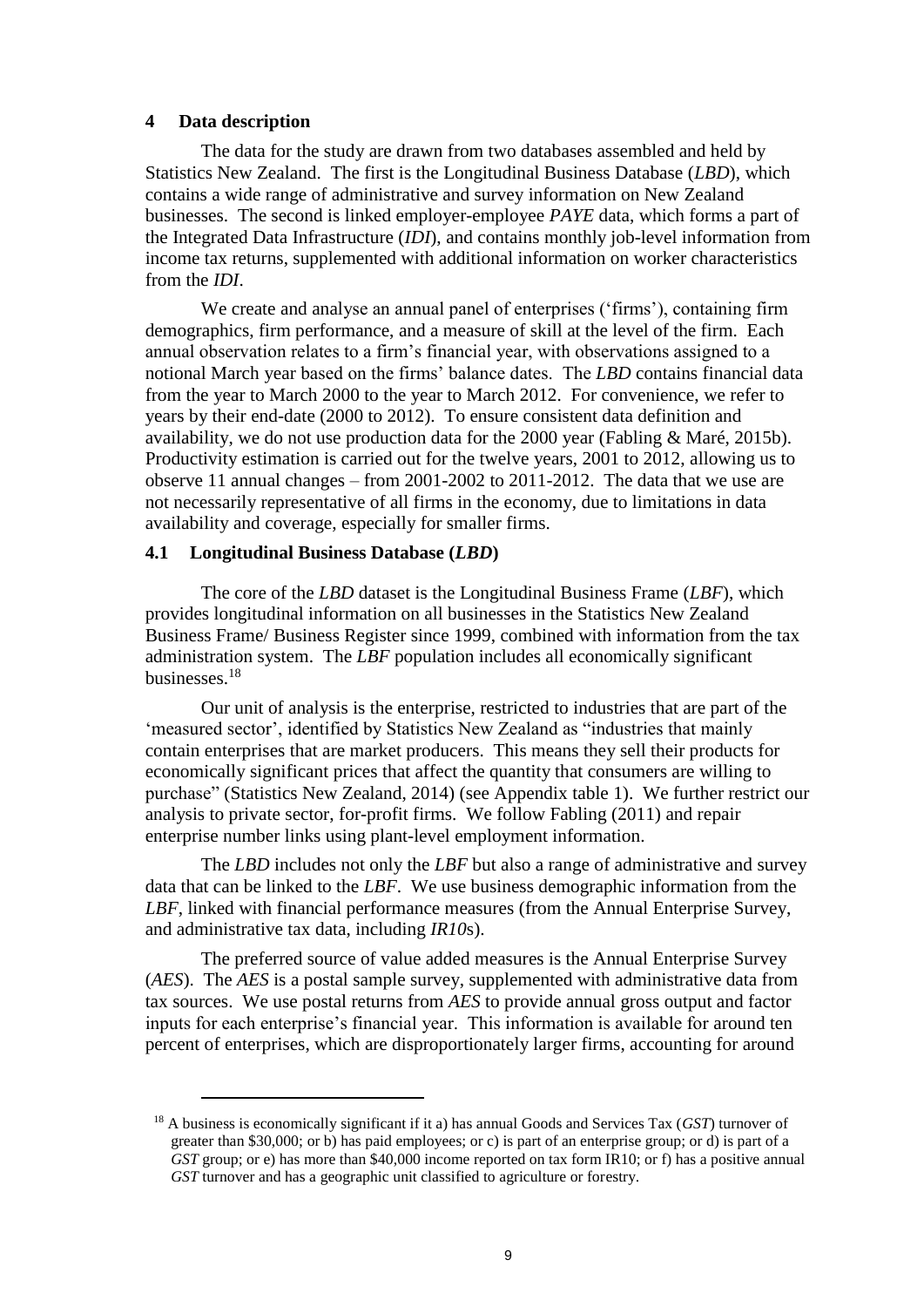50 percent of total employment in New Zealand. Where *AES* information is not available, we derive comparable measures from annual tax returns (*IR10*s).

## **4.1.1 Production function variables<sup>19</sup>**

Gross output is measured as the value of sales of goods and services, less the value of purchases of goods for resale, with an adjustment for changes in the value of stocks of finished goods and goods for resale. Capital input is measured as the cost of capital services rather than as the stock of capital. There are three components to the cost of capital services: depreciation costs; capital rental and leasing costs; and the user cost of capital. The inclusion of rental and leasing costs (including rates) ensures consistent treatment of capital input for firms that own their capital stock and firms that rent or lease their capital stock. The user cost of capital is calculated as the value of total assets, multiplied by an interest rate equal to 10 percent, to approximate the combined cost of interest and depreciation. Intermediate consumption is measured as the value of other inputs used up in the production process, with an adjustment for changes in stocks of raw materials.

Nominal measures of gross output and factor inputs are separately deflated using price indices. Gross output is deflated using an average of four quarters of the Producer Price Index (Outputs), which is available separately for 46 industry groupings within the measured sector. Similarly, intermediate inputs are deflated by the *PPI* (Inputs). Capital inputs are deflated by a four-quarter average of the Capital Goods Price Index (All Groups).

The *LBD* sample is restricted to exclude firms with missing or implausible production data. We exclude firms with unusually large changes in any of gross output, total employment, capital services, or intermediate consumption. Specifically, firms with log changes greater than 4 or less than -4 in any year are dropped, with the exceptions of employment changes in firms employing fewer than 20 employees and changes in financial variables with a magnitude of less than \$50,000.

## **4.2 Linked employer-employee** *PAYE* **data**

 $\overline{a}$ 

Employment and worker data are derived from the *IDI*, which uses information from tax and statistical sources to construct a record of paid jobs. Since April 1999, all employers in New Zealand are required to file a monthly record, the Employer Monthly Schedule (*EMS*), with Inland Revenue (*IRD*), which lists all paid employees at that firm during the month, the earnings they received and the amount of tax that was deducted at source. Working proprietors and employees are both counted in our measure of a firm's labour input, but we exclude firms without employees from our analysis as it is not possible to construct the skill proxies for a subset of these. Firm entry and exit is identified on the basis of whether a firm has employees. An entrant is thus a firm that is observed with production data but which had no employees in the previous year. Similarly, an exiting firm is one that does not report any employees in the following year.<sup>20</sup>

<sup>&</sup>lt;sup>19</sup> The methods for deriving production function variables is described in detail in Fabling and Maré (2015b).

<sup>&</sup>lt;sup>20</sup> Around 5 percent of entrants had employees in an earlier period and 5 percent of exiters were employers in a later period. A one-year horizon for identifying entry and exit was maintained to ensure consistent definitions could be used in the first and last years. A very small number of firm-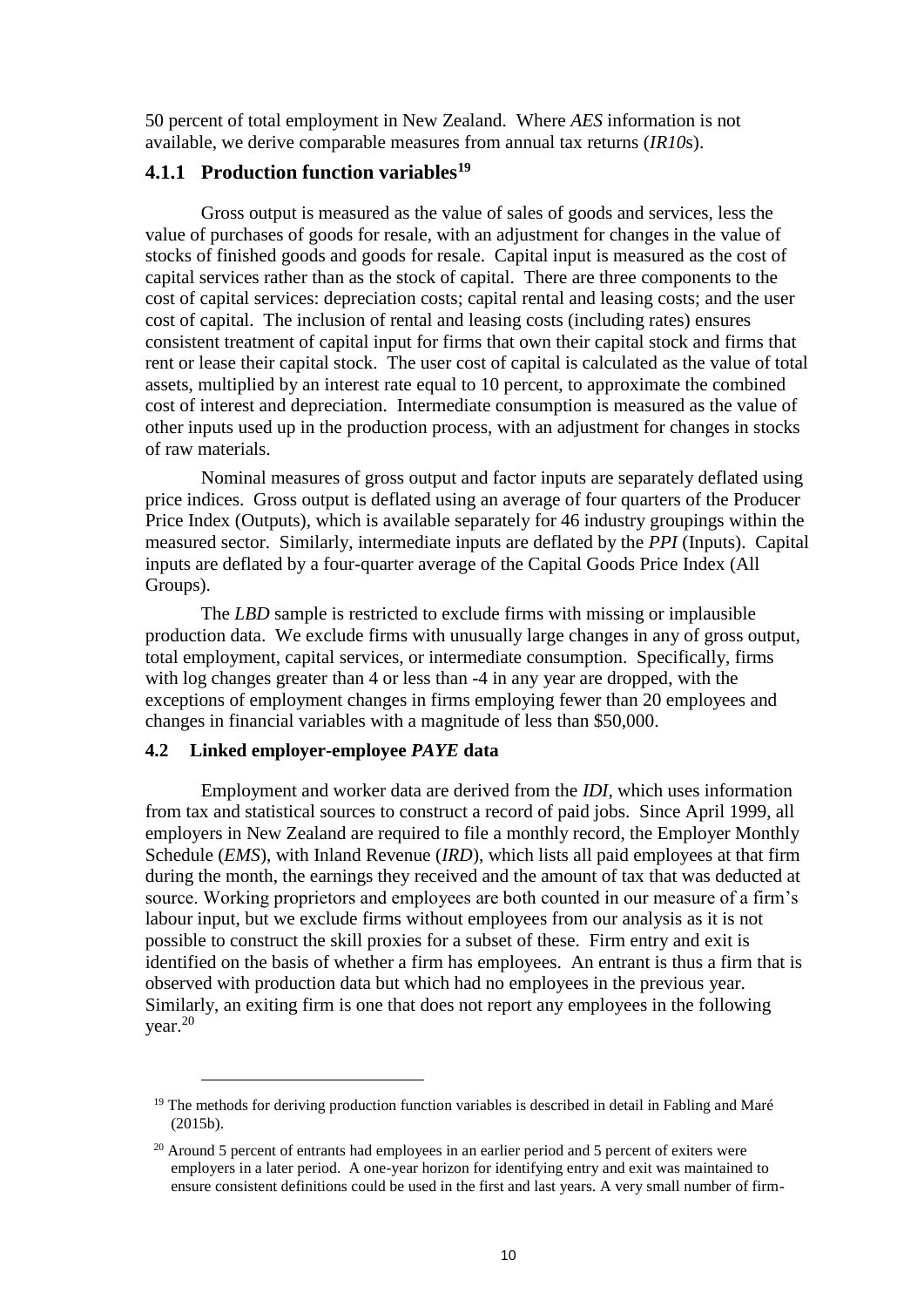Conceptually, the *PAYE* data cover the universe of employment relationships and earnings in New Zealand over the period. One limitation of the data, though, is that it does not contain a measure of hours of work. We use the algorithm described in Fabling and Maré (2015a) to derive a labour input measure that adjusts the count of workers to a full-time equivalent measure.<sup>21</sup> We estimate a 'full-time-equivalent' (*FTE*) monthly employment measure for each worker, using information on multiple jobs, minimum wage rates, job spells, and notified job end dates. The *FTE* measure is aggregated to an annual firm-level measure of labour input.

The estimation of skill proxies (two way worker and firm fixed effects estimation) is based on all the available data on *PAYE* employee jobs in New Zealand during the fifteen March-years from April 1999 to March 2014.

## <span id="page-15-0"></span>**5 Results**

 $\overline{a}$ 

## **5.1 Annual growth rates of inputs, outputs and** *mfp*

The period of our study, 2001-2012, was one of overall growth, though with a sharp slowdown in 2009, in the wake of the Global Financial Crisis (*GFC*). [Table 1](#page-26-0) summarises the annual movements in output, inputs, and estimated *mfp*. Output by firms in the sample grew by 12.1 percent, while capital grew by 34.5 percent and intermediate inputs by 6.7 percent.

Given our focus on the role of skill and labour inputs, the table shows four different labour-related input measures. First, unadjusted labour input, as measured by full-time equivalent workers, grew by 15.0 percent. Second, this growth in labour input was accompanied by an increase in worker observable skill  $(\overline{X}_{it}\hat{\beta})$  in equation [\(3\)](#page-8-1)), which grew by 1.8 percent, largely reflecting the ageing of the employed workforce. Third, in contrast, there was a dilution in unobserved worker skill, as measured by average worker fixed effects  $(\bar{\theta}_{jt})$ , which declined by 3.6 percent over the sample period. The combined effect of the changes in observed and unobserved skill was a net 1.8% decline in average worker skill over the period.

The pattern of declining unmeasured skill is consistent with the findings of Maré and Hyslop (2008), who document a substantial decline in average worker 'quality' over the 2000-2007 period as sustained employment growth drew in workers with lower-thanaverage skill and earning capacity. In particular, the results in [Table 1](#page-26-0) show a steady decline in average unobserved skill until 2008, when the domestic recession and *GFC* struck, resulting in a cumulative 3.6% decline from 2001 to 2008. Unobserved skill then increased 0.4% in the two years following the *GFC* (2008/9 and 2009/10) as employment contracted, before a slower rate of decline (-0.2% per year) in the final two years of the period as employment gradually increased. In addition, observed skill increased 1.0% over the two post-*GFC* years, and a further 0.2% in the following year, largely reflecting the drop in youth employment over that period.

[Figure 1](#page-32-0) illustrates the relationship between skill dilution and broader labour market measures, as captured by the Household Labour Force Survey (*HLFS*). Skill dilution is measured as the cumulative impact of skill adjustment, multiplied by -1 to

year observations are dropped because worker fixed effects cannot be estimated due to missing worker demographic information.

 $21$  The algorithm used in the current paper includes an additional adjustment based on the receipt of nonemployment income, which slightly lowers the *FTE* estimate for relatively few workers.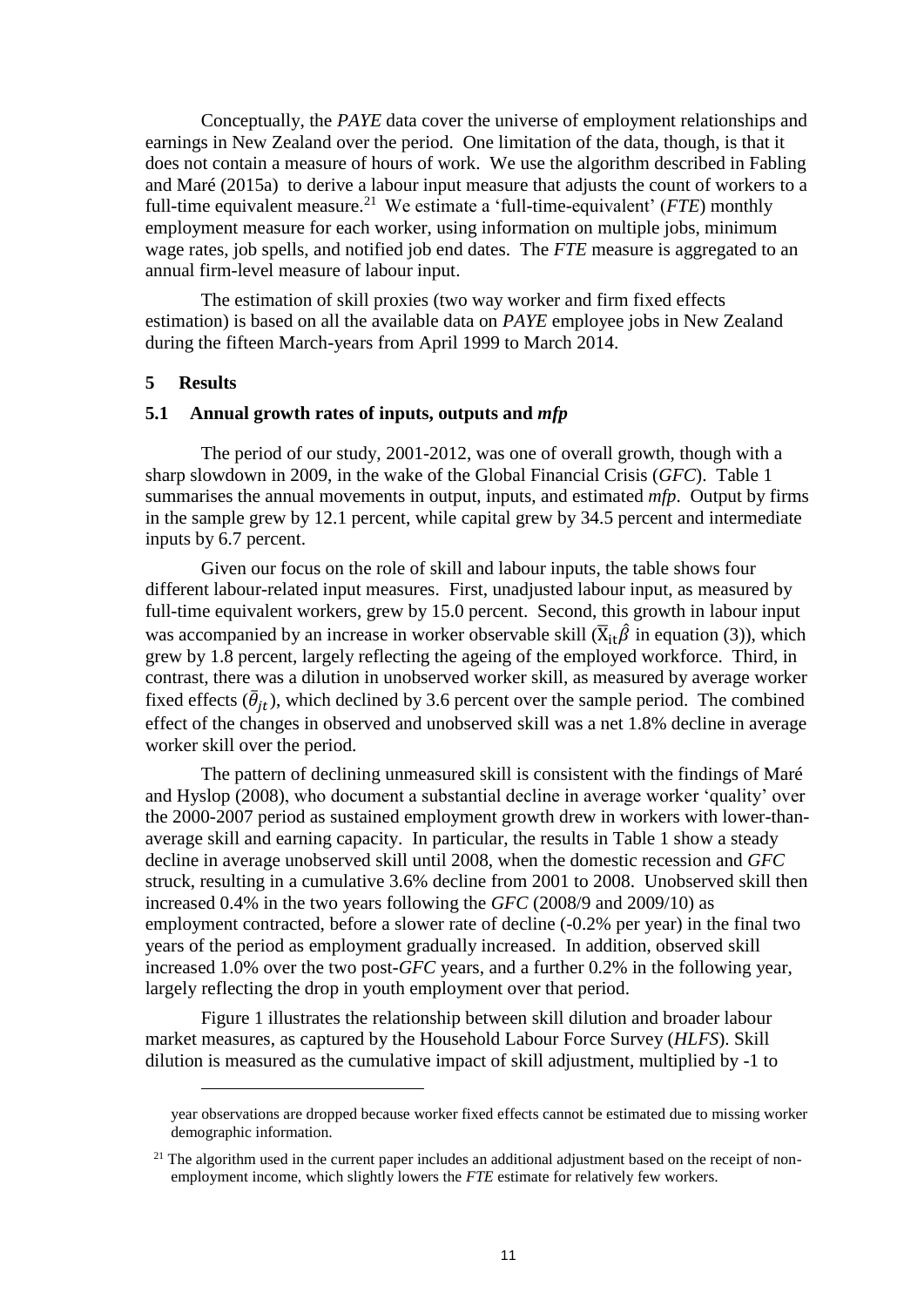convert it to a measure of skill *dilution*. The extent of skill dilution is positively correlated with the employment rate (employment / working age population), consistent with employment growth disproportionately drawing in workers with lower than average skill. Skill dilution is reversed during the *GFC* due to the disproportionate loss of workers with lower than average observable and unobservable skill. We believe the consistent cyclical patterns of our measures of changing skill provides support for their validity and robustness, and for our interpretation of them as indicators of compositional change.

The fourth labour input measure in [Table 1](#page-26-0) is an overall skill-adjusted labour input measure. This is constructed as the sum of the log (*FTE* labour input), the average unobserved worker fixed effects, and the average worker observable skill. The 1.7% decline in average worker skill means that the growth in skill adjusted labour input (13.3%) is correspondingly lower than the growth in *FTE* labour input (15.0%).

A consequence of downward revision in input growth is that a higher proportion of output growth is attributed to growth in *mfp*. [Table 1](#page-26-0) compares two productivity growth measures. The first, *mfp*(*FTE*), is estimated using *FTE* labour input and grew by 1.5 percent between 2001 and 2012. The skill-adjusted measure, *mfp*(skill-adjusted), grew by 2.7 percent over the same period. The final panel of [Table 1](#page-26-0) compares the growth of *FTE* and skill-adjusted measures of labour input and *mfp*. Using a skilladjusted labour input measure yields 1.8 percentage point lower estimated growth of labour input, and 1.1 percentage point higher growth in *mfp*.

[Figure 2](#page-33-0) plots the cumulative changes in labour input (with and without skill adjustment) and the implied cumulative *mfp* growth paths. Although we would not expect labour input or productivity growth for our estimation sample to match that of the entire measured sector, as estimated in official statistics, we include cumulative growth in these for comparison.<sup>22</sup> The dark upper line in panel (a) shows the 15 percent cumulative growth in *FTE* labour input, reaching a peak in 2009 of 21.9 percent above 2001 levels before declining in the subsequent three years. Adjusting for skill lowers growth throughout the sample period, as shown by the growing gap between *FTE* growth and the skill-adjusted growth (lower dark line). Labour input as measured in official productivity statistics grew more slowly than *FTE* labour input for our sample, increasing by 11.8 percent (lower solid line) by 2012, with a recovery between 2010 and 2012, which is not evident in the *FTE* or skill-adjusted measures. An alternative measure of *FTE* employment comes from the Quarterly Employment Survey. This shows labour input increasing by 18.7 percent through to 2012, higher than the 13.3 percent increase in our measure.

Official statistics contain a 'composition-adjusted' measure of labour input (lower dashed line), which controls for the changing qualification and age mix of employed workers (Statistics New Zealand, 2008; Szeto & McLoughlin, 2008). In contrast to our skill-adjusted labour input measure, the official composition-adjusted labour input measure grew faster (13.1 percent) than the unadjusted (11.8 percent). The different direction of impact reflects different definitions of skill. The rise in

 $\overline{a}$ 

 $22$  The series are not expected to be the same, though there are clear similarities, especially in the timing and magnitude of the impact of the *GFC*. Our measure is not intended to be an accurate measure of overall productivity but focuses instead on productivity variation across the firms that are included in our sample. Our measure excludes some firms, as outlined above, and does not attempt to make aggregate adjustments that are implemented by Statistics New Zealand to improve the coverage and accuracy of the official measure.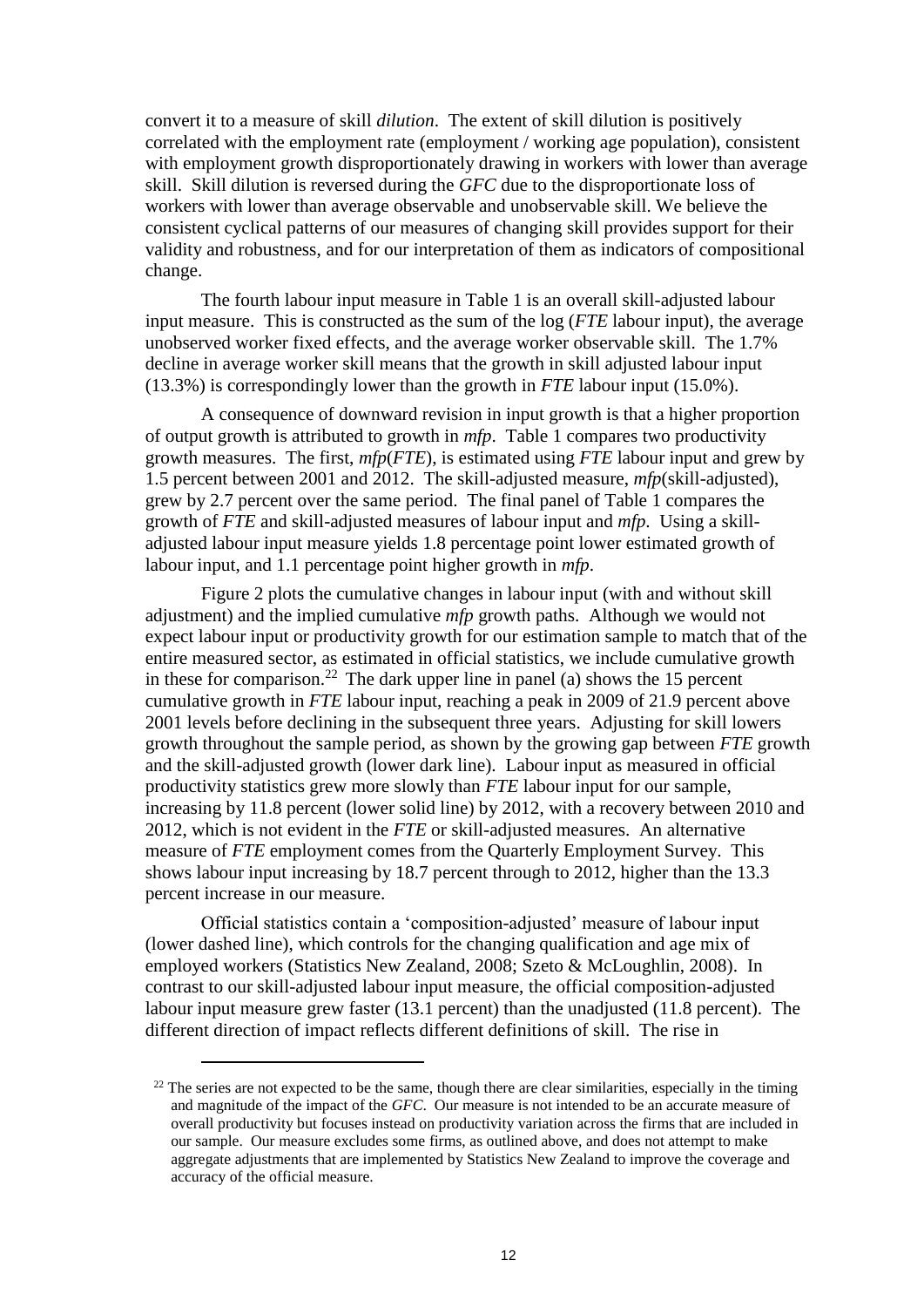qualifications captured by the official composition adjustment contrasts with the dilution arising from the relative growth of workers with low average earnings capacity. The apparently conflicting trends can be reconciled if dilution were to occur across the qualification distribution.<sup>23</sup>

The impact of the alternative measures of labour input on estimated withinindustry *mfp* growth is shown in panel (b) of [Figure 2.](#page-33-0) Aggregate *mfp* growth is calculated as  $(\sum_i \omega_{it} m f p_{it} - \sum_i \omega_{it-1} m f p_{it-1})$ , using weights from equation [\(7\)](#page-9-2) and alternative measures of *mfp* from equation [\(6\)](#page-9-1), with and without  $\beta^s$  constrained to be zero. The relatively slow growth in skill-adjusted labour input is reflected in estimated *mfp* growth of 2.7 percent, which is 1.2 percentage points higher than that estimated using *FTE* labour input (as in [Table 1\)](#page-26-0). In contrast, the composition adjustment in the official statistics lowers estimated *mfp* growth from 4.2 percent to 3.5 percent. All *mfp* series show a pronounced decline in 2008 – 2009 and recovery in the subsequent three years.

## **5.2 Firm dynamics**

The analysis of the interaction between changing skill composition and firm dynamics relies on the classification of firms as entrants, exiters and continuers. [Table 2](#page-27-0) summarises the distribution of firms across these transition groups. The net change in the number of firms in our sample between 2001 and 2012 was an increase of 4,101, from 89,676 to 93,777. Of the firms observed in the data in 2012, 26,625 (28.4%) were continuers who were also observed in 2001. A further 7,029 firms (7.5%) were 'joiners' - continuers who were operating but who were not observed in the productivity data in 2001. Almost two thirds (64.1%) of firms in 2012 were entrants who had started operating at some point in the 11 years between 2001 and 2012. The increase due to entrants and joiners was almost balanced by reductions due to 53,784 exiters (60.0 percent of the 2001 total) and 9,264 leavers (10.3%).

Although continuers accounted for only 28.4 percent of the 2012 firms, they were relatively large firms, and contributed 60.5 percent of gross output in that year. In contrast, the contributions of entrants and exiters to gross output was only around half of their contribution to firm counts. Joiners and leavers accounted for between 7 and 10 percent of both firm counts and gross output.

[Table 3](#page-27-1) reports input-weighted means of inputs, outputs, and productivity for each transition group, expressed relative to overall means. The weights ( $\omega_{it}$  as defined in equation [\(7\)](#page-9-2)) are the same weights as are used for calculating mean productivity, and reflect each firm's share of inputs.<sup>24</sup> Continuing firms are relatively large, with output and labour inputs that are roughly double the weighted mean across all firms. In contrast, the mean size of entrants is only around a third the size of the overall mean.

<sup>&</sup>lt;sup>23</sup> Because our measure estimates worker earning capacity as a time-invariant worker characteristic, any changes in earning capacity associated with increased qualifications over time for particular workers would show up as *mfp* growth. The entry of more qualified workers would contribute positively to growth in our skill-adjusted measure as long as qualifications and earnings are positively related.

<sup>&</sup>lt;sup>24</sup> This weighting leads to different statistics than those shown in [Table 2,](#page-27-0) which are based on sums of output. In contrast, the statistics underlying [Table 3](#page-27-1) are input-weighted geometric means. Whereas [Table 2](#page-27-0) joiners and leavers have output shares that are similar to their share of firms, [Table 3](#page-27-1) shows that they have relatively low (weighted) mean output, consistent with some high-output joiners and leavers having low employment shares. The geometric means used i[n Table 3](#page-27-1) further lower the statistical influence of high-output firms.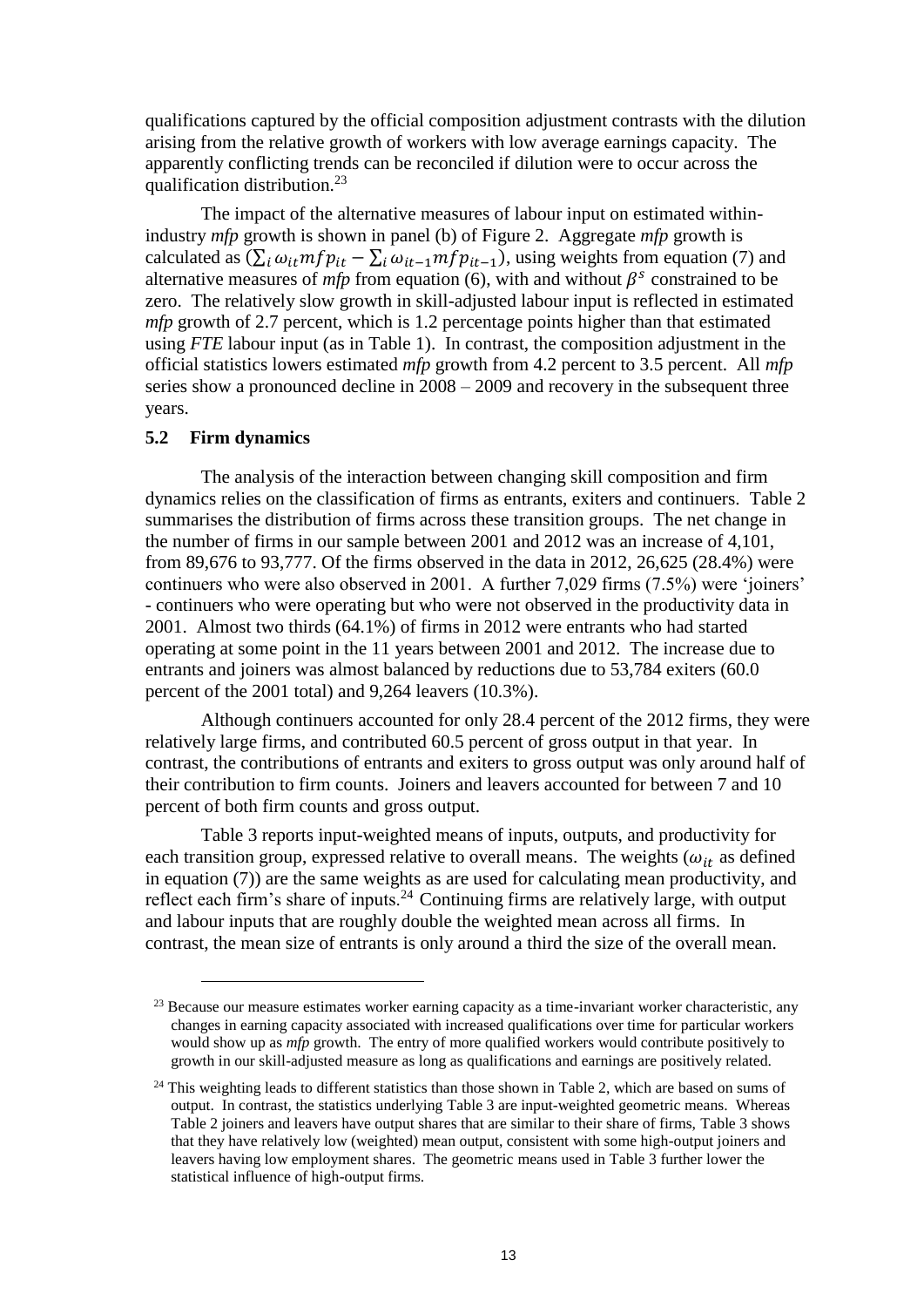Exiters are larger than entrants, but still only about half as large as the overall mean. Leavers comprise relatively small labour-intensive firms, with output and capital levels around 20% of the overall mean, and labour inputs about 25% of the mean. Joiners, on the other hand, are more similar in size to entrants and exiters but, like leavers, are relatively labour intensive. Continuers are the most capital intensive group of firms, with capital labour ratios about 10% higher than the overall average.

There is limited variation in unobserved skill and worker observables, with no group differing by more than 3.6 percentage points from the mean level. Within that range, entrants and exiters have lower levels of observable and unobserved skill than continuing firms, with exiters having the lowest level of unobserved skill (96.4% of overall mean). The difference between continuers and other firms in the size of labour inputs is magnified by skill adjustment.

Mean productivity differences are also relatively small, with only the low productivity leavers group having mean productivity that differs from the overall mean by more than 3.1 percent. Entrants are the group with the highest mean productivity (101%), whereas exiters have lower mean productivity of 98%.<sup>25</sup> Comparing *mfp* estimated using a skill-adjusted labour input measure with *mfp* estimated using *FTE* does not greatly change the relative *mfp* across the transition groups.

### **5.3 Decomposition of within-industry** *mfp* **growth**

 $\overline{a}$ 

A key focus of this paper is on whether the productivity impact of skill adjustment differs across transition groups. [Table 4](#page-28-0) compares the contributions to estimated productivity growth made by each transition group, with and without skill adjustment of labour input. The contributions are calculated as weighted sums of withinindustry contributions, summed across all industries.<sup>26</sup> Annual average growth in *mfp* was 0.14 percent using *FTE*-based labour input, and 0.24 percent using skill-adjusted labour input (Total growth over 11 years of 1.5 percent and 2.7 percent respectively, as shown in [Figure 2](#page-33-0) and [Table 1\)](#page-26-0).

The difference of 0.1 percent growth per year is almost entirely accounted for by the impact of skill adjustment on changes in productivity for continuing firms (bottom row of [Table 4\)](#page-28-0). Put simply, the reduction in average worker skill was absorbed almost entirely by continuing firms. The contribution of inputs being reallocated from highproductivity continuers to lower-productivity continuers differs only slightly between the two different *mfp* measures (-0.05 percent and -0.06 percent). Similarly the positive contributions made by high-productivity entrants and low-productivity exiters do not differ appreciably. The net entry contribution of 0.16 percent is the same whether calculated using the *FTE* or the skill-adjusted specification.

These contributions are shown in panel (a) of [Figure 3,](#page-34-0) with leavers and joiners combined in the final block. Only for overall growth and within-firm changes are there appreciable differences between the *FTE*-based contributions and the skill-adjusted contributions. For other components, the difference (shown as the third, striped bar in each block) is small.

 $25$  Entrants may have been operating for up to 10 years, so they are not necessarily very young firms.

<sup>&</sup>lt;sup>26</sup> Weights are year-specific industry shares of inputs. Industry-specific decompositions are shown in [Appendix table 4](#page-41-0) (for mfp based on unadjusted labour input) and [Appendix table 5](#page-43-0) (for skill-adjusted mfp).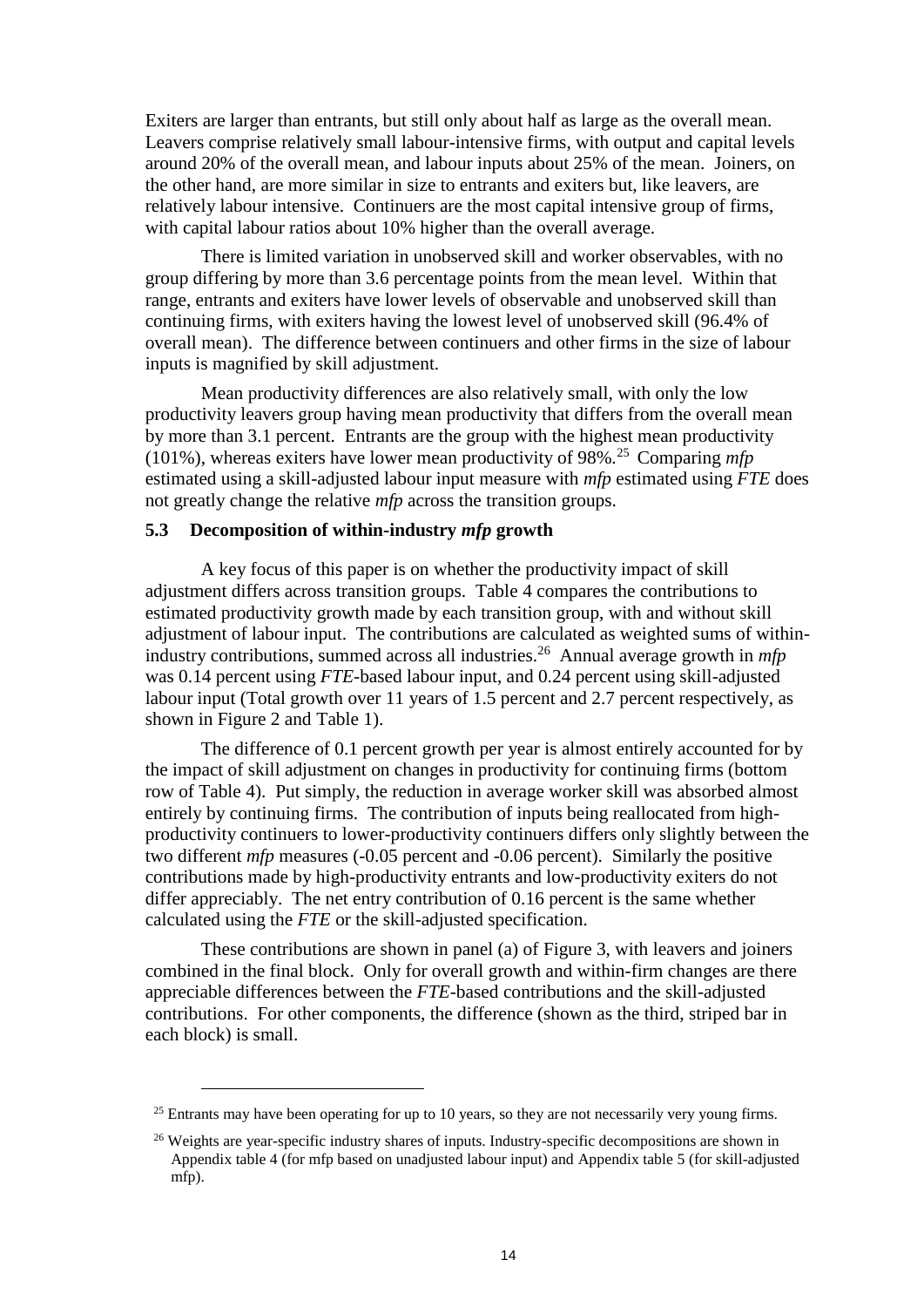The finding that the productivity impact of skill adjustment is confined almost entirely to productivity changes for continuing firms is confirmed, when transition groups and productivity changes are measured over one year intervals. For annual changes, continuers are firms that are observed with employment and production data in two consecutive years. 'Entrants' are identified as firms who reported neither employment nor production data in the prior year and 'exiters' are firms that have no employment or production data in the subsequent year. A firm could appear in each of these categories in different years, and could even appear as a continuer, joiner and leaver multiple times.

When measured this way, the transition groups capture quite different sets of firms. Continuers that survive for 11 years are quite different from those that survive from one year to the next. Based on annual transitions, 75 percent of firms each year are classified as continuers, and they account for over 90 percent of output. In contrast, entrants and exiters in a year account for only 13 and 10 percent of firms respectively, and only 2-3 percent of gross output. These patterns are shown in [Table 5.](#page-28-1) It also shows that joiners and leavers account for roughly the same proportion of employment in a year when they are measured annually as when they are measured over 11 years, consistent with transitory absences from the data. [Table 6](#page-29-0) shows some of the key differences between the one-year transition groups. Compared with the 11-year transition group summary in [Table 3,](#page-27-1) single-year entrants and exiters, and single-year joiners are much smaller, and continuers are not as large relative to the mean firm. Entrants and exiters are also shown to have relatively high productivity in their first (last) year of operation.<sup>27</sup>

[Table 7](#page-30-0) shows annual productivity growth decompositions using the two different *mfp* definitions. The overall productivity change of 0.14 percent using *FTE* labour input and 0.24 using skill-adjusted labour input is, by definition, the same as in [Table 4.](#page-28-0) As was the case with 11-year transitions, the impact of skill adjustment is confined largely to productivity changes within continuing firms. This implies that the dilution of skill was primarily taking place within continuing firms. The lack of difference between the *FTE* and skill-adjusted contributions from the other components indicates that skill dilution was not differentially affecting entrants and exiters and that differential growth rates of continuing firms were not systematically linked to differences in skill dilution. Skill-adjustment has only a minor effect on the estimated contribution of reallocation of inputs between continuers, of entry and exit, or of joiners and leavers. The final row of [Table 7](#page-30-0) summarises the differences in estimated *mfp* growth between the *FTE* and skill-adjusted specifications. Within-firm productivity change contributed 0.13 percentage points to the 0.10 percent annual average growth. Net entry balances to make a zero contribution, as does net joining and leaving transitions. The patterns of annual contributions in [Table 7](#page-30-0) also reveal that year-to-year variation in *mfp* is largely due to year-to-year changes in the contribution of within-firm productivity changes from continuers.

Compared with the 11-year transitions summarised in [Table 4,](#page-28-0) the contributions of joiners and leavers are much larger when transitions are based on annual changes. Year-on-year joiners and leavers have consistently low relative productivity, so joiners make a sizeable negative average contribution to *mfp* growth (-0.20 percent for

 $\overline{a}$ 

 $27$  High productivity in first and last years may be in part due to input and output measurement and timing issues in firms that are incurring setup costs or running down inventories when they cease operation. See Fabling & Maré (2015b) for details of end-period adjustments made to the production and employment data.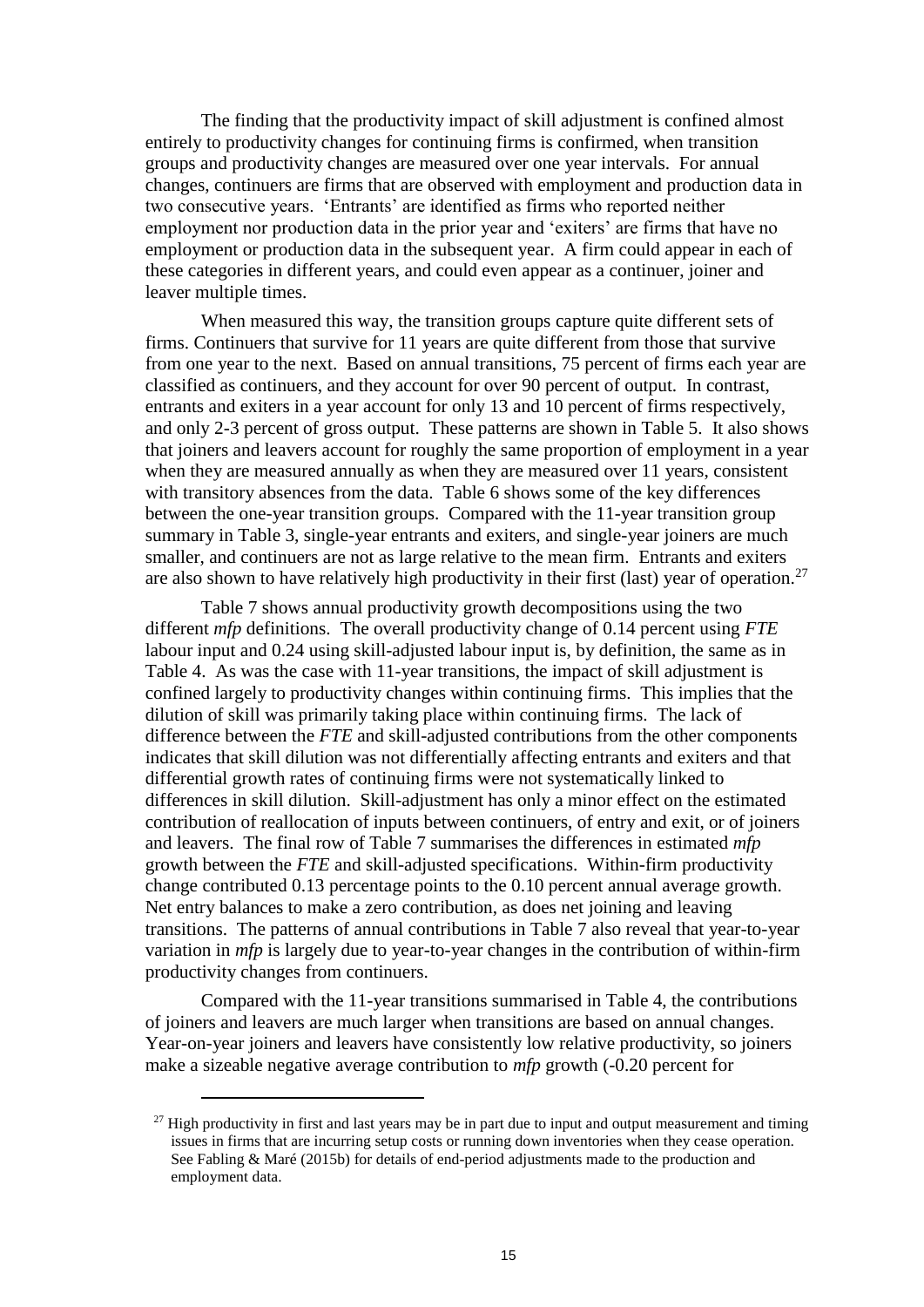*mfp*(*FTE*) and -0.25 percent for *mfp*(skill)) and leavers make a sizeable positive contribution (0.36 and 0.41). Exiters in their final year of operation make an average negative contribution (-0.07 percent and -0.05 percent in [Table 7\)](#page-30-0), though this includes an atypically strong negative impact of high-productivity exiting firms in 2003. Another key difference between [Table 4](#page-28-0) and [Table 7](#page-30-0) is that year-to-year reallocation of inputs among continuing firms contributes positively to *mfp* growth, whereas reallocation among firms continuing for 11-years makes a negative contribution. The positive yearto-year reallocation is particularly positive in 2009 and 2010, in the immediate wake of the *GFC*. The impact of skill adjustment is small in either case – 0.01 percent for 11 year continuers, and -0.02 percent for year-on-year continuers.

The contributions based on single-year transitions are summarised in panel (b) of [Figure 3.](#page-34-0) Although the pattern of contributions differs across *FTE* and skill-adjusted specifications, the pattern of differences between the specifications (ie, the striped bars) is similar to that shown in panel (a) based on 11-year transitions.

## **5.4 Between industry decomposition**

The decompositions presented so far capture the patterns of productivity growth within industries, controlling for differences across industries in technologies and in productivity levels. As discussed in section [1,](#page-5-0) estimating cross-industry differences in productivity levels requires a more constrained production function specification. [Table](#page-31-0)  [8](#page-31-0) summarises the estimated contribution of the reallocation of inputs across industries (i.e., equation [\(11\)](#page-12-0)), under the imposed assumption of a common technology with industry fixed effects, as shown in equation [\(7\)](#page-9-2). With this specification, overall productivity growth captures both within-industry growth, and the impact of input reallocation between industries with different mean levels of *mfp*. [Table 8](#page-31-0) shows the decomposition of productivity growth into these two components.

Measuring labour input as *FTE*, annual average productivity growth is estimated to be 0.19 percent. About half of this (0.9 percent per year) is attributed to within industry productivity shifts, and about half (0.9 percent per year) to changing industry mix. The estimated within-industry growth is lower than that estimated from industryspecific regressions, and shown in [Table 4.](#page-28-0)

When *mfp* is estimated using skill-adjusted labour inputs, a greater rate of growth is attributed to within-industry productivity shifts (0.17 percent per year) compared with the *FTE*-based estimate. The analysis of within-industry productivity growth presented in the previous section demonstrated that this effect is dominated by changes for continuing firms within industries. Overall, the impact of skill adjustment on interindustry reallocation is small relative to its impact on estimated within-industry growth. The impact of reallocation is, however, positive in most years in both *FTE*-based and skill-adjusted estimates. Over the 2001-2012 period, high-productivity industries increased their share of productive inputs. Skill adjustment also slightly lowers the rate of growth attributed to reallocation across industries, to 0.07 percent per year compared with 0.09 percent using *FTE*-based *mfp* estimates. This implies that the decline in average skill levels disproportionately affects high-productivity industries, though the differences are relatively small.

The patterns in [Table 8](#page-31-0) are summarised in [Figure 4.](#page-35-0) The figure also shows the differences between the estimates of within-industry productivity growth obtained from industry-specific regressions (shown in [Table 4\)](#page-28-0) and those presented in this section from pooled industry fixed effect regressions.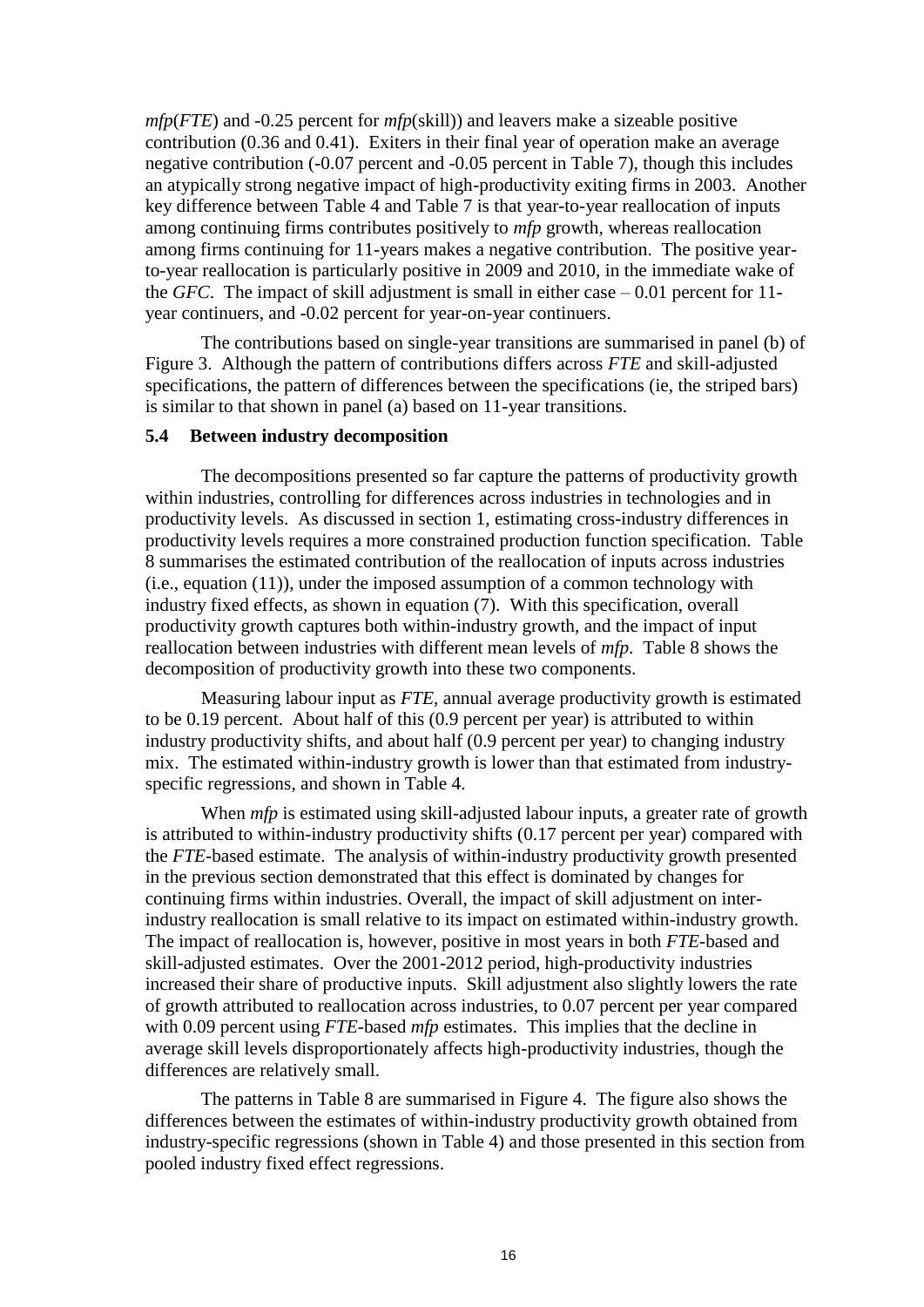### <span id="page-21-0"></span>**6 Summary and discussion**

The main objective of this study was to gauge the role of skill composition in productivity measurement and growth, and to identify whether skill composition affects particular sources of productivity growth. We used an indirect measure of worker skill, derived from linked employer-employee data and employing a two-way fixed effects estimation method. Using this measure, we found that the 15 percent growth in full-time equivalent labour input between 2001 and 2012 was accompanied by an overall decline in average worker skill, contrary to the trends observed in skill measures based on formal qualifications. Adjusting our estimates of *mfp* productivity for this slower increase in labour input results in more of output growth being attributed to growth in productivity rather than growth in inputs.

The impact of using skill adjusted labour inputs in the estimation of *mfp* is accounted for almost entirely by the impact on estimated productivity growth for continuing firms. Despite the persistence of firms' personnel practices as identified by Abowd et al. (2007), it appears that continuing firms are flexible enough to adapt to changing labour quality.

The skill-adjusted production function estimates capture the relationship between skilled labour input and gross output. We would expect output growth to have been lowered by the drop in average labour quality over the study period. Continuing firms were, however, more able to maintain output in the face of slower growth in skilladjusted labour content than other transition groups. In contrast, for entrants and exiters, output change reflects lower labour quality, and estimated *mfp* is affected less.

Our study also sheds light on the contribution to productivity growth made by reallocation. The findings are similar for *FTE*-based *mfp* estimates and skill-adjusted estimates, but differ when we vary the timeframe over which we observe transitions. Using transition groups defined across an 11-year window, and looking within industries, net entry contributed 0.16 percent per year to *mfp* growth, with positive contributions from both entrants and exiters. In contrast, within-industry reallocation of inputs from more-productive to less-productive continuing firms made a negative contribution to *mfp* growth (-0.05 to -0.06 percent per year) [\(Table 4\)](#page-28-0).

When estimated using single-year transitions to identify transition groups [\(Table](#page-30-0)  [7\)](#page-30-0), net entry makes a smaller average annual contribution of 0.03 percent, with a negative average contribution from exiting firms. Joiners and leavers account for a sizeable proportion of year-to-year productivity growth (0.16 percent per year), reflecting discontinuously observed mainly low-productivity firms. In contrast with the 11-year transition group results, year-to-year reallocation of inputs within industries makes a positive contribution to *mfp* growth. In addition to the within-industry reallocation, reallocation from less-productive to more-productive industries also contributed to productivity growth, adding an average of 0.07 to 0.09 percent per year [\(Table 8\)](#page-31-0).

There are a number of possible extensions to this study. First, other dimensions of labour quality could be examined. The IDI contains educational attainment data for a substantial subset of workers, and it would be possible to analyse whether the dynamics of qualification adjustment are similar to that of the more general skill adjustment analysed in the current paper. The role of firm dynamics in qualification adjustment may differ for particular types of qualification, such as those related to *STEM* (science, technology, engineering, and mathematics) skills.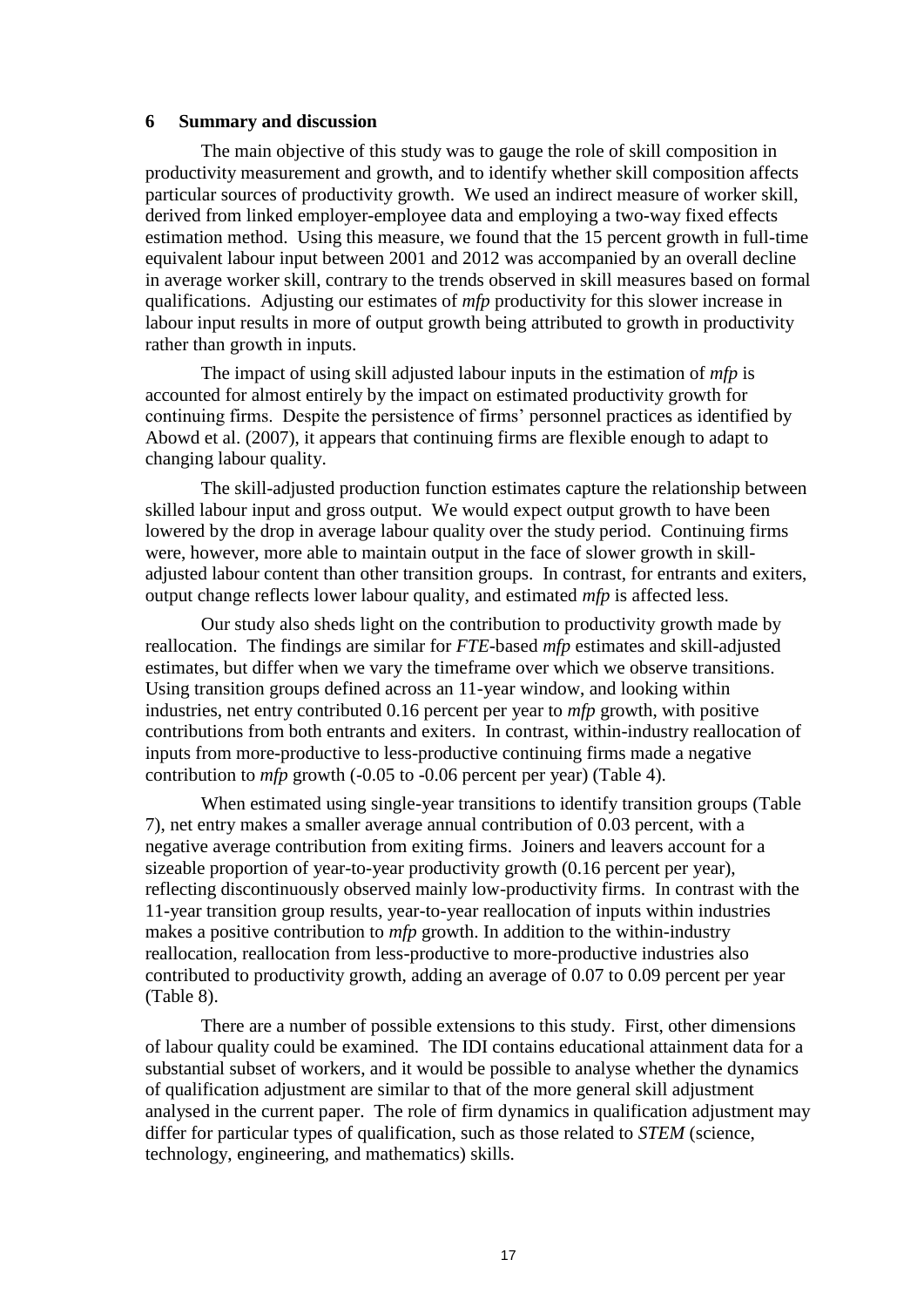Second, the sensitivity of *mfp* estimates to alternative functional forms of production function, or alternative approaches to estimation could be investigated. Extensions could include the use of more flexible functional forms, such as translog production functions, or estimation approaches that deal explicitly with the challenges of unobserved firm heterogeneity and the endogeneity of input choices (Ackerberg, Caves, & Frazer, 2006; Griliches & Mairesse, 1998).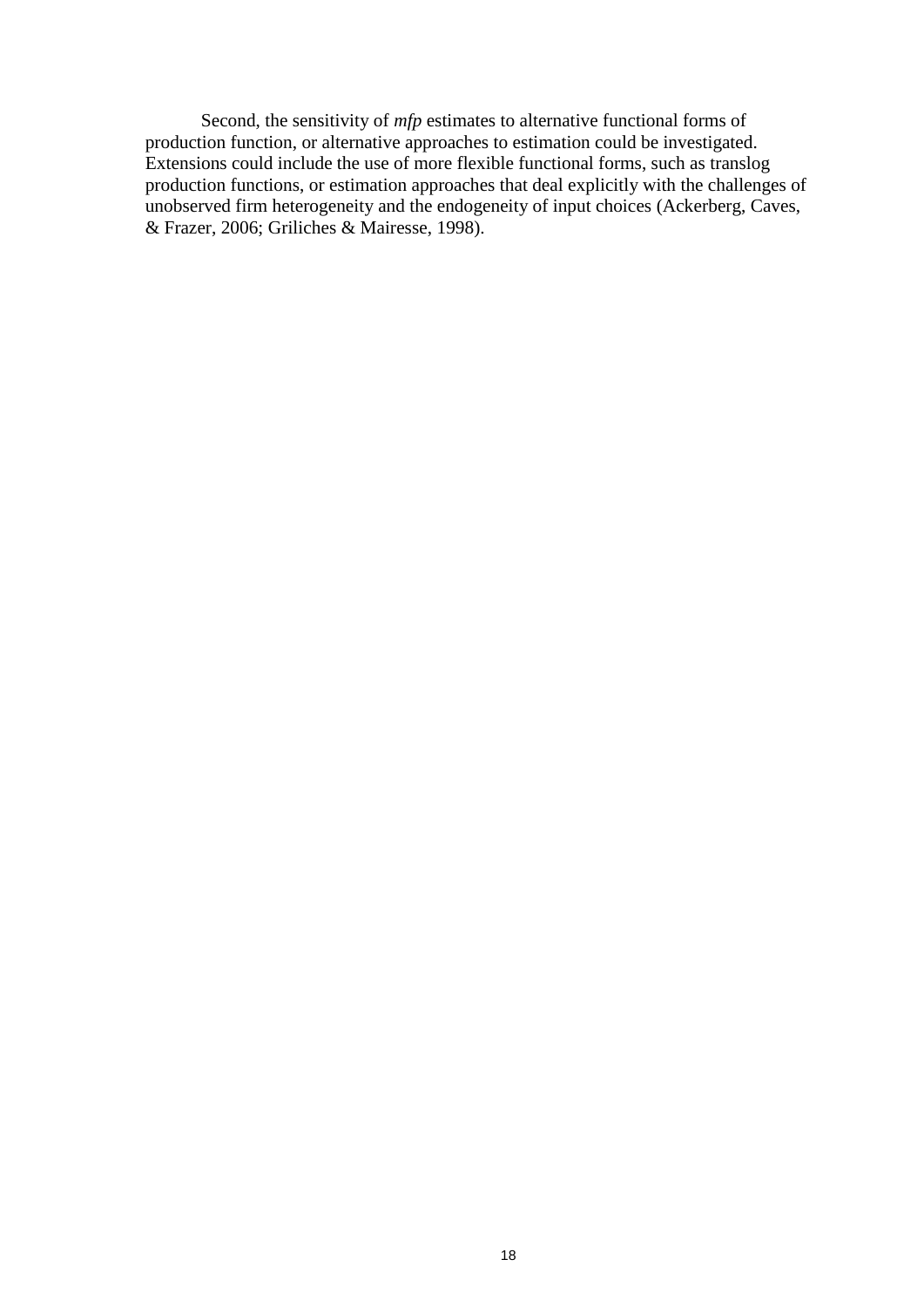### **7 References**

- Abowd, J. M., Creecy, R. H., & Kramarz, F. (2002). *Computing Person and Firm Effects Using Linked Longitudinal Employer-Employee Data*. Retrieved from http://instruct1.cit.cornell.edu/~jma7/abowd-creecy-kramarz-computation.pdf
- Abowd, J. M., Haltiwanger, J., Lane, J., McKinney, K. L., & Sandusky, K. (2007). Technology and Skill: An Analysis of Within and Between Firm Differences. *NBER Working Paper*, *13043*.
- Abowd, J. M., & Kramarz, F. (2005). Human capital and worker productivity: Direct evidence from linked employer-employee data. *Annales d'Economie et de Statistique*, 323–338.
- Ackerberg, D. A., Caves, K., & Frazer, G. (2006). Structural identification of production functions. *Mimeo, UCLA*, *December 28, 2006*. Retrieved from \_http://www.econ.ucla.edu/ackerber/ACF20withtables.pdf\_
- Baily, M., Hulten, C., Campbell, D., Bresnahan, T., & Caves, R. E. (1992). Productivity dynamics in manufacturing plants. *Brookings Papers on Economic Activity, Microeconomics*, *1992*, 187–267.
- Baldwin, J. R., & Gu, W. (2006). Plant turnover and productivity growth in Canadian manufacturing. *Industrial and Corporate Change*, *15*(3), 417–465.
- Bartelsman, E. J., & Doms, M. (2000). Understanding productivity: lessons from longitudinal microdata. *Journal of Economic Literature*, 569–594.
- Bartelsman, E. J., Haltiwanger, J., & Scarpetta, S. (2004). *Microeconomic evidence of creative destruction in industrial and developing countries*. Tinbergen Institute Discussion Paper.
- Doan, T., Maré, D. C., & Iyer, K. (2014). Productivity spillovers from foreign direct investment in New Zealand. *New Zealand Economic Papers*, 1–27. http://doi.org/10.1080/00779954.2014.945229
- Domar, E. D. (1961). On the measurement of technological change. *The Economic Journal*, 709–729.
- Fabling, R. (2011). Keeping it together: Tracking firms in New Zealand's Longitudinal Business Database. *Motu Working Paper*, *11-01*.
- Fabling, R., & Grimes, A. (2014). The 'suite' smell of success: Personnel practices and firm performance. *ILR Review*, *67*(4), 1095–1126.
- Fabling, R., & Maré, D. C. (2015a). Addressing the absence of hours information in linked employer-employee data. *Motu Working Paper*, *(forthcoming)*.
- Fabling, R., & Maré, D. C. (2015b). Production function estimation using New Zealand's Longitudinal Business Database. *Motu Working Paper*, *(forthcoming)*.
- Fabling, R., & Sanderson, L. (2013). Exporting and firm performance: Market entry, investment and expansion. *Journal of International Economics*, *89*(2), 422–431.
- Foster, L., Haltiwanger, J. C., & Krizan, C. J. (2001). Aggregate productivity growth. Lessons from microeconomic evidence. In *New developments in productivity analysis* (pp. 303–372). University of Chicago Press.
- Fox, J. T., & Smeets, V. (2011). Does Input Quality Drive Measured Differences In Firm Productivity?\*. *International Economic Review*, *52*(4), 961–989.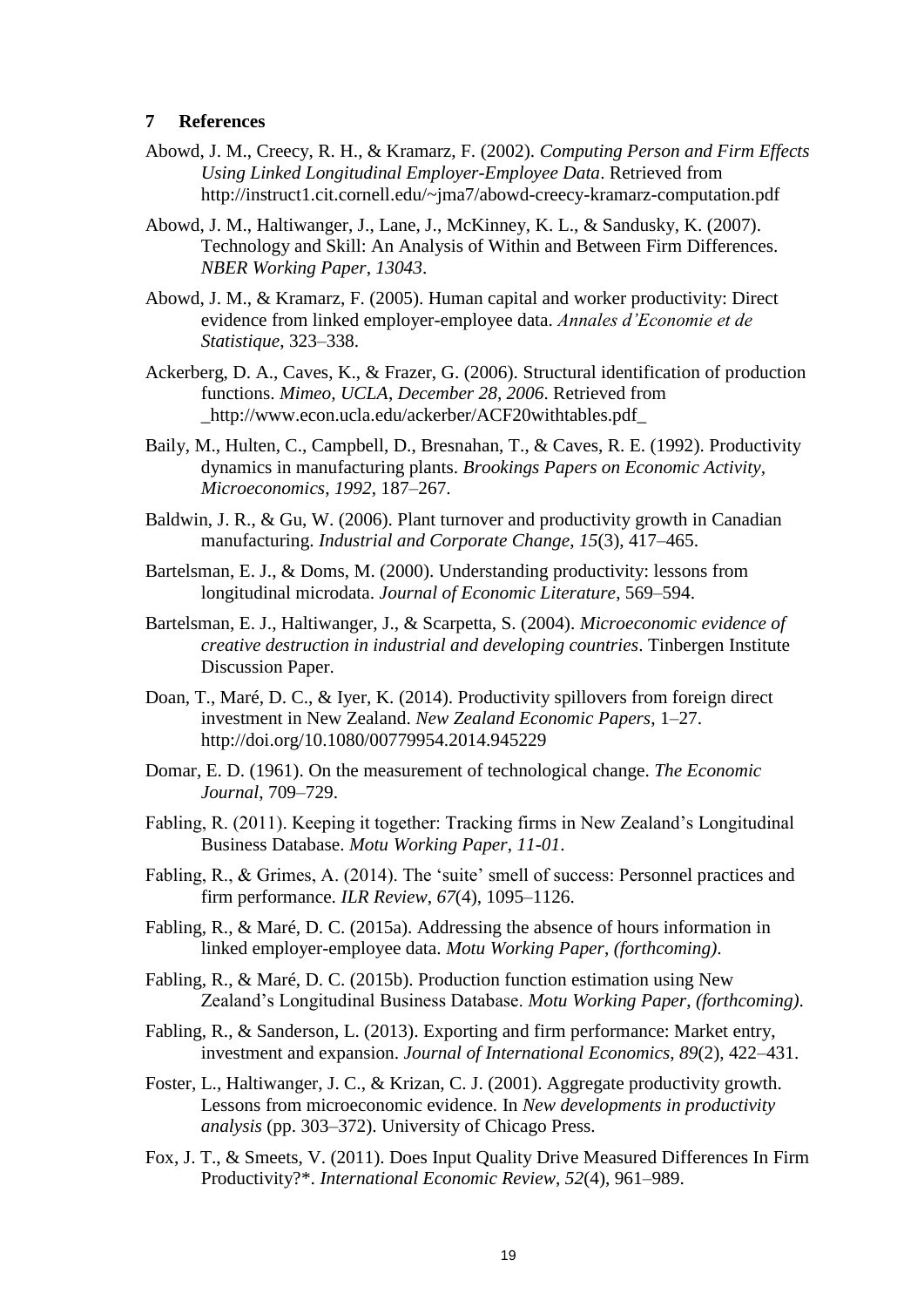- Galindo-Rueda, F., & Haskel, J. (2005). Skills, Workforce Characteristics and Firm-Level Productivity: Evidence from the Matched ABI/Employer Skills Survey. *IZA Discussion Paper*, *1542*.
- Griliches, Z. (1970). Notes on the role of education in production functions and growth accounting. In W. L. Hansen (Ed.), *Education, income and human capital* (Vol. 35, pp. 71–128). 35: NBER.
- Griliches, Z., & Mairesse, J. (1998). Production functions: The search for identification. In S. Strøm (Ed.), *Econometrics and Economic Theory in the 20th Century: The Ragnar Frisch Centennial Symposium* (pp. 169–203). Cambridge: Cambridge University Press.
- Griliches, Z., & Regev, H. (1995). *Productivity and firm turnover in israeli industry*. Cambridge, MA: National Bureau of Economic Research.
- Grimes, A., Ren, C., & Stevens, P. (2009). The Need for Speed: Impacts of Internet Connectivity on Firm Productivity. *Journal of Productivity Analysis*, *37*(2), 187– 201.
- Haltiwanger, J. C., Lane, J. I., & Spletzer, J. R. (2007). Wages, productivity, and the dynamic interaction of businesses and workers. *Labour Economics*, *14*(3), 575– 602.
- Hellerstein, J. K., Neumark, D., & Troske, K. R. (1999). Wages, Productivity, and Worker Characteristics: Evidence from Plant-Level Production Functions and Wage Equations. *Journal of Labor Economics*, *17*(3), 409–446.
- Iranzo, S., Schivardi, F., & Tosetti, E. (2008). Skill Dispersion and Firm Productivity: An Analysis with Employer‐Employee Matched Data. *Journal of Labor Economics*, *26*(2), 247–285.
- Lallemand, T., Plasman, R., & Rycx, F. (2004). Intra-firm wage dispersion and firm performance: Evidence from linked employer‐employee data. *Kyklos*, *57*(4), 533–558.
- Lallemand, T., Plasman, R., & Rycx, F. (2009). Wage structure and firm productivity in Belgium. In *The Structure of Wages: An International Comparison* (pp. 179– 215). University of Chicago Press.
- Law, D., & McLellan, N. (2005). *The Contributions from Firm Entry, Exit and Continuation to Labour Productivity Growth in New Zealand*. Retrieved from http://www.treasury.govt.nz/workingpapers/2005/wp05-01.asp; Last accessed 22 February 2006
- Maré, D. C., & Fabling, R. (2013). Productivity and local workforce composition. In R. Crescenzi & M. Percoco (Eds.), *Geography, institutions and regional economic performance* (pp. 59–76). Berlin & Heidelberg: Springer-Verlak.
- Maré, D. C., & Graham, D. J. (2013). Agglomeration elasticities and firm heterogeneity. *Journal of Urban Economics*, *75*(0), 44–56.
- Maré, D. C., & Hyslop, D. R. (2008). *Cyclical earnings variation and the composition of employment*. Wellington: Statistics New Zealand.
- Petrin, A., & Levinsohn, J. (2012). Measuring aggregate productivity growth using plant‐level data. *The RAND Journal of Economics*, *43*(4), 705–725.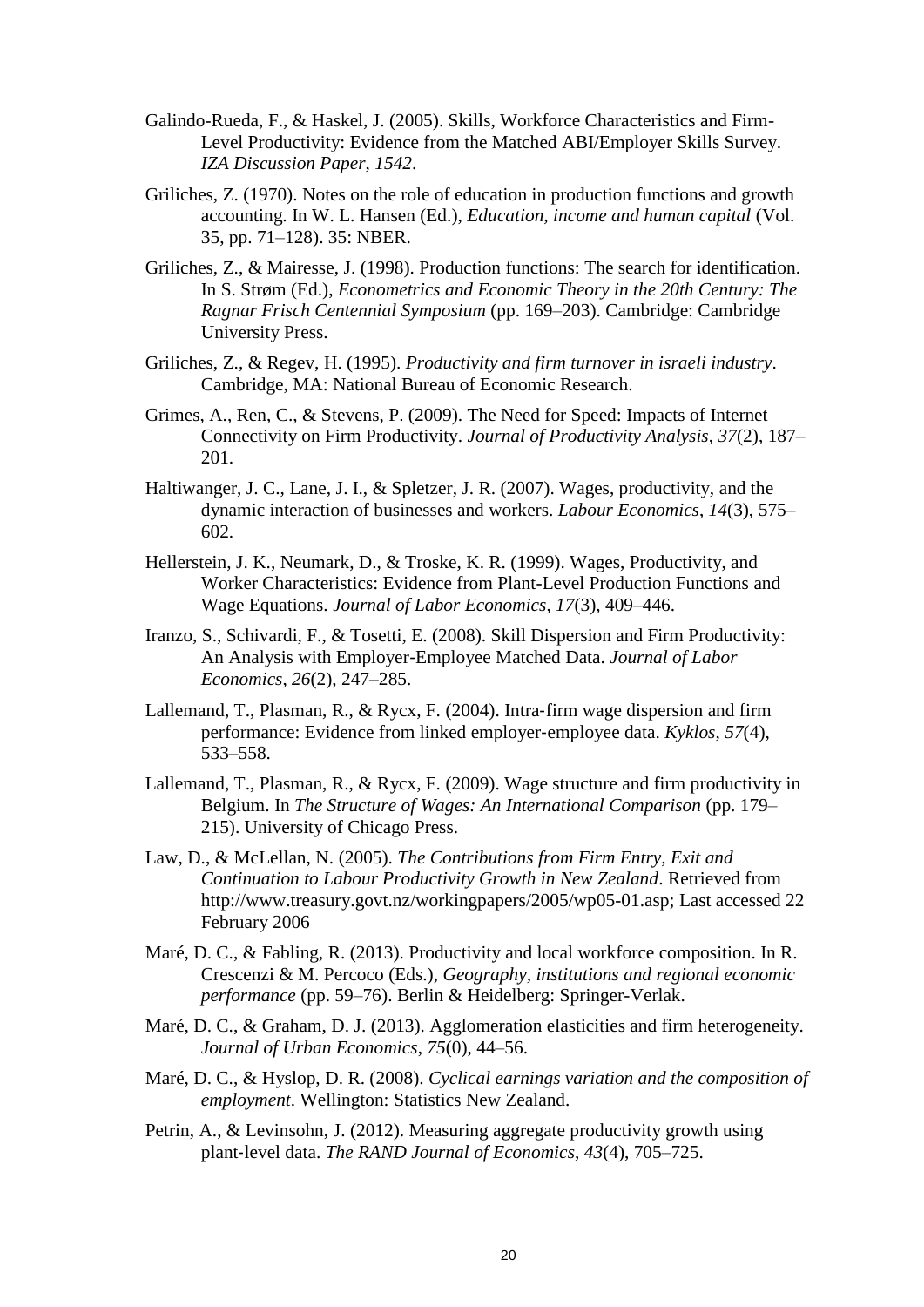- Statistics New Zealand. (2008). *Accounting for changes in labour composition in the measurement of labour productivity*. Wellington, N.Z.: Statistics New Zealand. Retrieved from http://www.stats.govt.nz/reports/developments/accountingchanges-labour-composition-measurement-labour-productivity.aspx
- Statistics New Zealand. (2010). *Industry productivity statistics 1978-2008*. Wellington: Statistics New Zealand.
- Statistics New Zealand. (2011). *Productivity Statistics (1978-2010) - Hot Off The Press*. Retrieved from \_www.stats.govt.nz\_
- Statistics New Zealand. (2014). *Productivity Statistics (1978-2013) - Hot Off The Press*. Wellington: Statistics New Zealand.
- Syverson, C. (2011). What Determines Productivity? *Journal of Economic Literature*, *49*(2), 326–365. http://doi.org/10.1257/jel.49.2.326
- Szeto, K. L., & McLoughlin, S. (2008). *Does quality matter in labour input?: the changing pattern of labour composition in New Zealand* (Treasury Working Paper No. 08/01). New Zealand Treasury. Retrieved from http://treasury.govt.nz/publications/research-policy/wp/2008/08-01/twp08-01.pdf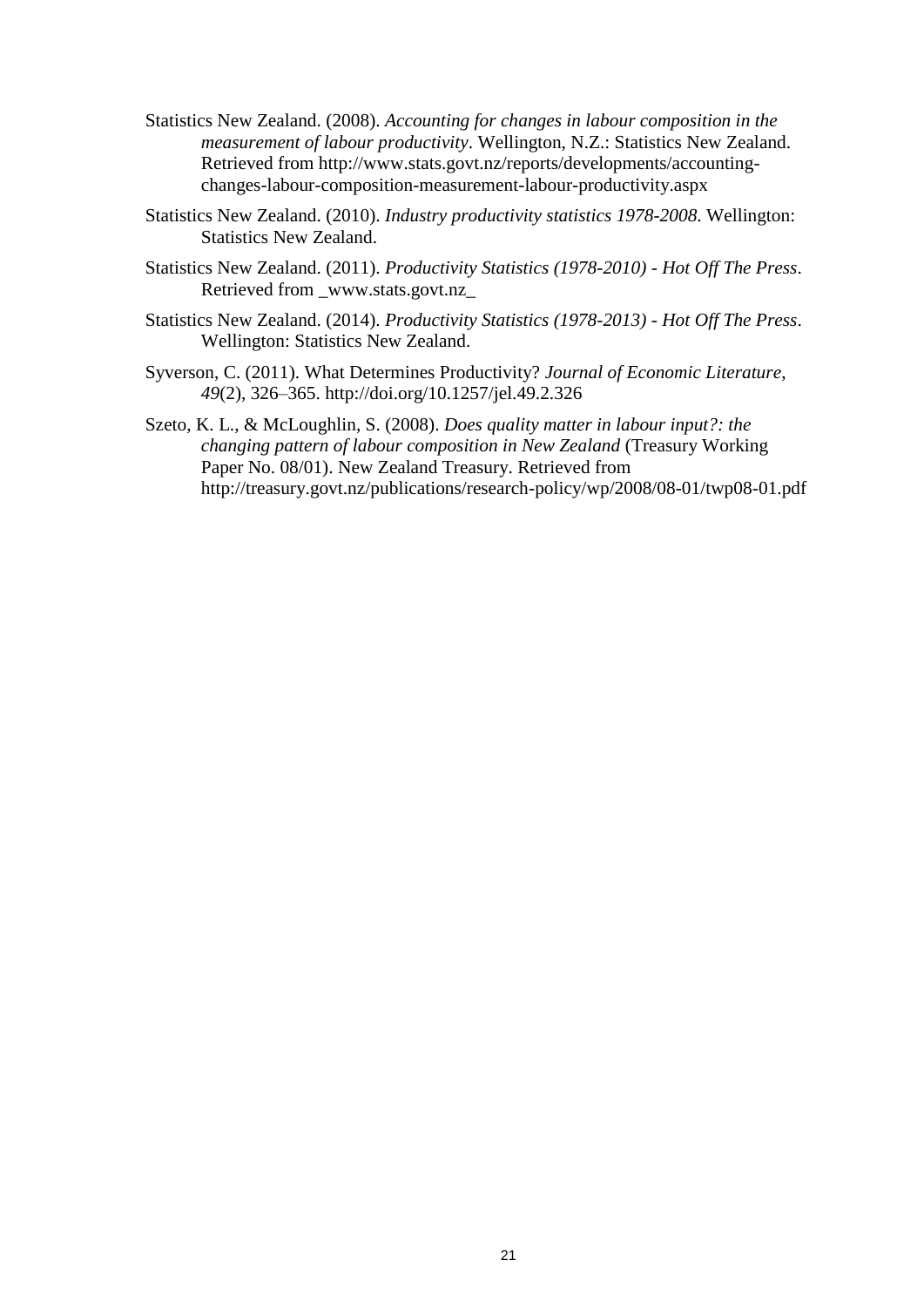| Table 1: Annual growth in production components |                  |                  |                  |                  |                  |                  |                  |                  |                  |                  |                  |                     |
|-------------------------------------------------|------------------|------------------|------------------|------------------|------------------|------------------|------------------|------------------|------------------|------------------|------------------|---------------------|
|                                                 | $2001 -$<br>2002 | $2002 -$<br>2003 | $2003 -$<br>2004 | $2004 -$<br>2005 | $2005 -$<br>2006 | $2006 -$<br>2007 | $2007 -$<br>2008 | $2008 -$<br>2009 | $2009 -$<br>2010 | $2010 -$<br>2011 | $2011 -$<br>2012 | Total:<br>2001-2012 |
| Gross Output                                    | 2.6%             | 4.9%             | 2.9%             | 11.0%            | $-3.5%$          | $-1.7%$          | 4.3%             | $-5.8\%$         | $-3.4%$          | 1.8%             | $-1.1%$          | 12.1%               |
| Capital                                         | 1.6%             | 8.1%             | 5.4%             | 3.5%             | 4.4%             | 3.2%             | 4.2%             | 2.3%             | $-1.2%$          | 2.2%             | 0.8%             | 34.5%               |
| Intermediates                                   | 2.4%             | 4.8%             | 2.5%             | 13.6%            | $-8.1\%$         | $-2.2%$          | 4.2%             | $-7.4%$          | $-3.1\%$         | 1.5%             | $-1.5%$          | 6.7%                |
| Capital-labour (FTE) ratio                      | $-0.1%$          | 3.5%             | 0.1%             | 0.4%             | 0.7%             | 3.0%             | 1.4%             | 1.9%             | 3.8%             | 3.8%             | 1.0%             | 19.5%               |
| Labour inputs                                   |                  |                  |                  |                  |                  |                  |                  |                  |                  |                  |                  |                     |
| FTE Labour input                                | 1.8%             | 4.6%             | 5.3%             | 3.1%             | 3.7%             | 0.3%             | 2.8%             | 0.3%             | $-5.0\%$         | $-1.6%$          | $-0.2%$          | 15.0%               |
| Worker observables                              | 0.5%             | 0.3%             | $-0.2\%$         | $0.0\%$          | 0.0%             | $0.0\%$          | 0.0%             | $0.4\%$          | 0.6%             | 0.2%             | $0.0\%$          | 1.8%                |
| Worker fixed effects                            | $-0.8%$          | $-0.3%$          | $-0.8%$          | $-0.2%$          | $-0.5\%$         | $-0.6%$          | $-0.4%$          | $-0.1%$          | 0.5%             | $-0.2%$          | $-0.2%$          | $-3.6%$             |
| Skill-adjusted labour input                     | 1.5%             | 4.5%             | 4.3%             | 2.8%             | 3.2%             | $-0.3%$          | 2.5%             | 0.7%             | $-3.9\%$         | $-1.6%$          | $-0.4%$          | 13.3%               |
| Productivity growth                             |                  |                  |                  |                  |                  |                  |                  |                  |                  |                  |                  |                     |
| mfp(FTE)                                        | 0.9%             | 0.5%             | $-0.4%$          | 1.8%             | $-0.4%$          | $-0.2%$          | 0.8%             | $-3.2%$          | 0.8%             | 1.1%             | $-0.1%$          | 1.5%                |
| mfp(skill-adjusted)                             | 1.0%             | 0.6%             | $-0.1%$          | 2.0%             | $-0.3\%$         | $-0.2%$          | 1.0%             | $-3.3%$          | 0.6%             | 1.2%             | 0.1%             | 2.7%                |
| Impact of skill adjustment                      |                  |                  |                  |                  |                  |                  |                  |                  |                  |                  |                  |                     |
| On labour input growth                          | $-0.3%$          | $-0.1%$          | $-1.0\%$         | $-0.3\%$         | $-0.5\%$         | $-0.5%$          | $-0.4%$          | 0.3%             | 1.1%             | 0.0%             | $-0.2%$          | $-1.8%$             |
| On productivity growth                          | 0.2%             | 0.1%             | 0.3%             | 0.1%             | 0.1%             | 0.1%             | 0.2%             | $-0.1%$          | $-0.2%$          | 0.1%             | 0.2%             | 1.1%                |

<span id="page-26-0"></span>*Note: Changes are expressed as percentages but calculated as changes in logged variables. For output, capital, FTE and intermediates, changes are changes in logged aggregates. Worker fixed effects and observables, and mfp measures are calculated as changes in annual weighted means, using estimates of equation [\(7\)](#page-9-3).*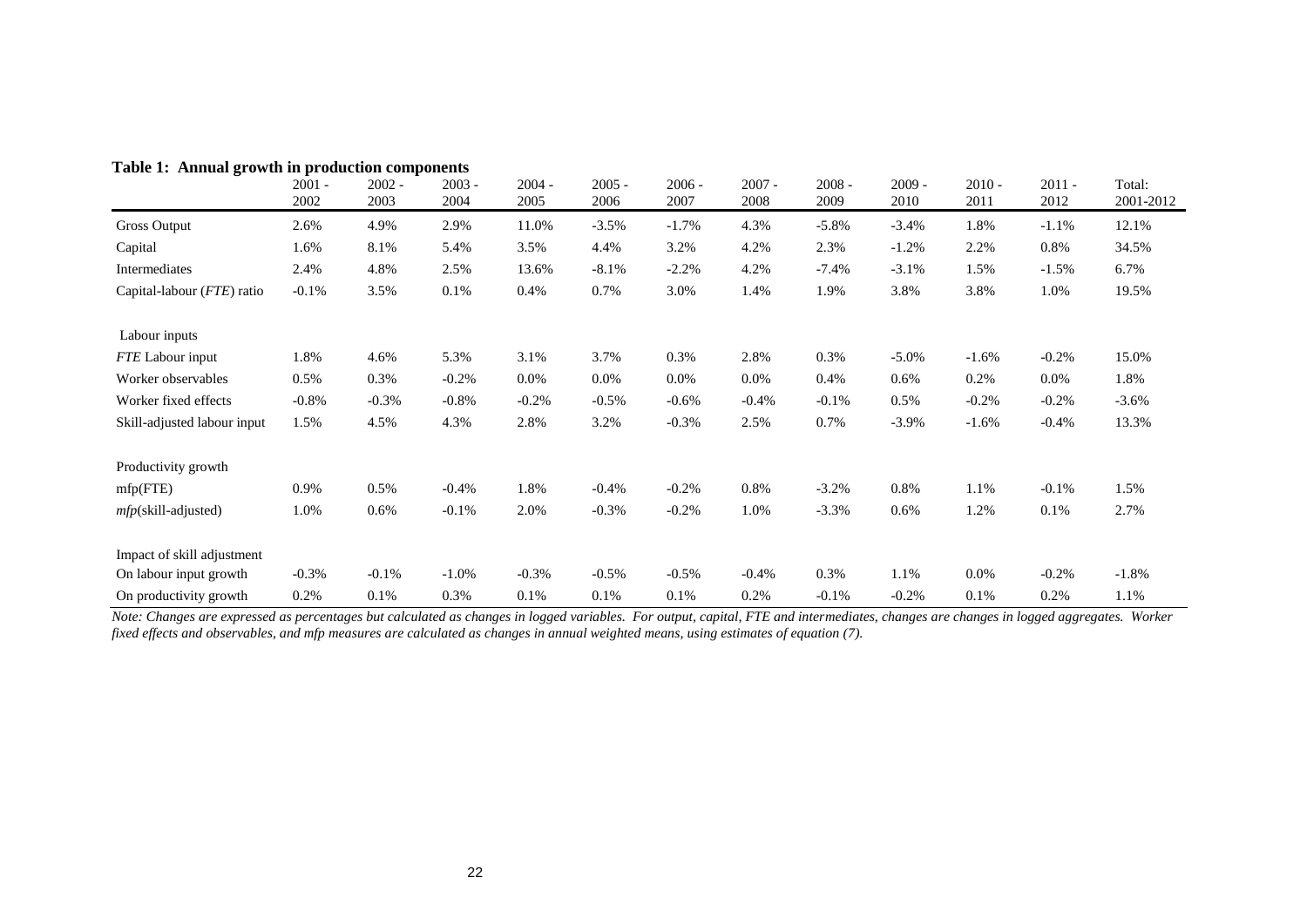| Period                | End-of-<br>period<br>Sample | Continuers | Entrants            | Joiners | Exiters | Leavers |
|-----------------------|-----------------------------|------------|---------------------|---------|---------|---------|
| Number of firms       | 93,777                      | 26.625     | 60.126              | 7.029   | 53.784  | 9.264   |
|                       | Share of period t           |            | Share of period t-1 |         |         |         |
| Share of firms        | 100.0                       | 28.4       | 64.1                | 7.5     | 60.0    | 10.3    |
| Share of gross output | 100.0                       | 60.5       | 30.9                | 8.6     | 34.5    | 7.3     |
|                       |                             |            |                     |         |         |         |

<span id="page-27-0"></span>**Table 2: Firm turnover – defined for 11 year transitions: 2001-2012**

*Note: Enterprise counts have been randomly rounded to base 3. There were 89,676 firms in the sample in 2001.*

<span id="page-27-1"></span>**Table 3: Weighted means, by 11-year transition group (relative to overall)**

| Period mean | Continuers | Entrants             | Join Sample | Exiters | Leave<br>Sample        |
|-------------|------------|----------------------|-------------|---------|------------------------|
|             |            |                      |             |         |                        |
| 100.0%      | 206.6%     | 34.5%                | 41.3%       | 53.3%   | 17.8%                  |
| 100.0%      | 209.4%     | 34.0%                | 39.8%       | 53.9%   | 17.7%                  |
| 100.0%      | 109.5%     | 92.9%                | 73.4%       | 96.7%   | 65.7%                  |
|             |            |                      |             |         |                        |
|             |            |                      |             |         |                        |
| 100.0%      | 191.3%     | 36.6%                | 54.2%       | 55.8%   | 26.9%                  |
| 100.0%      | 101.0%     | 98.7%                | 98.1%       | 96.4%   | 96.8%                  |
| 100.0%      | 100.6%     | 98.7%                | 100.9%      | 98.8%   | 99.3%                  |
| 100.0%      | 194.4%     | 35.7%                | 53.7%       | 53.1%   | 25.8%                  |
|             |            |                      |             |         |                        |
|             |            |                      |             |         |                        |
| 100.0%      | 99.7%      | 101.4%               | 97.1%       | 98.0%   | 95.4%                  |
| 100.0%      | 100.1%     | 100.8%               | 96.9%       | 98.4%   | 95.1%                  |
|             |            | Relative to period t |             |         | Relative to period t-1 |

*Note: Weighted means of logged measures are calculated for each transition group, using the weights (* $\omega_{it}$ *) derived from estimating equation [\(7\)](#page-9-2). Relative means are calculated as the difference from the overall weighted mean of the logged measures, converted to percentage differences.*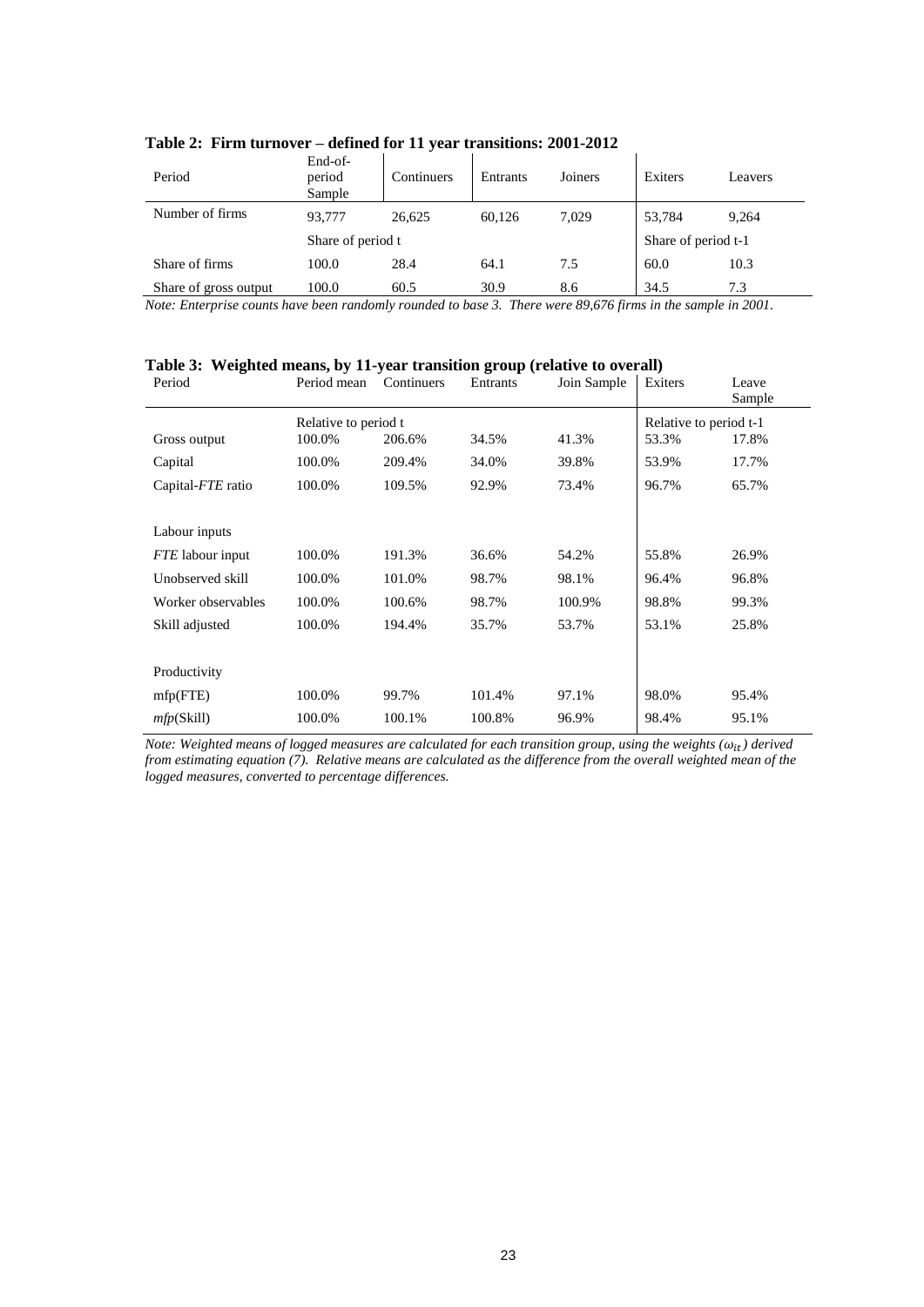|                                | (11 year transition groups)                          |                                          |                                                                   |          |                   |         |                  |  |
|--------------------------------|------------------------------------------------------|------------------------------------------|-------------------------------------------------------------------|----------|-------------------|---------|------------------|--|
|                                |                                                      | Continuers                               |                                                                   | Entrants |                   | Exiters |                  |  |
| Period: 2001-2012              | annual<br>within-industry<br>growth<br>Average<br>пф | change in<br>Within-firm<br>oroductivity | v low productivity firms<br>due to differential growth of<br>high | Entrants | sample<br>Joining | Exiters | sample<br>eaving |  |
|                                |                                                      | mfp growth contribution                  |                                                                   |          |                   |         |                  |  |
| mfp(FTE)                       | 0.14%                                                | 0.02%                                    | $-0.05%$                                                          | 0.07%    | $-0.02%$          | 0.09%   | 0.04%            |  |
| mfp(skill adjusted)            | 0.24%                                                | 0.11%                                    | $-0.06%$                                                          | 0.06%    | $-0.02%$          | 0.10%   | 0.05%            |  |
| Difference in<br>contributions | 0.10%                                                | 0.09%                                    | $-0.01%$                                                          | $-0.01%$ | 0.00%             | 0.01%   | 0.01%            |  |

### <span id="page-28-0"></span>**Table 4: Average annual productivity growth – within-industry decomposition (11 year transition groups)**

*Note: Growth rates are annual average growth rates over 11 years. Decomposition based on the method of Griliches & Regev (1995) as described in the text.* 

<span id="page-28-1"></span>

|  | Table 5: Firm turnover – defined for single-year transitions: 2001-2012 |  |  |  |
|--|-------------------------------------------------------------------------|--|--|--|
|  |                                                                         |  |  |  |

| Period                | Pooled<br>Sample  | Continuers | Entrants | Joiners             | Exiters | Leavers |
|-----------------------|-------------------|------------|----------|---------------------|---------|---------|
| Number of firms       | 1,076,937         | 813.360    | 144.789  | 118.788             | 108,621 | 150,870 |
|                       | Share of period t |            |          | Share of period t-1 |         |         |
| Share of firms        | 100.0             | 75.53      | 13.44    | 11.03               | 10.12   | 14.06   |
| Share of gross output | 100.0             | 90.30      | 3.13     | 6.56                | 2.19    | 7.85    |

*Note: Enterprise counts have been randomly rounded to base 3.*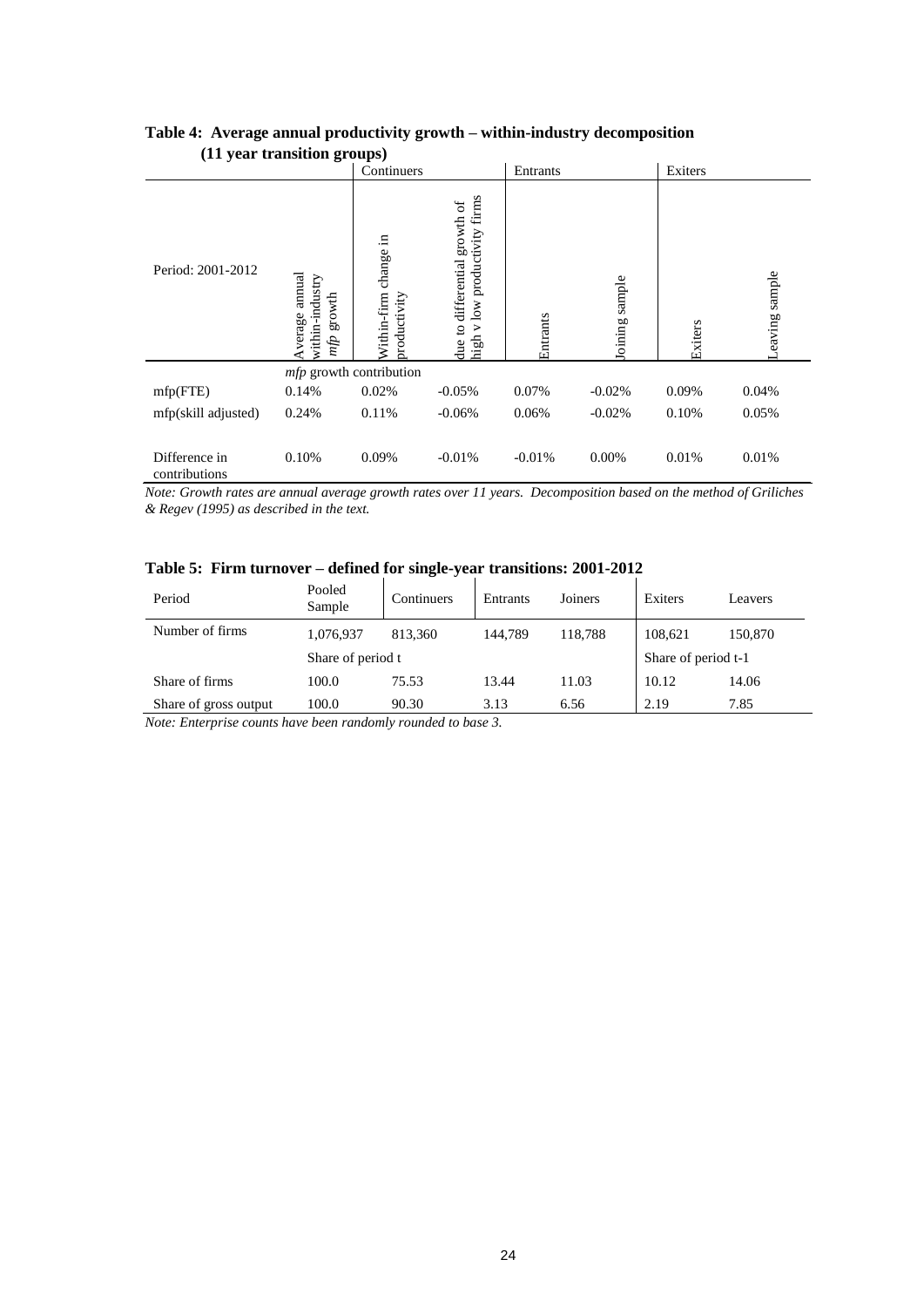| Period                  | End-of-<br>period<br>Sample | Continuers | Entrants | Join Sample | Exiters | Leave<br>Sample |
|-------------------------|-----------------------------|------------|----------|-------------|---------|-----------------|
| Gross output            | 100.0%                      | 125.5%     | 6.1%     | 18.7%       | 14.6%   | 14.1%           |
| Capital                 | 100.0%                      | 124.5%     | 6.7%     | 19.9%       | 16.7%   | 14.5%           |
| Capital-labour ratio    | 100.0%                      | 101.5%     | 112.5%   | 80.2%       | 133.4%  | 71.4%           |
|                         |                             |            |          |             |         |                 |
| Labour input            |                             |            |          |             |         |                 |
| <i>FTE</i> labour input | 100.0%                      | 122.6%     | 6.0%     | 24.8%       | 12.6%   | 20.3%           |
| Unobserved skill        | 100.0%                      | 100.3%     | 97.0%    | 97.2%       | 96.9%   | 96.6%           |
| Worker observables      | 100.0%                      | 100.3%     | 95.2%    | 98.8%       | 97.2%   | 98.0%           |
| skill adjusted input    | 100.0%                      | 123.3%     | 5.5%     | 23.8%       | 11.9%   | 19.4%           |
|                         |                             |            |          |             |         |                 |
| mfp(FTE)                | 100.0%                      | 100.1%     | 103.5%   | 97.1%       | 102.7%  | 95.9%           |
| mfp(Skill)              | 100.0%                      | 100.2%     | 102.8%   | 96.6%       | 102.0%  | 95.4%           |

<span id="page-29-0"></span>**Table 6: Weighted means, by single-year transition group (relative to overall)**

*Note: Weighted means of logged measures are calculated for each transition group, using the weights derived from estimating equation [\(7\)](#page-9-2). Relative means are calculated as the difference from the overall weighted mean of the logged measures.*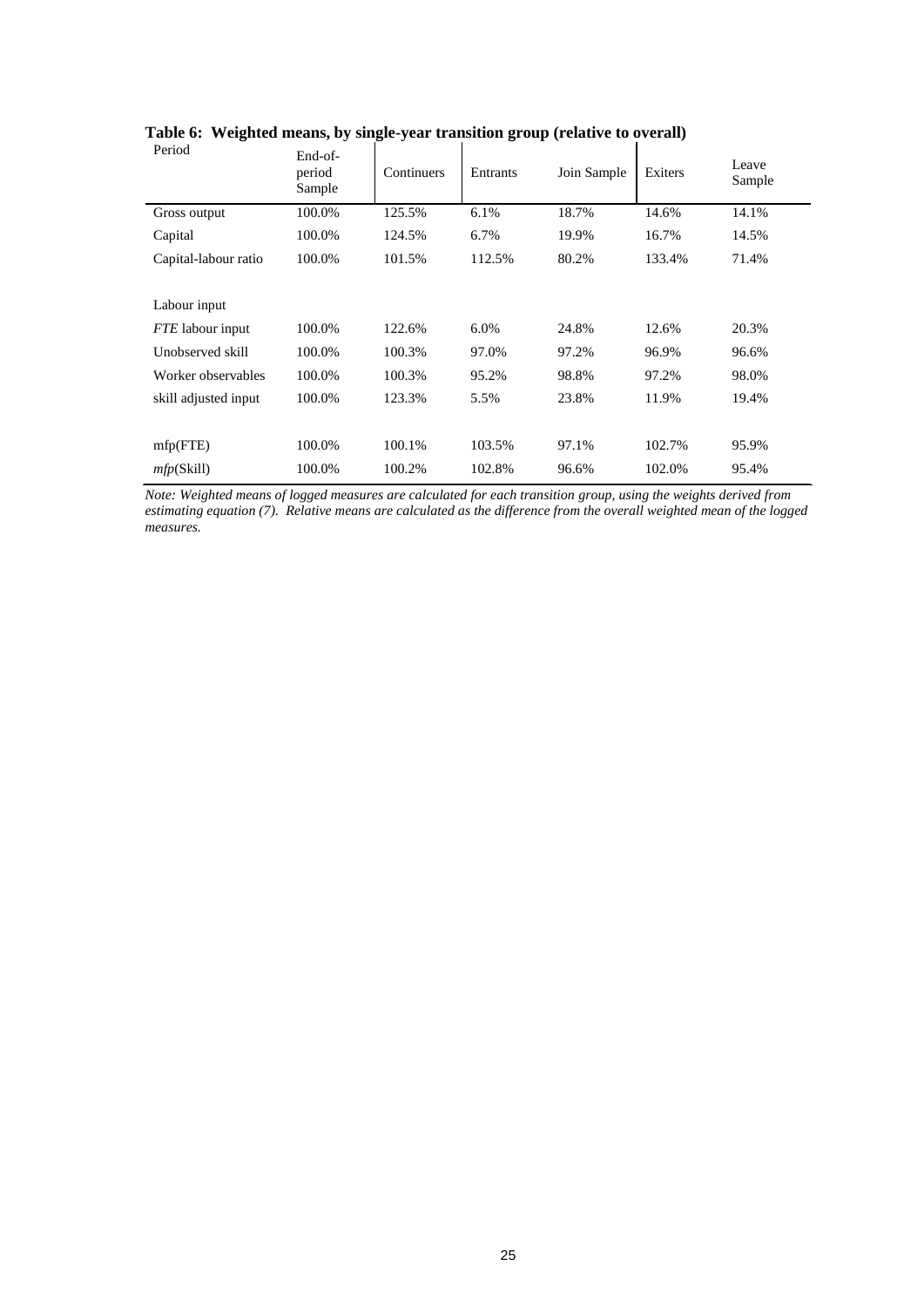|                                                 |                                              | Continuers                            |                                                                | Entrants  |                                                                     | Exiters  |               |
|-------------------------------------------------|----------------------------------------------|---------------------------------------|----------------------------------------------------------------|-----------|---------------------------------------------------------------------|----------|---------------|
| Period                                          | Total within-industry<br>Productivity growth | Within-firm change in<br>oroductivity | high v low productivity firms<br>due to differential growth of | Entrants  | loining sample                                                      | Exiters  | eaving sample |
|                                                 |                                              |                                       | $mfp$ growth contribution ( $FTE$ labour input specification)  |           |                                                                     |          |               |
| $2001 - 2002$                                   | 0.87%                                        | $-0.06%$                              | $-0.07%$                                                       | 0.25%     | $-0.25%$                                                            | 0.09%    | 0.90%         |
| $2002 - 2003$                                   | 0.47%                                        | 0.63%                                 | 0.11%                                                          | 0.02%     | $-0.14%$                                                            | $-0.84%$ | 0.69%         |
| $2003 - 2004$                                   | $-0.42%$                                     | $-0.44%$                              | 0.03%                                                          | 0.12%     | $-0.11%$                                                            | $-0.13%$ | 0.09%         |
| $2004 - 2005$                                   | 1.83%                                        | 0.81%                                 | 0.19%                                                          | 0.47%     | 0.00%                                                               | 0.02%    | 0.33%         |
| $2005 - 2006$                                   | $-0.41%$                                     | $-0.40%$                              | 0.20%                                                          | $-0.02%$  | $-0.18%$                                                            | $-0.06%$ | 0.04%         |
| $2006 - 2007$                                   | $-0.24%$                                     | $-0.51%$                              | $-0.17%$                                                       | 0.13%     | $-0.13%$                                                            | 0.06%    | 0.37%         |
| $2007 - 2008$                                   | 0.81%                                        | 0.62%                                 | $-0.16%$                                                       | 0.13%     | $-0.06%$                                                            | 0.01%    | 0.28%         |
| $2008 - 2009$                                   | $-3.19%$                                     | $-3.07\%$                             | 0.25%                                                          | $-0.07\%$ | $-0.46%$                                                            | $-0.02%$ | 0.18%         |
| $2009 - 2010$                                   | 0.84%                                        | 0.22%                                 | 0.35%                                                          | $-0.02%$  | $-0.18%$                                                            | 0.07%    | 0.40%         |
| $2010 - 2011$                                   | 1.09%                                        | 1.01%                                 | $-0.09%$                                                       | 0.00%     | $-0.19%$                                                            | 0.00%    | 0.36%         |
| 2011 - 2012                                     | $-0.12%$                                     | $-0.23%$                              | 0.19%                                                          | 0.10%     | $-0.49%$                                                            | 0.01%    | 0.29%         |
| Annual average                                  | 0.14%                                        | $-0.13%$                              | 0.08%                                                          | 0.10%     | $-0.20%$                                                            | $-0.07%$ | 0.36%         |
|                                                 |                                              |                                       |                                                                |           | mfp growth contribution (Skill-adjusted labour input specification) |          |               |
| $2001 - 2002$                                   | 1.03%                                        | 0.18%                                 | $-0.13%$                                                       | 0.23%     | $-0.25%$                                                            | 0.11%    | 0.89%         |
| $2002 - 2003$                                   | 0.59%                                        | 0.79%                                 | 0.04%                                                          | 0.02%     | $-0.21%$                                                            | $-0.79%$ | 0.74%         |
| $2003 - 2004$                                   | $-0.14%$                                     | $-0.27%$                              | 0.10%                                                          | 0.11%     | $-0.13%$                                                            | $-0.11%$ | 0.16%         |
| $2004 - 2005$                                   | 1.95%                                        | 1.03%                                 | 0.19%                                                          | 0.44%     | $-0.05%$                                                            | 0.03%    | 0.32%         |
| $2005 - 2006$                                   | $-0.28%$                                     | $-0.25%$                              | $0.17\%$                                                       | $-0.04%$  | $-0.21%$                                                            | $-0.05%$ | 0.10%         |
| $2006 - 2007$                                   | $-0.16%$                                     | $-0.40%$                              | $-0.20%$                                                       | 0.12%     | $-0.16%$                                                            | 0.07%    | 0.42%         |
| $2007 - 2008$                                   | 1.02%                                        | 0.85%                                 | $-0.17%$                                                       | 0.11%     | $-0.14%$                                                            | 0.03%    | 0.35%         |
| $2008 - 2009$                                   | $-3.27%$                                     | $-3.01%$                              | 0.18%                                                          | $-0.10%$  | $-0.55%$                                                            | 0.00%    | 0.21%         |
| $2009 - 2010$                                   | 0.64%                                        | 0.04%                                 | 0.31%                                                          | $-0.03%$  | $-0.21%$                                                            | $0.08\%$ | 0.46%         |
| $2010 - 2011$                                   | 1.22%                                        | 1.15%                                 | $-0.08%$                                                       | $-0.02%$  | $-0.26%$                                                            | 0.01%    | 0.41%         |
| $2011 - 2012$                                   | 0.05%                                        | $-0.09%$                              | 0.18%                                                          | $0.08\%$  | $-0.53%$                                                            | 0.02%    | 0.39%         |
| Annual average                                  | 0.24%                                        | 0.00%                                 | 0.05%                                                          | 0.08%     | $-0.25%$                                                            | $-0.05%$ | 0.41%         |
| Difference in<br>contributions over<br>11 years | 0.10%                                        | 0.13%                                 | $-0.02%$                                                       | $-0.02%$  | $-0.05%$                                                            | 0.02%    | 0.05%         |

#### <span id="page-30-0"></span>**Table 7: Annual Productivity change – within-industry decomposition**

*Notes: The decomposition is based on the Griliches and Regev (1995) method, as summarised by equation [\(9\)](#page-11-0) and discussed in the text.*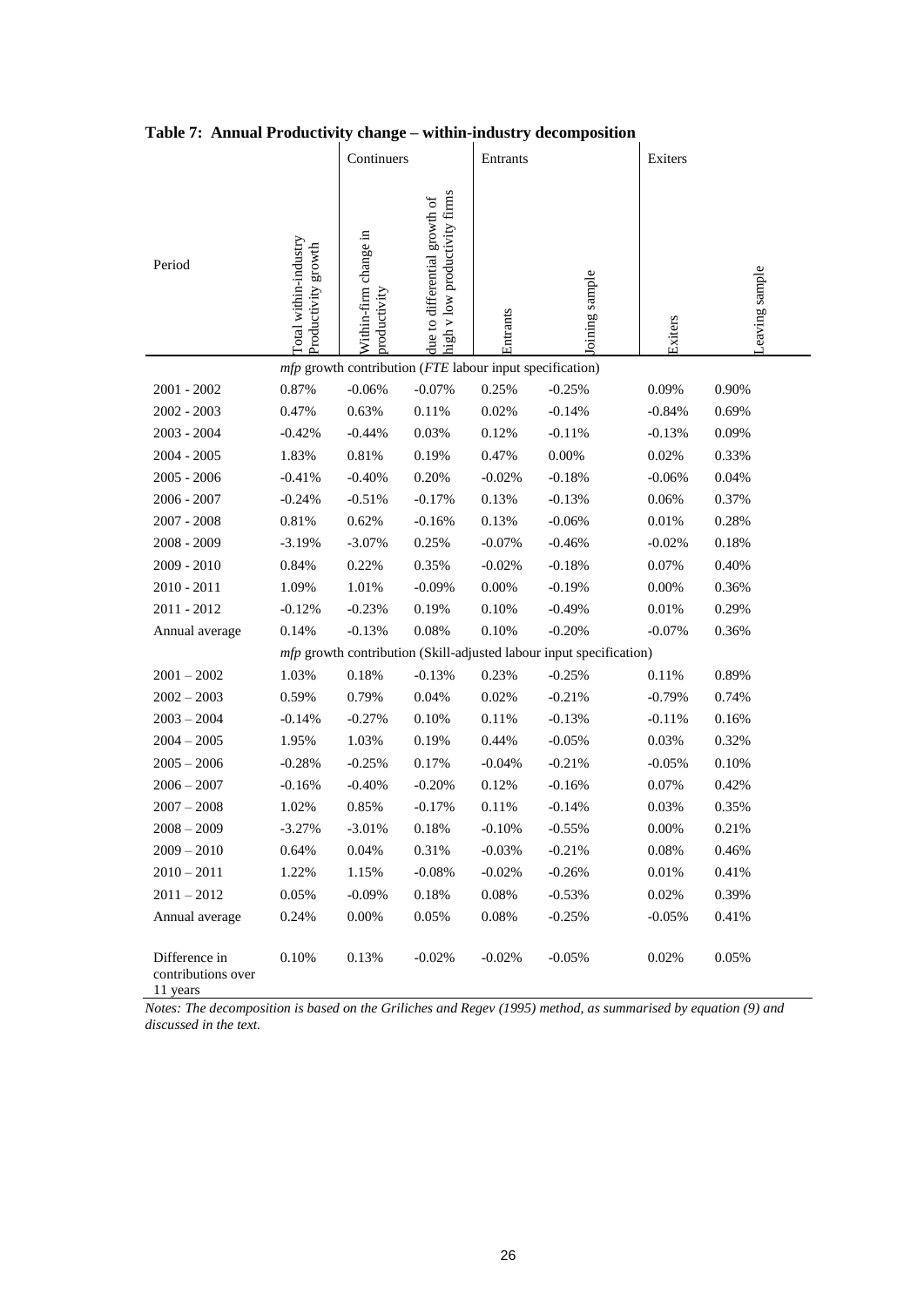|               | <b>Total Productivity</b><br>growth       | due to within-industry<br>productivity shifts | due to changing<br>industry mix |
|---------------|-------------------------------------------|-----------------------------------------------|---------------------------------|
|               | FTE labour input specification            |                                               |                                 |
| $2001 - 2002$ | 0.45%                                     | 0.57%                                         | $-0.12%$                        |
| $2002 - 2003$ | 0.69%                                     | 0.39%                                         | 0.30%                           |
| $2003 - 2004$ | $-0.15%$                                  | 0.01%                                         | $-0.16%$                        |
| $2004 - 2005$ | 1.84%                                     | 1.47%                                         | 0.37%                           |
| $2005 - 2006$ | $-0.15%$                                  | $-0.37%$                                      | 0.21%                           |
| $2006 - 2007$ | $-0.36%$                                  | $-0.31%$                                      | $-0.05%$                        |
| $2007 - 2008$ | 1.18%                                     | 0.99%                                         | 0.19%                           |
| $2008 - 2009$ | $-3.78%$                                  | $-3.89%$                                      | 0.11%                           |
| $2009 - 2010$ | 1.05%                                     | 0.95%                                         | 0.10%                           |
| $2010 - 2011$ | 1.26%                                     | 1.34%                                         | $-0.08%$                        |
| $2011 - 2012$ | 0.01%                                     | $-0.15%$                                      | 0.16%                           |
| Total         | 0.19%                                     | 0.09%                                         | 0.09%                           |
|               | Skill adjusted labour input specification |                                               |                                 |
| $2001 - 2002$ | 0.59%                                     | 0.71%                                         | $-0.12%$                        |
| $2002 - 2003$ | 0.70%                                     | 0.47%                                         | 0.23%                           |
| $2003 - 2004$ | 0.13%                                     | 0.25%                                         | $-0.12%$                        |
| $2004 - 2005$ | 1.91%                                     | 1.61%                                         | 0.30%                           |
| $2005 - 2006$ | $-0.07%$                                  | $-0.26%$                                      | 0.19%                           |
| $2006 - 2007$ | $-0.32%$                                  | $-0.25%$                                      | $-0.07%$                        |
| $2007 - 2008$ | 1.29%                                     | 1.15%                                         | 0.15%                           |
| $2008 - 2009$ | $-3.91%$                                  | $-3.96%$                                      | 0.05%                           |
| $2009 - 2010$ | 0.82%                                     | 0.69%                                         | 0.13%                           |
| $2010 - 2011$ | 1.35%                                     | 1.44%                                         | $-0.08%$                        |
| $2011 - 2012$ | 0.12%                                     | 0.01%                                         | 0.11%                           |
| Total         | 0.24%                                     | 0.17%                                         | 0.07%                           |
|               | Difference                                |                                               |                                 |
| $2001 - 2002$ | 0.13%                                     | 0.13%                                         | 0.00%                           |
| $2002 - 2003$ | 0.01%                                     | 0.09%                                         | $-0.07%$                        |
| $2003 - 2004$ | $0.28\%$                                  | 0.24%                                         | $0.04\%$                        |
| $2004 - 2005$ | 0.07%                                     | 0.14%                                         | $-0.07\%$                       |
| $2005 - 2006$ | 0.09%                                     | 0.11%                                         | $-0.02%$                        |
| $2006 - 2007$ | 0.05%                                     | 0.06%                                         | $-0.02%$                        |
| $2007 - 2008$ | 0.12%                                     | 0.16%                                         | $-0.04%$                        |
| $2008 - 2009$ | $-0.13%$                                  | $-0.07%$                                      | $-0.06%$                        |
| $2009 - 2010$ | $-0.23%$                                  | $-0.27%$                                      | 0.03%                           |
| $2010 - 2011$ | 0.09%                                     | 0.09%                                         | $-0.01%$                        |
| $2011 - 2012$ | 0.10%                                     | 0.16%                                         | $-0.06%$                        |
| Total         | 0.05%                                     | $0.08\%$                                      | $-0.02%$                        |

<span id="page-31-0"></span>**Table 8: Productivity growth contribution – between-industry decomposition**

*Notes: The decomposition is based on the Griliches and Regev (1995) method, as summarised by equation [\(11\)](#page-12-0) and discussed in the text.*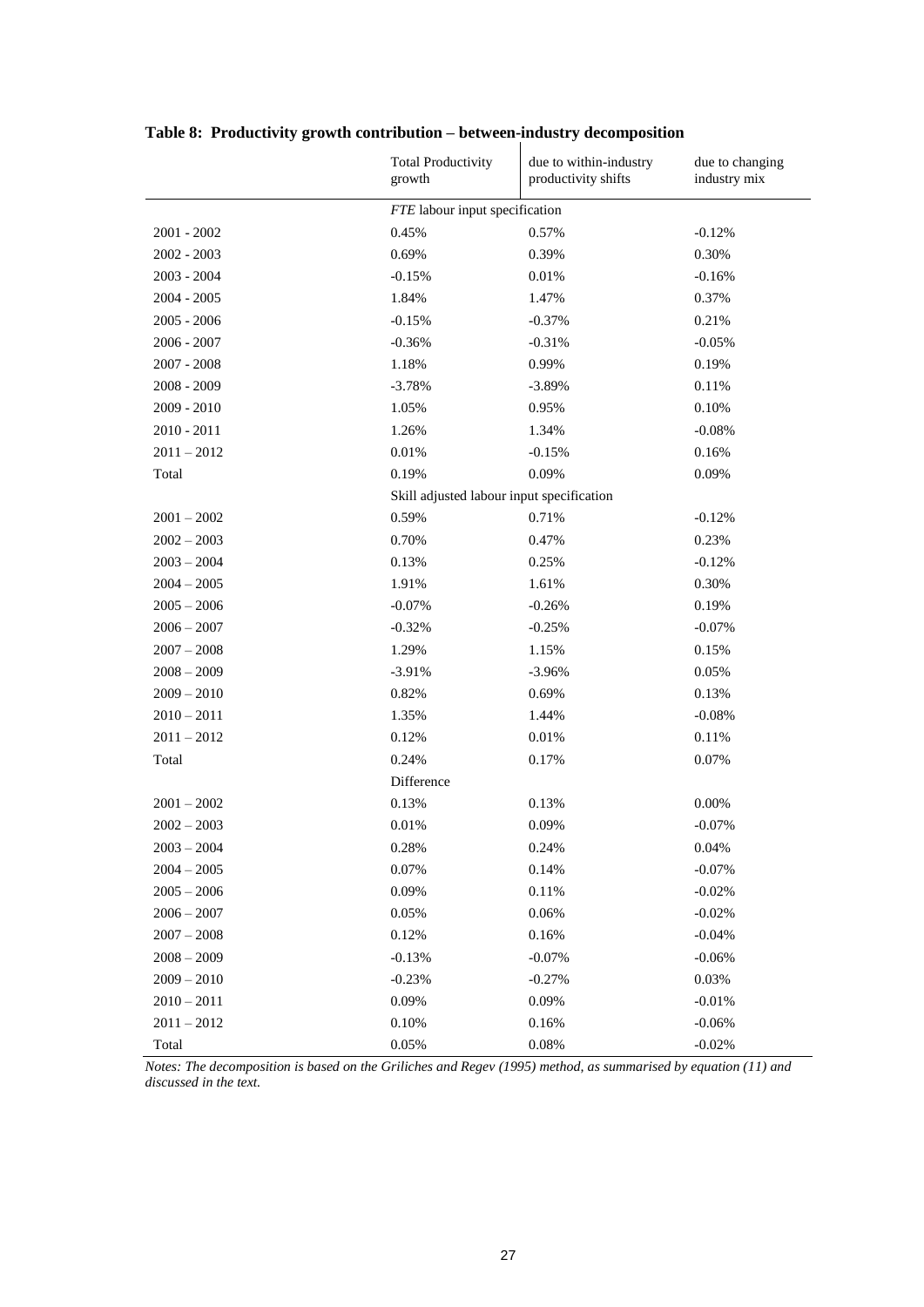<span id="page-32-0"></span>

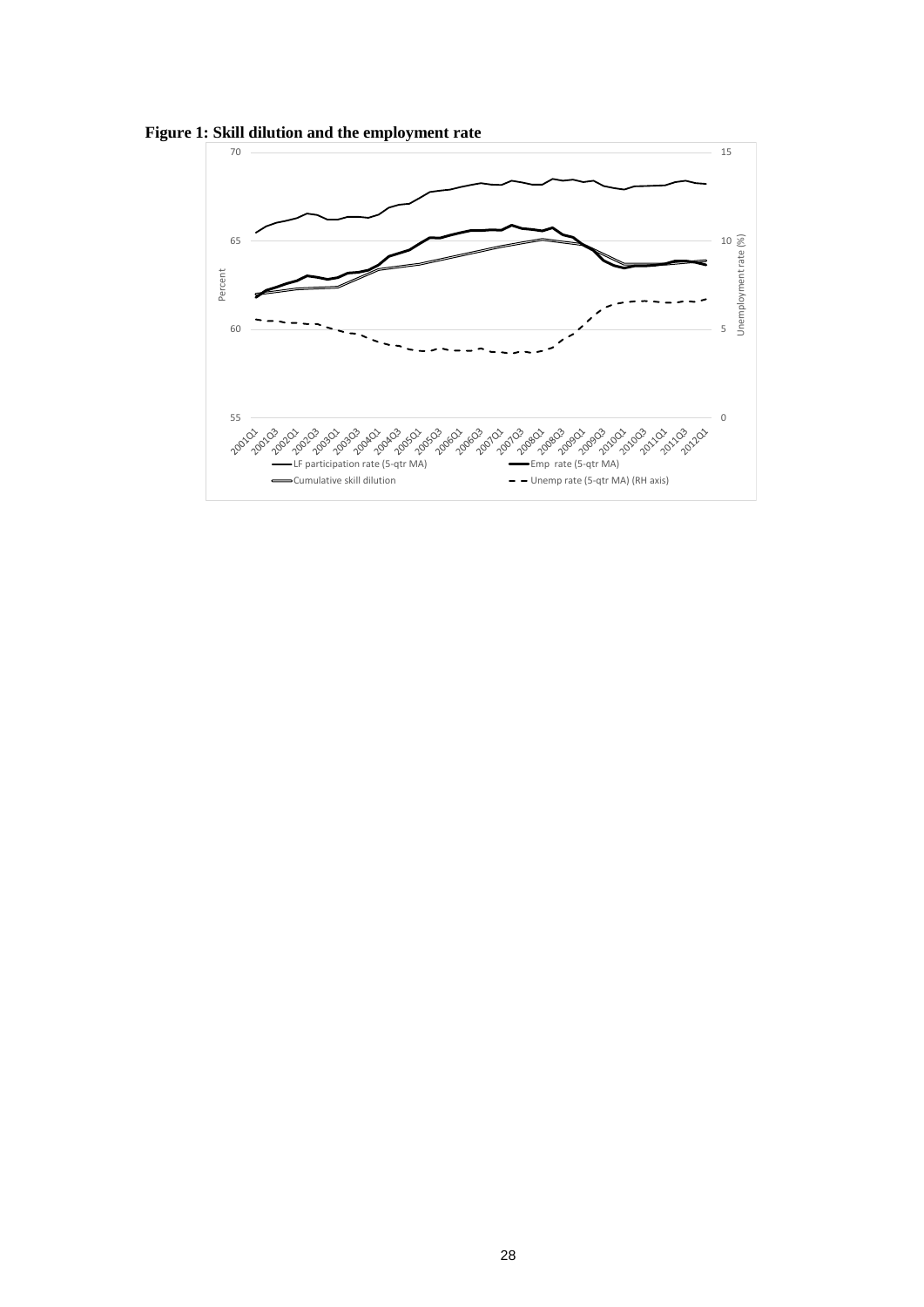<span id="page-33-0"></span>



*(a) Cumulative labour input growth*



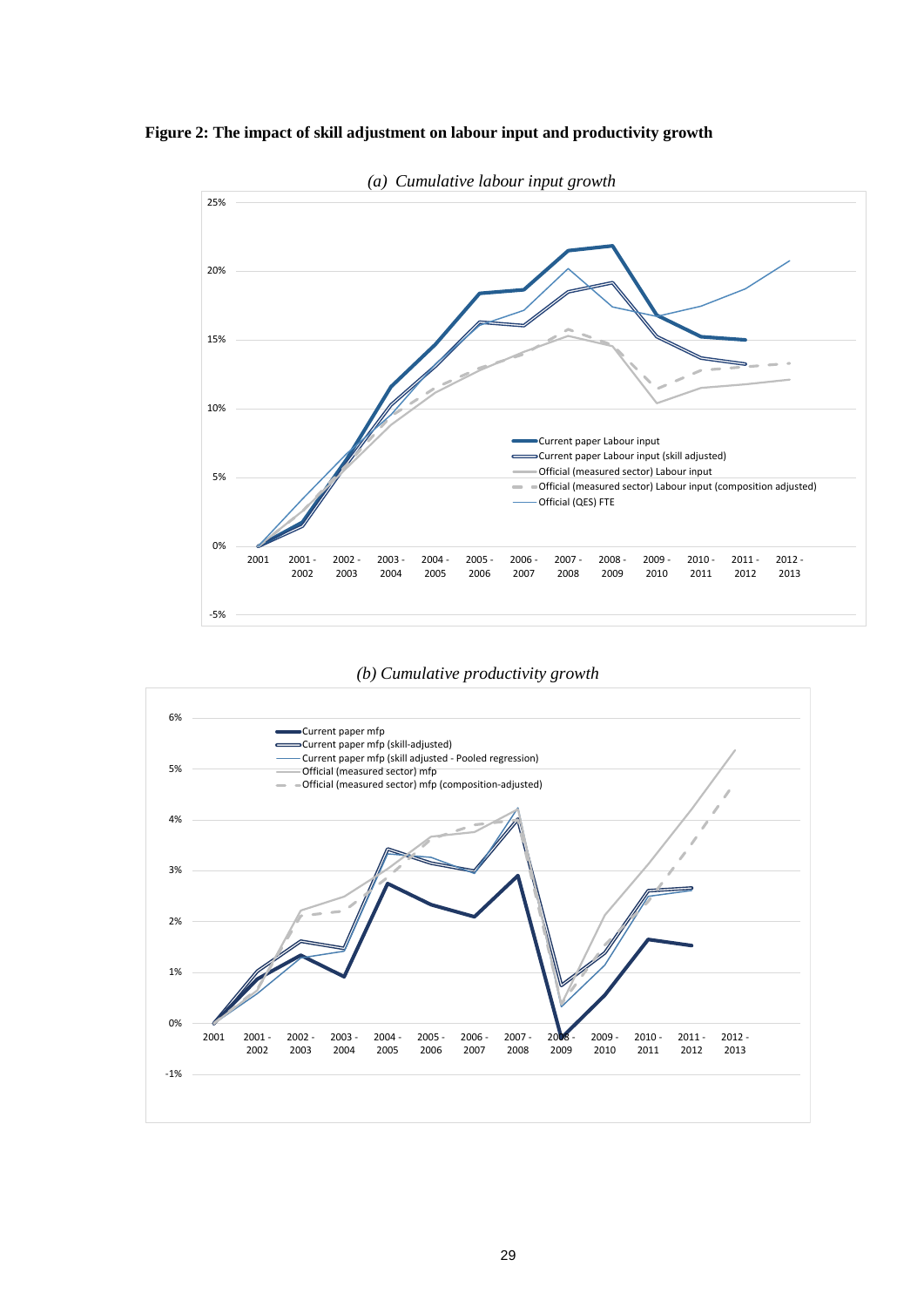

<span id="page-34-0"></span>**Figure 3: Contributions to within-industry productivity growth**

(b) Average One-year transitions

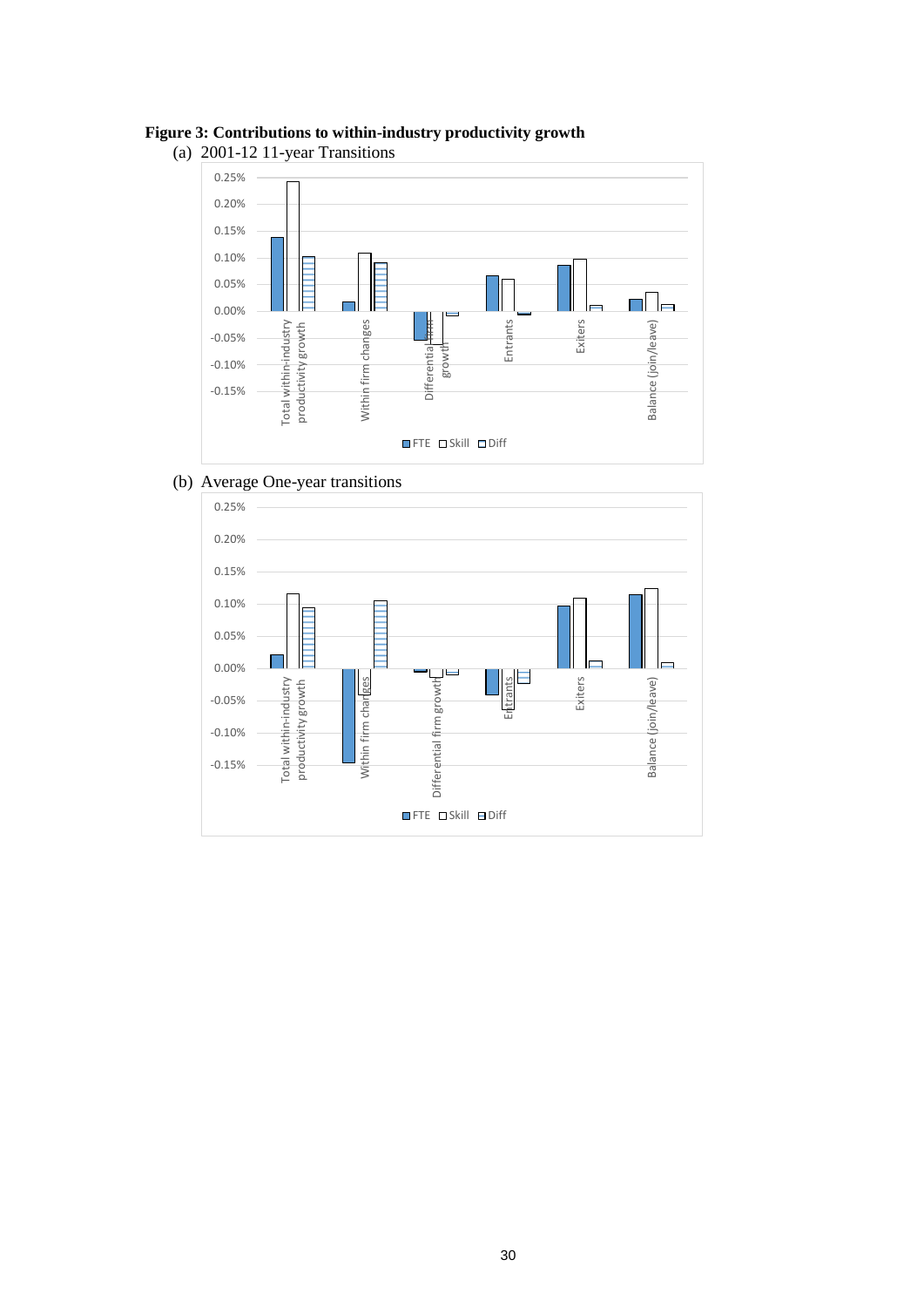

<span id="page-35-0"></span>**Figure 4: Contributions of industry mix to productivity growth**

*Note: The final set of 3 bars show the difference between the estimates of within-industry shifts i[n Table 4](#page-28-0) and [Table 8.](#page-31-0) A positive value indicates that th[e Table 4](#page-28-0) estimates based on industry-specific regressions are larger.*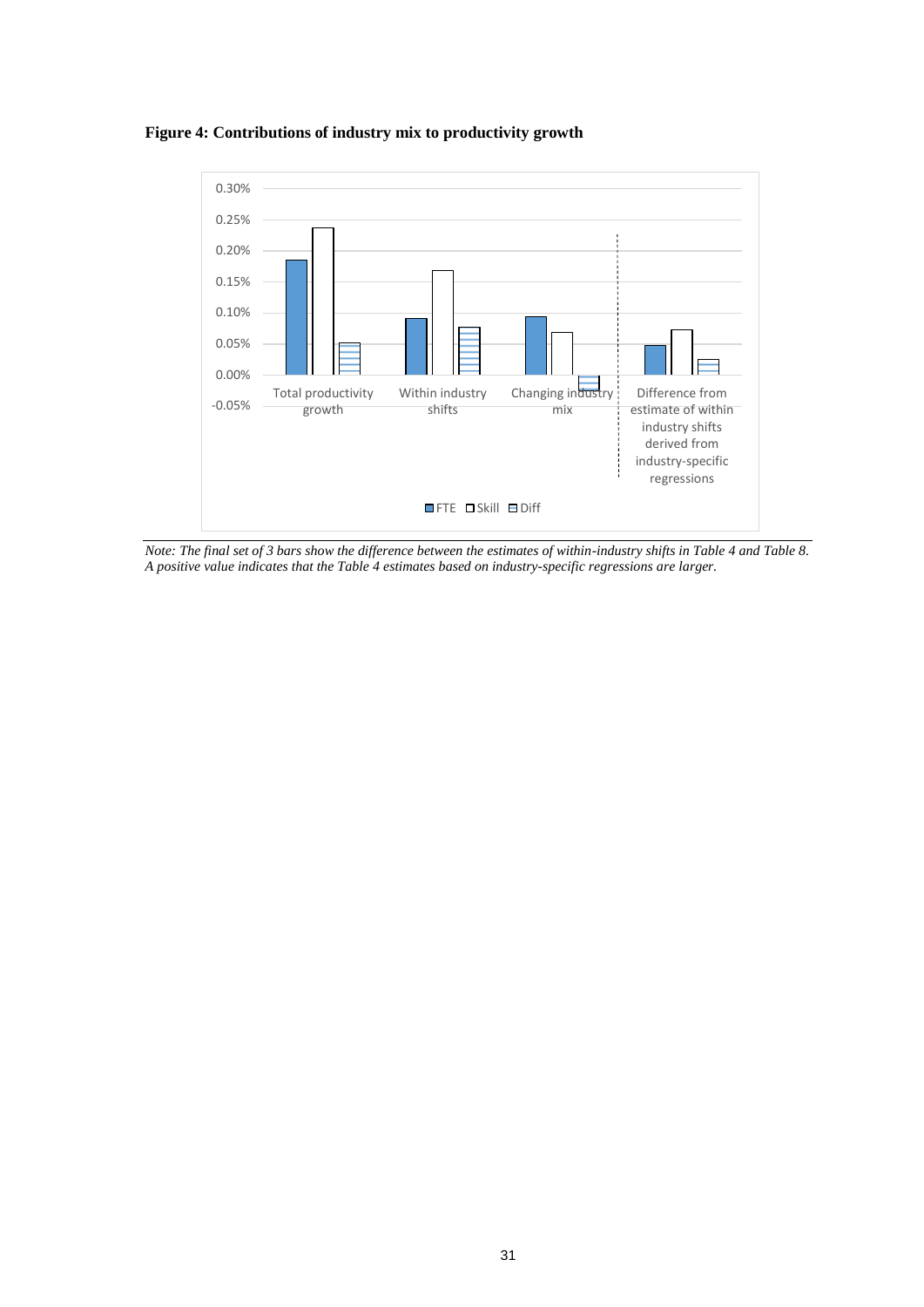|                     |                  | дрения того, ничви у стоирше                            |                                                 |                                                                 |                                                         |
|---------------------|------------------|---------------------------------------------------------|-------------------------------------------------|-----------------------------------------------------------------|---------------------------------------------------------|
| NZSIOC<br>(level 3) | PPI              | Description                                             | Number<br>of<br>National<br>Accounts<br>Working | ANZSIC06<br>industry<br>codes                                   | Measured<br>sector $(^{a}$<br>$=$ formerly<br>excluded) |
|                     |                  |                                                         | Inds                                            |                                                                 |                                                         |
|                     | AA               | Agriculture, forestry, and fishing                      |                                                 |                                                                 |                                                         |
| AA11                | AA11             | Horticulture and fruit growing                          | $\mathbf{1}$                                    | A011/A012/<br>A013                                              | Yes                                                     |
| AA12                | AA12             | Sheep, beef cattle, and grain farming                   | 1                                               | A014/A015                                                       | Yes                                                     |
| AA13                | AA13             | Dairy cattle farming                                    | 1                                               | A016                                                            | Yes                                                     |
| AA14                | AA14             | Poultry, deer, and other livestock farming              | 1                                               | A017/ A018/<br>A019                                             | Yes                                                     |
| AA21                | AA21             | Forestry and logging                                    | 1                                               | A030                                                            | Yes                                                     |
| AA31                | AA31             | Fishing and aquaculture                                 | 1                                               | A020/A041                                                       | Yes                                                     |
| AA32                | AA32             | Agric, forest, fish support services, and hunting       | 1                                               | A042/A051/<br>A052                                              | Yes                                                     |
| <b>BB11</b>         | $_{\rm BB}$      | Mining                                                  | $\mathbf{1}$                                    | B                                                               | Yes                                                     |
|                     | $\rm CC$         | Manufacturing                                           |                                                 |                                                                 |                                                         |
| CC11                | CC11             | Meat and meat product manufacturing                     | 1                                               | C <sub>111</sub>                                                | Yes                                                     |
| CC12                | CC <sub>12</sub> | Seafood processing                                      | 1                                               | C <sub>112</sub>                                                | Yes                                                     |
| CC13                | CC13             | Dairy product manufacturing                             | 1                                               | C113                                                            | Yes                                                     |
| CC14                | CC14             | Fruit, oil, cereal, and other food manufacturing        | 1                                               | C <sub>114</sub> /C <sub>115</sub> /<br>C116/C117/<br>C118/C119 | Yes                                                     |
| CC15                | CC15             | Beverage and tobacco product manufacturing              | 1                                               | C12                                                             | Yes                                                     |
| CC21                | CC21             | Textile, leather, cloth, and footwear manufacturing     | 1                                               | C13                                                             | Yes                                                     |
| CC31                | CC31             | Wood product manufacturing                              | 1                                               | C14                                                             | Yes                                                     |
| CC32                | CC32             | Pulp, paper, and converted paper manufacturing          | 1                                               | C15                                                             | Yes                                                     |
| CC41                | CC41             | Printing                                                | 1                                               | C16                                                             | Yes                                                     |
| CC51                | CC51             | Petroleum and coal product manufacturing                | 1                                               | C17                                                             | Yes                                                     |
| CC52                | CC52             | Basic chemical and chemical product<br>manufacturing    | 3                                               | C18                                                             | Yes                                                     |
| CC53                | CC53             | Polymer product and rubber product<br>manufacturing     | 1                                               | C19                                                             | Yes                                                     |
| CC <sub>61</sub>    | CC61             | Non-metallic mineral product manufacturing              | 1                                               | C <sub>20</sub>                                                 | Yes                                                     |
| CC71                | CC71             | Primary metal and metal product manufacturing           | 1                                               | C <sub>21</sub>                                                 | Yes                                                     |
| CC72                | CC72             | Fabricated metal product manufacturing                  | 1                                               | C <sub>22</sub>                                                 | Yes                                                     |
| CC81                | CC81             | Transport equipment manufacturing                       | $\mathbf{1}$                                    | C <sub>23</sub>                                                 | Yes                                                     |
| CC82                | CC82             | Machinery and other equipment manufacturing             | $\overline{c}$                                  | C <sub>24</sub>                                                 | Yes                                                     |
| CC91                | CC91             | Furniture and other manufacturing                       | 2                                               | C <sub>25</sub>                                                 | Yes                                                     |
|                     | DD               | Electricity, gas, water, and waste services             |                                                 |                                                                 |                                                         |
| DD11                | DD11             | Electricity and gas supply                              | 3                                               | D <sub>26</sub> /D <sub>27</sub>                                | Yes                                                     |
| DD <sub>12</sub>    | DD <sub>12</sub> | Water, sewer, drainage, and waste services              | 3                                               | D28/D29                                                         | Yes                                                     |
|                     | EE               | Construction                                            |                                                 |                                                                 |                                                         |
| EE11                | EE11             | <b>Building construction</b>                            | $\overline{c}$                                  | E30                                                             | Yes                                                     |
| EE12                | EE12             | Heavy and civil engineering construction                | 1                                               | E31                                                             | Yes                                                     |
| EE13                | EE13             | Construction services                                   | 1                                               | E32                                                             | Yes                                                     |
| FF11                | FF               | Wholesale trade                                         | 5                                               | F                                                               | Yes                                                     |
|                     | GH               | Retail trade and accommodation                          |                                                 |                                                                 |                                                         |
| GH11                | GH11             | Motor vehicle & parts, and fuel retailing               | 2                                               | G39/ G40                                                        | Yes                                                     |
| GH <sub>12</sub>    | GH12             | Supermarket, grocery, and specialised food<br>retailing | $\overline{c}$                                  | G41                                                             | Yes                                                     |
| GH13                | GH13             | Other store-based and non-store retailing               | 4                                               | G42/G43                                                         | Yes                                                     |
| GH <sub>21</sub>    | GH <sub>21</sub> | Accommodation and food services                         | 2                                               | H                                                               | Yes                                                     |
|                     | П                | Transport, postal, and warehousing                      |                                                 |                                                                 |                                                         |
| III11               | III11            | Road transport                                          | 1                                               | I46                                                             | Yes                                                     |

### <span id="page-36-0"></span>**Appendix table 1: Industry Groupings**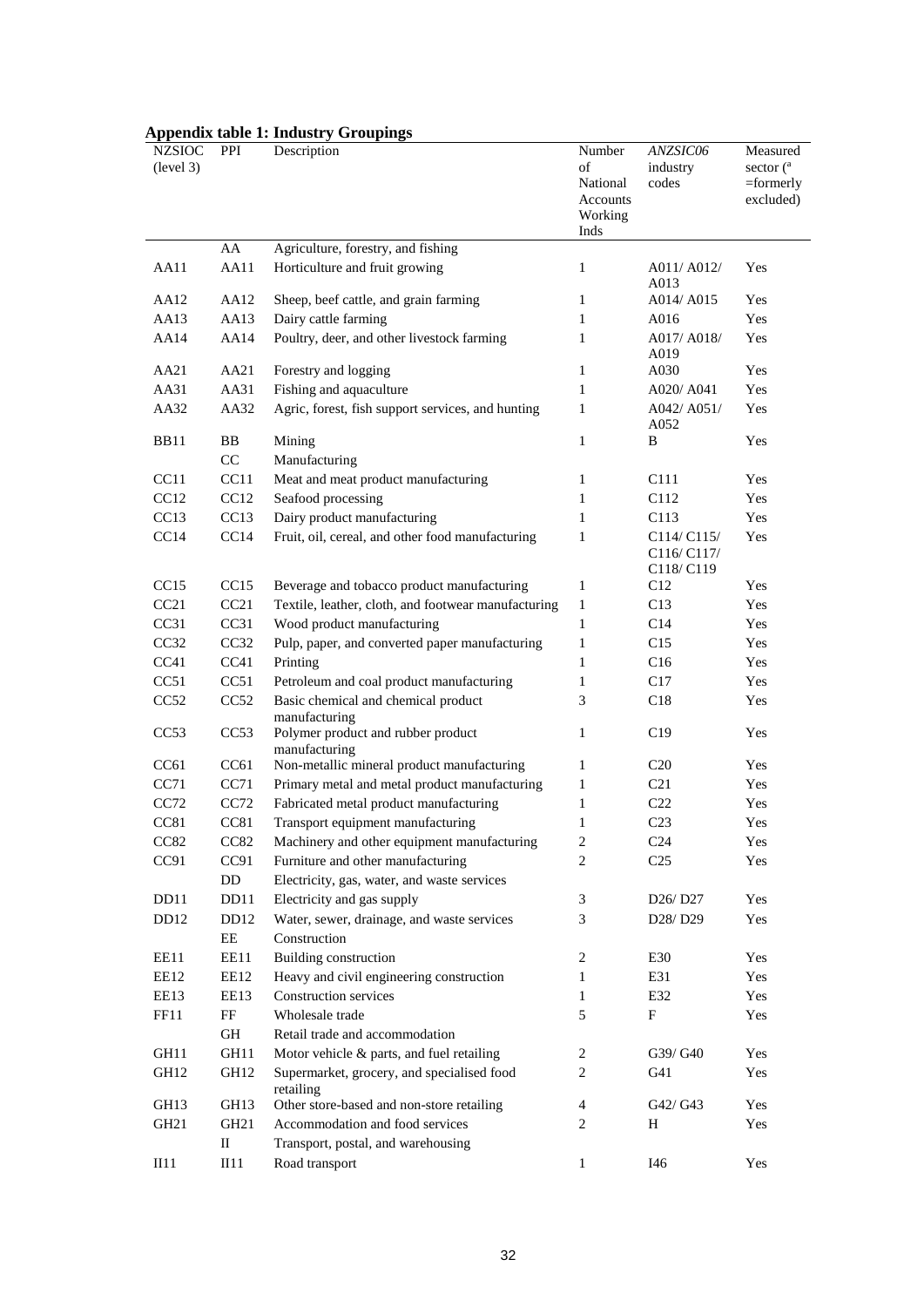| <b>NZSIOC</b> | PPI         | Description                                            | Number         | ANZSIC06              | Measured         |
|---------------|-------------|--------------------------------------------------------|----------------|-----------------------|------------------|
| (level 3)     |             |                                                        | of             | industry              | sector $(^{a}$   |
|               |             |                                                        | National       | codes                 | $=$ formerly     |
|               |             |                                                        | Accounts       |                       | excluded)        |
|               |             |                                                        | Working        |                       |                  |
|               |             |                                                        | Inds           |                       |                  |
| II12          | II12        | Rail, water, air, and other transport                  | 3              | I47/ I48/ I49/<br>I50 | Yes              |
| III3          | II13        | Post, courier support, and warehouse services          | 3              | I51/I52/I53           | Yes              |
|               | $_{\rm JJ}$ | Information media and telecommunications               |                |                       |                  |
| JJ11          | JJ11        | Information media services                             | 3              | J54/ J55/ J56/<br>J57 | Yes              |
| JJ12          | JJ12        | Telecommunication, Internet, and library services      | $\overline{c}$ | J58/J59/J60           | Yes              |
|               | KK.         | Financial and insurance services                       |                |                       |                  |
| <b>KK11</b>   | <b>KK11</b> | Finance                                                | 1              | K62                   | Yes              |
| <b>KK12</b>   | <b>KK12</b> | Insurance and superannuation funds                     | 3              | K63                   | Yes              |
| <b>KK13</b>   | <b>KK13</b> | Auxiliary finance and insurance services               | 1              | K64                   | Yes              |
|               | LL          | Rental, hiring, and real estate services               |                |                       |                  |
| LL11          | LL11        | Rental and hiring services                             | 1              | L <sub>66</sub>       | Yes <sup>a</sup> |
| LL12          | LL12        | Property operators and real estate services            | 3              | L67                   | Yes <sup>a</sup> |
|               | LL21        | Ownership of owner-occupied dwellings                  | 1              |                       | N <sub>0</sub>   |
|               | <b>MN</b>   | Professional and administrative services               |                |                       |                  |
| <b>MN11</b>   | <b>MN11</b> | Professional, scientific, and tech services            | 5              | M                     | Yes <sup>a</sup> |
| MN21          | MN21        | Administrative and support services                    | 3              | $\mathbf N$           | Yes <sup>a</sup> |
| <b>OO11</b>   |             | Local government administration                        | 1              | O <sub>753</sub>      | N <sub>o</sub>   |
| OO21          |             | Central government admin, defence and public<br>safety | 3              | O except for<br>O753  | N <sub>o</sub>   |
| <b>PP11</b>   |             | Education and training                                 | 4              | $\mathbf{P}$          | N <sub>0</sub>   |
| QQ11          |             | Health care and social assistance                      | 3              | Q                     | N <sub>o</sub>   |
|               | <b>RS</b>   | Arts, recreation, and other services                   |                |                       |                  |
| <b>RS11</b>   | RS11        | Arts and recreation services                           | 3              | $\mathbb{R}$          | Yes              |
| <b>RS21</b>   | <b>RS21</b> | Other services                                         | 3              | S                     | Yes <sup>a</sup> |

*Note: The measured sector is defined as in Statistics New Zealand (2010). L77 was subsequently added to the definition of the measured sector (Statistics New Zealand, 2011) but is excluded from our coverage.*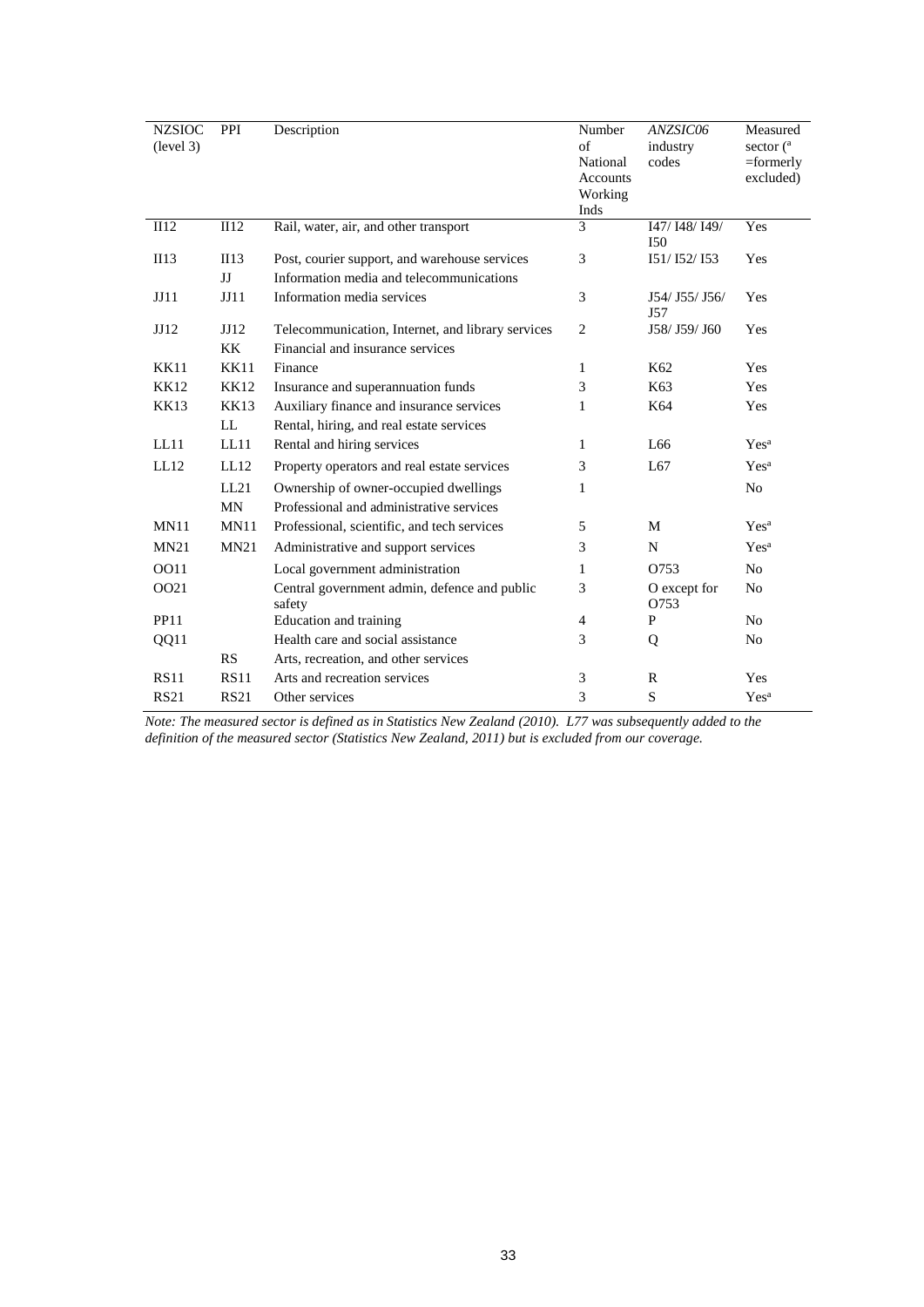<span id="page-38-0"></span>

| Appendix table 2: Production function estimates – FTE specification |  |  |  |
|---------------------------------------------------------------------|--|--|--|
|---------------------------------------------------------------------|--|--|--|

|                  | Ln(FTE)    | Ln(K)       | Ln(M)      | Observations | <b>RTS</b> | $R^2$ |
|------------------|------------|-------------|------------|--------------|------------|-------|
| Pooled IndFE     | $0.301***$ | $0.118***$  | $0.575***$ | 1,166,616    | 0.993***   | 0.892 |
| AA11             | $0.208***$ | $0.0714***$ | $0.776***$ | 32,196       | $1.055***$ | 0.796 |
| AA12             | $0.105***$ | $0.118***$  | $0.771***$ | 76,812       | 0.994      | 0.845 |
| AA13             | $0.173***$ | $0.110***$  | $0.604***$ | 65,373       | $0.887***$ | 0.868 |
| AA14             | $0.167***$ | $0.104***$  | $0.746***$ | 9,900        | 1.017*     | 0.798 |
| AA21             | $0.281***$ | $0.0612***$ | $0.733***$ | 5,136        | $1.075***$ | 0.86  |
| AA31             | $0.144***$ | $0.198***$  | $0.642***$ | 4,827        | 0.984      | 0.803 |
| AA32             | $0.363***$ | $0.0596***$ | $0.556***$ | 23,013       | 0.979***   | 0.842 |
| <b>BB11</b>      | $0.252***$ | $0.228***$  | $0.529***$ | 2,031        | 1.008      | 0.908 |
| CC <sub>1</sub>  | $0.226***$ | $0.0689***$ | $0.719***$ | 18,132       | $1.015***$ | 0.964 |
| CC21             | $0.328***$ | $0.110***$  | $0.557***$ | 10,422       | 0.996      | 0.951 |
| CC <sub>3</sub>  | $0.303***$ | $0.0484***$ | $0.632***$ | 13,323       | 0.984***   | 0.958 |
| CC41             | $0.255***$ | $0.155***$  | $0.584***$ | 8,070        | 0.993      | 0.957 |
| CC <sub>5</sub>  | $0.222***$ | $0.117***$  | $0.667***$ | 7,614        | 1.006      | 0.961 |
| CC61             | $0.227***$ | $0.0858***$ | $0.694***$ | 3,882        | 1.007      | 0.967 |
| CC7              | $0.290***$ | $0.0813***$ | $0.601***$ | 18,363       | $0.972***$ | 0.959 |
| CC81             | $0.340***$ | $0.0821***$ | $0.556***$ | 7,233        | $0.978**$  | 0.931 |
| CC <sub>82</sub> | $0.302***$ | 0.0919***   | $0.579***$ | 17,325       | $0.973***$ | 0.944 |
| CC91             | $0.271***$ | $0.0792***$ | $0.639***$ | 11,994       | $0.989**$  | 0.951 |
| D <sub>D</sub> 1 | $0.245***$ | $0.207***$  | $0.515***$ | 3,951        | $0.967***$ | 0.965 |
| EE11             | $0.213***$ | $0.0588***$ | $0.684***$ | 50,931       | $0.956***$ | 0.936 |
| EE12             | $0.277***$ | $0.104***$  | $0.601***$ | 7,326        | $0.982***$ | 0.963 |
| EE13             | $0.263***$ | $0.0788***$ | $0.631***$ | 106,728      | $0.973***$ | 0.929 |
| FF11             | $0.287***$ | $0.139***$  | $0.602***$ | 74,109       | $1.027***$ | 0.898 |
| GH11             | $0.299***$ | $0.176***$  | $0.519***$ | 20,583       | $0.993*$   | 0.904 |
| GH12             | $0.323***$ | $0.226***$  | $0.484***$ | 28,071       | $1.033***$ | 0.902 |
| GH13             | $0.340***$ | $0.179***$  | $0.531***$ | 90,987       | $1.049***$ | 0.876 |
| GH <sub>21</sub> | $0.220***$ | $0.195***$  | $0.632***$ | 101,961      | $1.047***$ | 0.909 |
| H11              | $0.250***$ | $0.148***$  | $0.596***$ | 28,563       | 0.994**    | 0.955 |
| II12             | $0.275***$ | $0.0735***$ | $0.636***$ | 4,338        | 0.984*     | 0.926 |
| III3             | $0.288***$ | $0.116***$  | $0.610***$ | 12,978       | 1.014**    | 0.927 |
| JJ11             | $0.160***$ | $0.113***$  | $0.696***$ | 7,785        | 0.969***   | 0.902 |
| JJ12             | $0.317***$ | $0.0865***$ | $0.572***$ | 2,496        | $0.975*$   | 0.903 |
| <b>KK13</b>      | $0.319***$ | $0.0942***$ | $0.510***$ | 15,879       | $0.923***$ | 0.789 |
| KK1              | $0.327***$ | $0.119***$  | $0.471***$ | 5,607        | $0.918***$ | 0.796 |
| LL11             | $0.234***$ | $0.247***$  | $0.497***$ | 12,357       | $0.979**$  | 0.856 |
| <b>MN11</b>      | $0.460***$ | $0.0836***$ | $0.416***$ | 117,741      | $0.96***$  | 0.844 |
| <b>MN21</b>      | $0.417***$ | $0.0326***$ | $0.528***$ | 44,397       | $0.978***$ | 0.872 |
| <b>RS11</b>      | $0.276***$ | $0.0811***$ | $0.585***$ | 14,568       | $0.942***$ | 0.847 |
| <b>RS21</b>      | $0.331***$ | $0.141***$  | $0.540***$ | 79,620       | $1.013***$ | 0.913 |

*Note: Obs counts have been rr3'ed. Each row is from a separate regression. All regressions also include time dummies and an AES dummy to capture differences across data sources. Significance based on robust standard errors. RTS means 'returns to scale' RTS significance indicators denote difference from constant returns to scale.*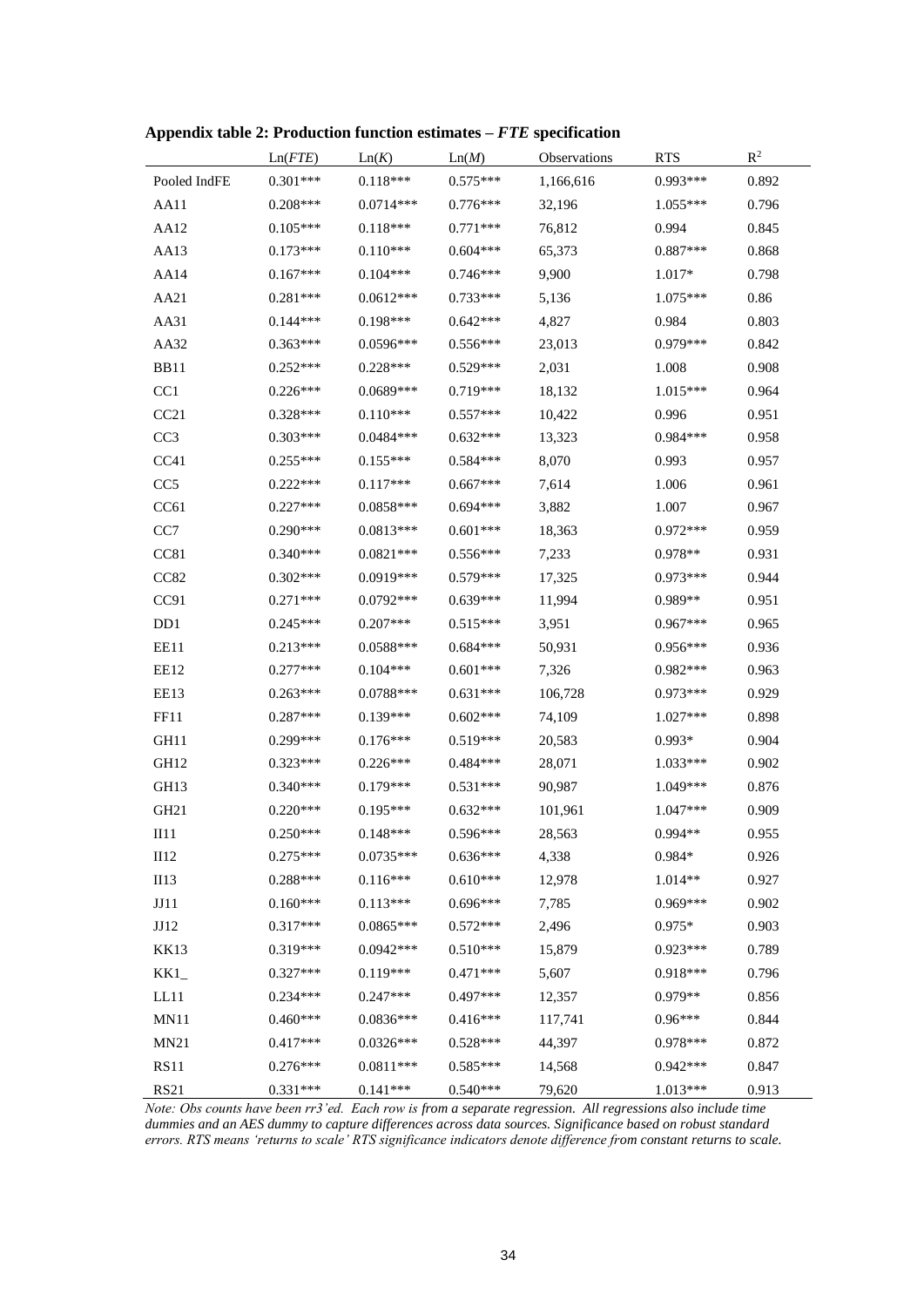<span id="page-39-0"></span>

| Covariates       | Ln(FTE)    | Ln(K)       | Ln(M)      | Observ skill $(xb)$ | Unobs skill $(wfe)$ | <b>Observations</b> | RTS_Emp    | RTS_wfe    | $RTS_x$    | $\mathbb{R}^2$ |
|------------------|------------|-------------|------------|---------------------|---------------------|---------------------|------------|------------|------------|----------------|
| Pooled IndFE     | $0.301***$ | $0.117***$  | $0.567***$ | $0.108***$          | $0.273***$          | 1,166,616           | $0.985***$ | $0.956***$ | $0.792***$ | 0.894          |
| AA11             | $0.208***$ | $0.0703***$ | $0.775***$ | 0.0591              | 0.0117              | 32,196              | $1.054***$ | $0.857***$ | $0.904***$ | 0.796          |
| AA12             | $0.107***$ | $0.116***$  | $0.769***$ | $-0.0263**$         | $0.119***$          | 76,812              | $0.992*$   | 1.004      | $0.859***$ | 0.846          |
| AA13             | $0.172***$ | $0.110***$  | $0.603***$ | $0.0238**$          | $0.113***$          | 65,373              | $0.885***$ | $0.826***$ | $0.737***$ | 0.868          |
| AA14             | $0.169***$ | $0.0945***$ | $0.744***$ | $0.204***$          | $0.276***$          | 9,900               | 1.007      | $1.114**$  | 1.043      | 0.8            |
| AA21             | $0.283***$ | $0.0560**$  | $0.726***$ | 0.203               | 0.288               | 5,136               | $1.065***$ | 1.07       | 0.986      | 0.861          |
| AA31             | $0.145***$ | $0.196***$  | $0.635***$ | 0.0595              | $0.170***$          | 4,827               | $0.976*$   | 1.002      | $0.891**$  | 0.804          |
| AA32             | $0.367***$ | $0.0529***$ | $0.551***$ | $0.107***$          | $0.299***$          | 23,013              | $0.971***$ | $0.903***$ | $0.711***$ | 0.844          |
| <b>BB11</b>      | $0.265***$ | $0.225***$  | $0.514***$ | $-0.0978$           | 0.246               | 2,031               | 1.004      | 0.985      | $0.641*$   | 0.909          |
| CC1              | $0.234***$ | $0.0630***$ | $0.709***$ | $0.190***$          | $0.283***$          | 18,132              | 1.006*     | $1.055*$   | $0.962*$   | 0.965          |
| CC21             | $0.337***$ | $0.106***$  | $0.544***$ | $0.261***$          | $0.359***$          | 10,422              | $0.986***$ | 1.009      | $0.911**$  | 0.953          |
| CC <sub>3</sub>  | $0.306***$ | $0.0500***$ | $0.623***$ | $0.130***$          | $0.262***$          | 13,323              | $0.979***$ | $0.934*$   | $0.803***$ | 0.958          |
| CC41             | $0.256***$ | $0.155***$  | $0.570***$ | $0.121***$          | $0.268***$          | 8,070               | $0.982***$ | 0.993      | $0.847***$ | 0.958          |
| CC <sub>5</sub>  | $0.224***$ | $0.115***$  | $0.664***$ | 0.0064              | 0.111               | 7,614               | 1.003      | $0.89*$    | $0.786***$ | 0.961          |
| CC61             | $0.229***$ | $0.0828***$ | $0.688***$ | 0.088               | $0.221***$          | 3,882               | 0.999      | 0.991      | $0.859**$  | 0.968          |
| CC7              | $0.291***$ | $0.0782***$ | $0.598***$ | 0.0425              | $0.300***$          | 18,363              | $0.967***$ | 0.976      | $0.718***$ | 0.96           |
| CC81             | $0.341***$ | $0.0822***$ | $0.550***$ | 0.0651              | $0.267***$          | 7,233               | $0.973***$ | $0.899**$  | $0.697***$ | 0.932          |
| CC82             | $0.305***$ | $0.0903***$ | $0.574***$ | $-0.0287$           | $0.206***$          | 17,325              | $0.969***$ | $0.871***$ | $0.636***$ | 0.945          |
| CC91             | $0.273***$ | $0.0815***$ | $0.630***$ | $0.0707*$           | $0.195***$          | 11,994              | $0.985***$ | $0.907**$  | $0.783***$ | 0.952          |
| D <sub>D</sub> 1 | $0.254***$ | $0.192***$  | $0.511***$ | 0.0475              | $0.357***$          | 3,951               | $0.957***$ | 1.061      | $0.751***$ | 0.966          |
| <b>EE11</b>      | $0.211***$ | $0.0585***$ | $0.681***$ | $0.0809***$         | $0.136***$          | 50,931              | $0.951***$ | $0.876***$ | $0.82***$  | 0.936          |
| EE12             | $0.281***$ | $0.102***$  | $0.593***$ | 0.0899*             | $0.274***$          | 7,326               | $0.976***$ | 0.969      | $0.785***$ | 0.964          |
| EE13             | $0.263***$ | $0.0780***$ | $0.626***$ | $0.0667***$         | $0.151***$          | 106,728             | $0.967***$ | $0.854***$ | $0.771***$ | 0.929          |
| <b>FF11</b>      | $0.291***$ | $0.143***$  | $0.584***$ | $0.0986***$         | $0.290***$          | 74,109              | $1.017***$ | 1.016      | $0.825***$ | 0.899          |
| GH11             | $0.299***$ | $0.170***$  | $0.517***$ | $0.255***$          | $0.253***$          | 20,583              | $0.986***$ | $0.94**$   | $0.942**$  | 0.906          |
| GH12             | $0.325***$ | $0.226***$  | $0.479***$ | $0.107***$          | $0.153***$          | 28,071              | $1.03***$  | $0.859***$ | $0.812***$ | 0.903          |
| GH13             | $0.340***$ | $0.184***$  | $0.515***$ | $0.153***$          | $0.257***$          | 90.987              | $1.04***$  | $0.957***$ | $0.853***$ | 0.877          |

**Appendix table 3: Production function estimates – Skill specification**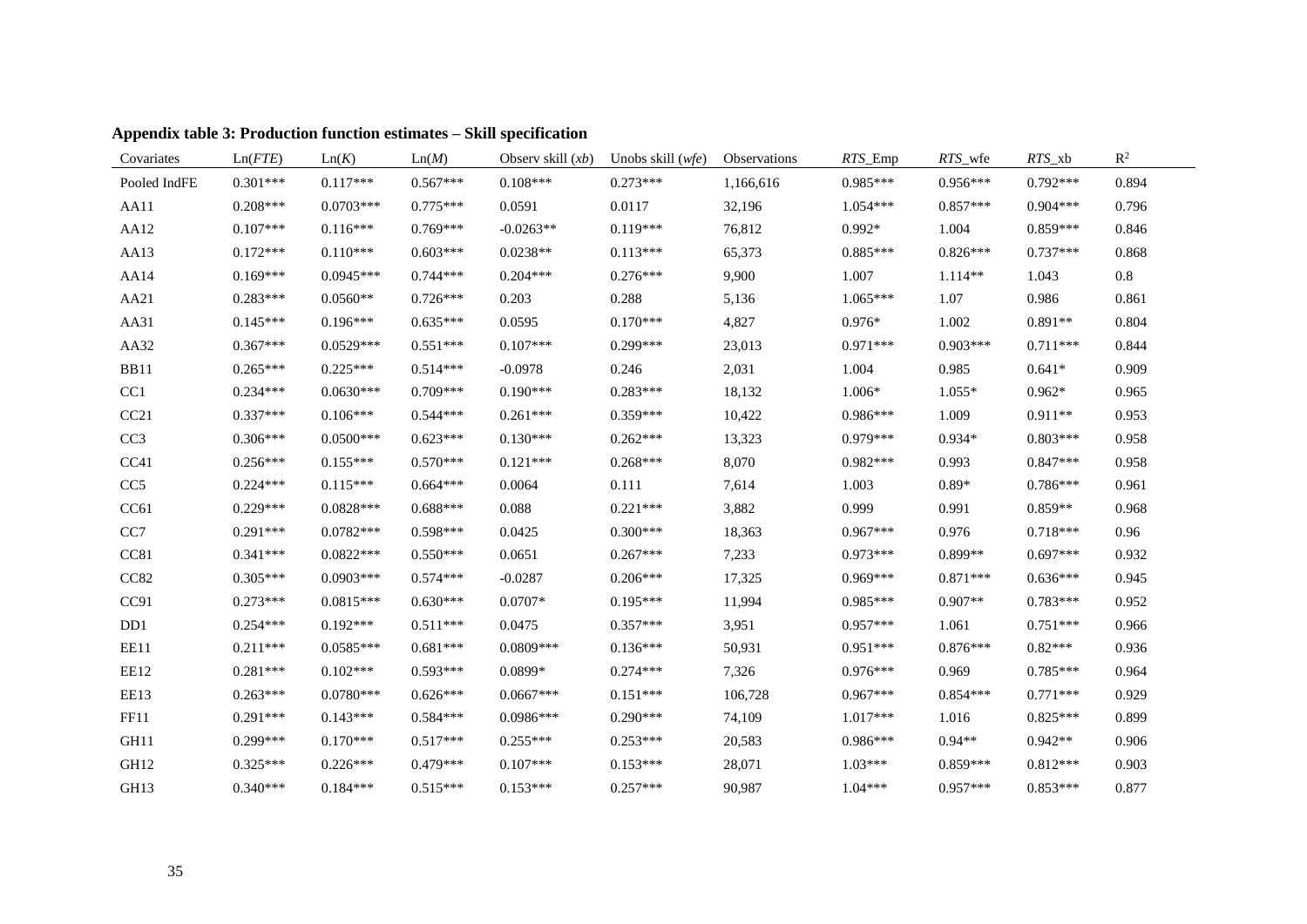| Covariates       | Ln(FTE)    | Ln(K)       | Ln(M)      | Observ skill $(xb)$ | Unobs skill (wfe) | Observations | RTS_Emp    | RTS wfe    | $RTS_x$    | $\mathbb{R}^2$ |
|------------------|------------|-------------|------------|---------------------|-------------------|--------------|------------|------------|------------|----------------|
| GH <sub>21</sub> | $0.220***$ | $0.195***$  | $0.631***$ | $0.0466$ ***        | $0.0442**$        | 101,961      | $1.046***$ | $0.87***$  | $0.872***$ | 0.909          |
| II11             | $0.263***$ | $0.138***$  | $0.583***$ | $0.117***$          | $0.314***$        | 28,563       | $0.984***$ | $1.035**$  | $0.838***$ | 0.956          |
| II12             | $0.285***$ | $0.0667***$ | $0.620***$ | 0.0392              | $0.394***$        | 4,338        | $0.972***$ | 1.08       | $0.726***$ | 0.928          |
| II13             | $0.292***$ | $0.111***$  | $0.593***$ | $0.237***$          | $0.439***$        | 12,978       | 0.996      | $1.142***$ | 0.94       | 0.929          |
| JJ11             | $0.159***$ | $0.118***$  | $0.685***$ | 0.103               | $0.287***$        | 7,785        | $0.962***$ | $1.091**$  | $0.906*$   | 0.904          |
| JJ12             | $0.316***$ | $0.0946***$ | $0.555***$ | 0.103               | $0.269**$         | 2,496        | $0.965**$  | 0.919      | $0.752*$   | 0.904          |
| <b>KK13</b>      | $0.315***$ | $0.0893***$ | $0.504***$ | 0.0321              | $0.399***$        | 15,879       | $0.909***$ | 0.993      | $0.626***$ | 0.796          |
| KK1              | $0.341***$ | $0.120***$  | $0.465***$ | $0.778***$          | 0.0881            | 5,607        | $0.926***$ | $0.673***$ | $1.362**$  | 0.799          |
| LL11             | $0.245***$ | $0.251***$  | $0.478***$ | $0.202***$          | $0.336***$        | 12,357       | $0.973***$ | 1.065      | 0.93       | 0.859          |
| MN11             | $0.453***$ | $0.0881***$ | $0.410***$ | $-0.00899$          | $0.398***$        | 117.741      | $0.951***$ | $0.896***$ | $0.489***$ | 0.851          |
| MN21             | $0.421***$ | $0.0257***$ | $0.520***$ | $0.151***$          | $0.476***$        | 44,397       | $0.967***$ | 1.022      | $0.697***$ | 0.878          |
| RS11             | $0.278***$ | $0.0840***$ | $0.578***$ | $0.173***$          | $0.325***$        | 14,568       | $0.939***$ | 0.987      | $0.834***$ | 0.849          |
| <b>RS21</b>      | $0.334***$ | $0.144***$  | $0.525***$ | $0.113***$          | $0.207***$        | 79,620       | 1.004*     | $0.876***$ | $0.782***$ | 0.914          |

*Note: Obs counts have been rr3'ed. Each row is from a separate regression. All regressions also include time dummies and an AES dummy to capture differences across data sources.*  Significance based on robust standard errors. 'RTS'' means returns to scale, based on alternative ways of increasing labour input. Using the notation from equations [\(1\)](#page-7-1) and [\(7\)](#page-9-3),  $RTS\_Emp=\beta_j^H+\beta_x^K+\beta_x^M$  (hours margin);  $RTS\_wfe=\beta_j^\theta+\beta_x^K+\beta_x^M$  (unobserved skill margin);  $RTS\_xb=\beta_j^K+\beta_x^K+\beta_x^M$  (observed skill margin).RTS significance indicators denote difference *from constant returns to scale.*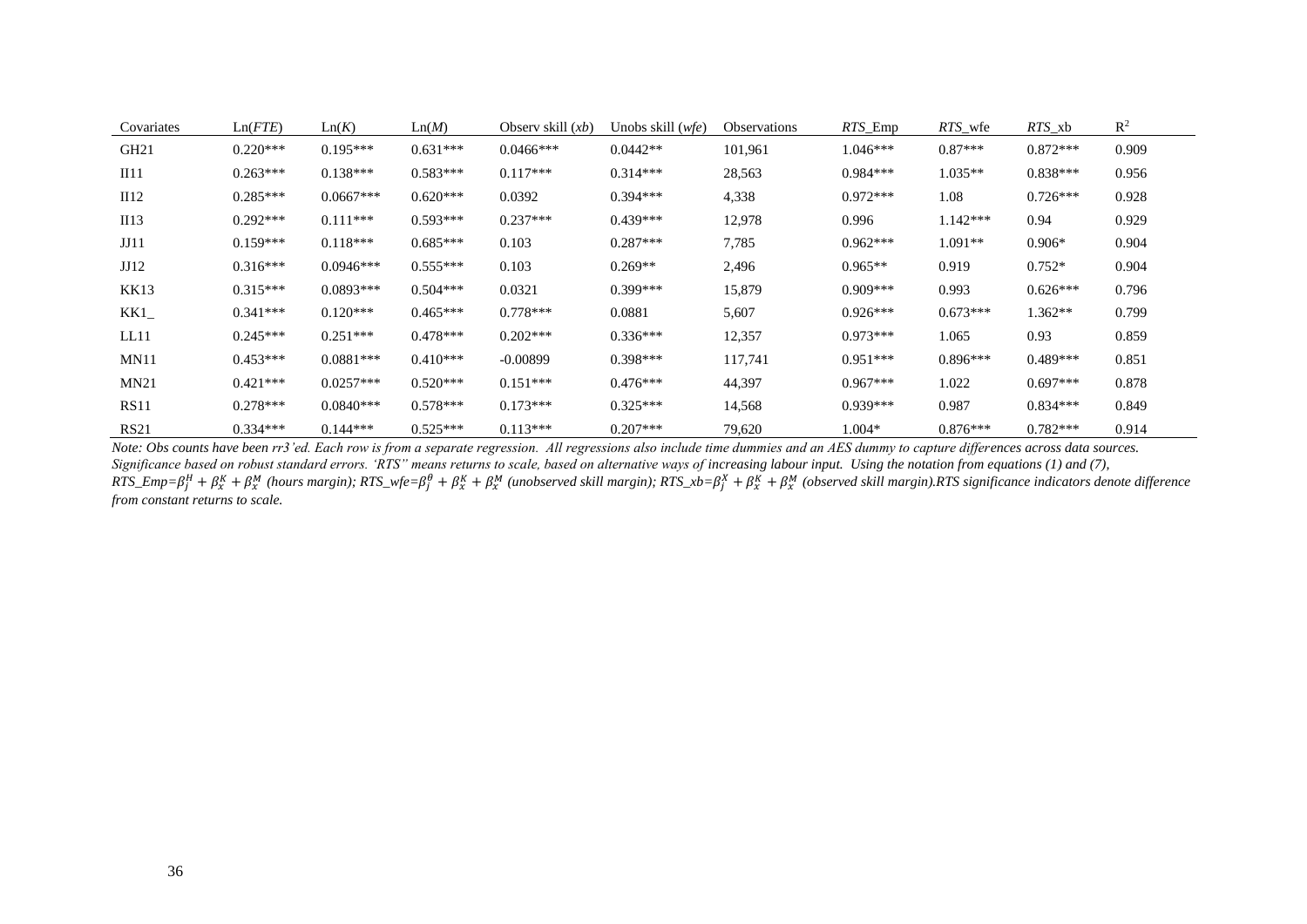<span id="page-41-0"></span>

| <b>FTE</b>                                                  | Total                                         | Continuers                |                                                                      |          |                |          |                 |
|-------------------------------------------------------------|-----------------------------------------------|---------------------------|----------------------------------------------------------------------|----------|----------------|----------|-----------------|
| Period                                                      | within-<br>industry<br>Productivity<br>growth | Change in<br>productivity | due to differential<br>growth of high v<br>low productivity<br>firms | Entrants | Join<br>Sample | Exiters  | Leave<br>Sample |
|                                                             | GR Decomposition                              |                           |                                                                      |          |                |          |                 |
| AA11: Horticulture and fruit growing                        | 0.19%                                         | 0.63%                     | $-0.13%$                                                             | $-0.42%$ | $-1.36%$       | $-0.04%$ | 1.52%           |
| AA12: Sheep, Beef cattle and Grain Farming                  | 0.25%                                         | 0.55%                     | $-0.03%$                                                             | $-0.39%$ | $-0.28%$       | 0.15%    | 0.24%           |
| AA13: Dairy Cattle farming                                  | $-1.52%$                                      | $-1.08%$                  | 0.14%                                                                | $-0.39%$ | $-0.05%$       | 0.32%    | $-0.45%$        |
| AA14: Poultry, deer and Livestock Farming                   | 1.12%                                         | 0.59%                     | 0.14%                                                                | $-0.03%$ | $-0.04%$       | 0.09%    | 0.37%           |
| AA21: Forestry and Logging                                  | 1.81%                                         | $-2.20%$                  | 1.92%                                                                | 1.89%    | 0.14%          | $-1.07%$ | 1.13%           |
| AA31: Fishing and Aquaculture                               | 1.16%                                         | $-0.54%$                  | $-0.21%$                                                             | 0.41%    | $-0.48%$       | 0.40%    | 1.57%           |
| AA32: Agr, For, Fish Support ad Hunting                     | 0.09%                                         | $-0.96%$                  | 0.65%                                                                | 3.55%    | $-0.65%$       | 0.34%    | $-2.83%$        |
| BB11: Mining                                                | $-3.13%$                                      | $-2.82%$                  | $-0.80%$                                                             | 1.15%    | $-1.55%$       | $-0.34%$ | 1.23%           |
| CC1: Food Beverage and Tobacco Mfrg                         | $-0.70%$                                      | $-0.40%$                  | 0.01%                                                                | $-0.03%$ | 0.17%          | $-0.59%$ | 0.15%           |
| CC21: Textile, Clothing, Footwear and Leather Manufacturing | 1.06%                                         | 0.11%                     | 0.52%                                                                | 0.10%    | $-0.05%$       | $-0.11%$ | 0.49%           |
| CC3: Wood and Paper Product Manufacturing                   | 1.05%                                         | 0.12%                     | 0.18%                                                                | 0.55%    | $-0.42%$       | $-0.06%$ | 0.68%           |
| CC41: Printing                                              | $-0.65%$                                      | $-1.48%$                  | 0.38%                                                                | 0.17%    | $-0.11%$       | $-0.02%$ | 0.40%           |
| CC5: Petrochemical Mfrg                                     | $-0.40%$                                      | $-0.49%$                  | $-0.24%$                                                             | $-0.20%$ | $-0.97%$       | 0.26%    | 1.25%           |
| CC61: Non-Metallic Mineral Product Manufacturing            | 0.08%                                         | $-0.20%$                  | $-0.07%$                                                             | 0.59%    | $-0.38%$       | $-0.69%$ | 0.84%           |
| CC7: Metal Product Manufacturing                            | $-1.43%$                                      | $-1.31%$                  | $-0.04%$                                                             | $-0.10%$ | $-0.72%$       | 0.08%    | 0.66%           |
| CC81: Transport equipment mfrg                              | $-0.64%$                                      | $-2.06%$                  | 1.02%                                                                | 0.16%    | $-1.36%$       | 0.03%    | 1.56%           |
| CC82: Machinery and equipment mfrg                          | 0.15%                                         | $-0.65%$                  | 0.49%                                                                | $-0.01%$ | $-0.25%$       | 0.01%    | 0.56%           |
| CC91: Furniture and Other Manufacturing                     | 0.02%                                         | $-0.66%$                  | 0.37%                                                                | 0.03%    | $-0.16%$       | 0.12%    | 0.32%           |
| DD1: Electricity Gas, Water and Waste Servicesa             | $-3.35%$                                      | $-3.29%$                  | 0.36%                                                                | $-0.17%$ | $-0.16%$       | $-0.23%$ | 0.14%           |
| EE11: Building Construction                                 | 0.08%                                         | $-0.33%$                  | 0.11%                                                                | $-0.01%$ | $-0.32%$       | 0.15%    | 0.48%           |
| EE12: Heavy and Civil Engineering Construction              | 0.34%                                         | $-0.43%$                  | 0.37%                                                                | 0.33%    | 0.26%          | $-0.07%$ | $-0.13%$        |
| EE13: Construction Services                                 | 0.90%                                         | 0.13%                     | 0.30%                                                                | 0.13%    | 0.10%          | 0.07%    | 0.16%           |
| FF11: Wholesale Trade                                       | 1.01%                                         | 0.23%                     | 0.32%                                                                | 0.27%    | 0.47%          | $-0.07%$ | $-0.21%$        |
| GH11: Motor Vehicle Retailing and Services                  | 0.21%                                         | $-0.55%$                  | 0.49%                                                                | 0.04%    | 0.29%          | 0.19%    | $-0.24%$        |
| GH12: Food Retailing                                        | 2.95%                                         | 3.17%                     | $-0.14%$                                                             | $-0.28%$ | $-0.58%$       | 0.03%    | 0.75%           |
| GH13: Other Retailing                                       | 2.51%                                         | 1.39%                     | 0.13%                                                                | 0.08%    | 0.12%          | 0.15%    | 0.64%           |
| GH21: Accommodation and Food Services                       | 0.57%                                         | 0.50%                     | 0.08%                                                                | 0.06%    | 0.17%          | $-0.01%$ | $-0.23%$        |
| II11: Road Transport                                        | 0.01%                                         | $-0.31%$                  | 0.21%                                                                | 0.16%    | 0.06%          | $-0.02%$ | $-0.08%$        |

## **Appendix table 4: Industry-specific within-industry decompositions –** *FTE* **spec**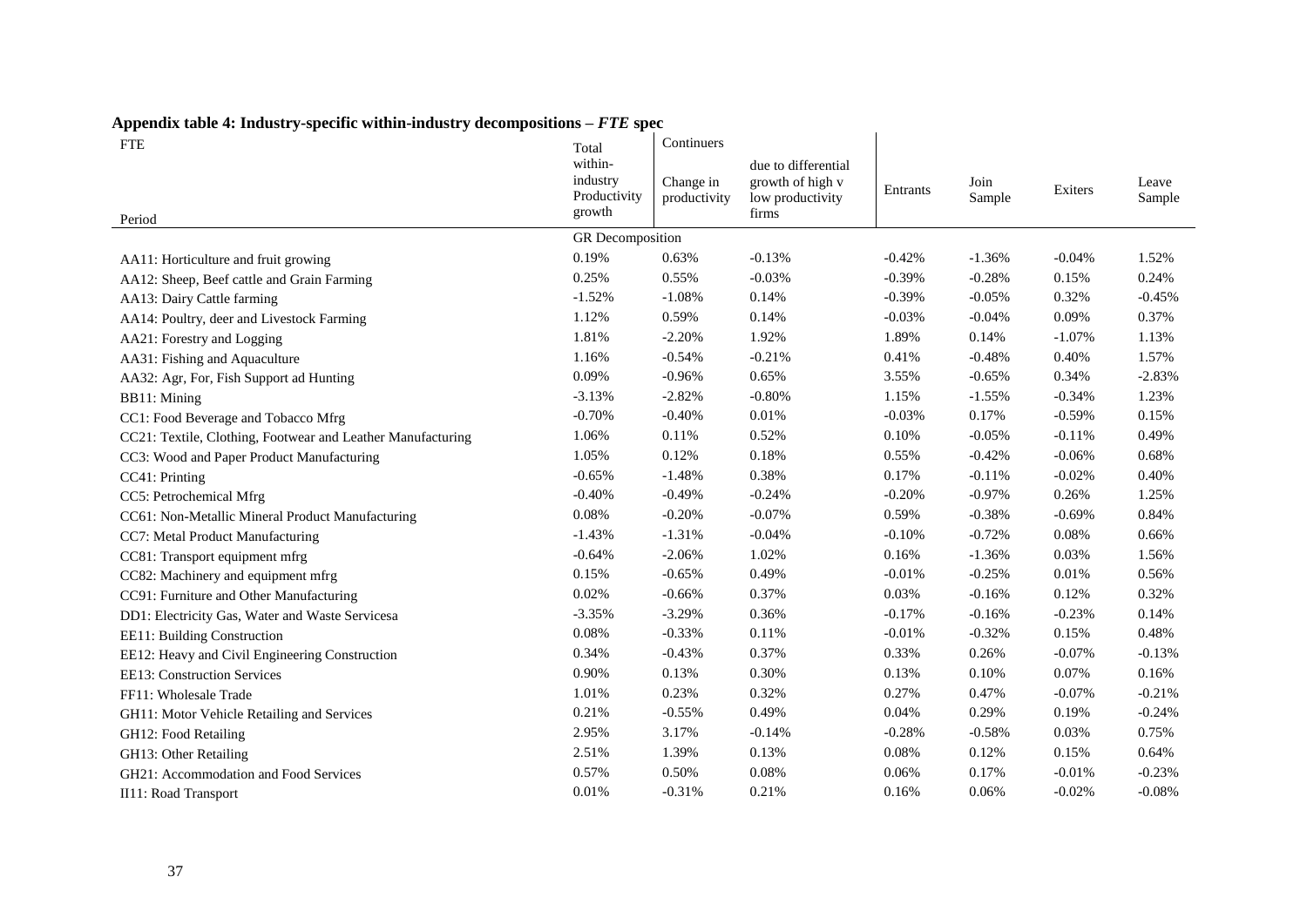| <b>FTE</b><br>Period                                     | Total<br>within-<br>industry<br>Productivity<br>growth | Continuers<br>Change in<br>productivity | due to differential<br>growth of high v<br>low productivity<br>firms | Entrants  | Join<br>Sample | Exiters  | Leave<br>Sample |
|----------------------------------------------------------|--------------------------------------------------------|-----------------------------------------|----------------------------------------------------------------------|-----------|----------------|----------|-----------------|
| II12: Rail, Water, Air and Other Transport               | 0.63%                                                  | 0.97%                                   | $-0.25%$                                                             | $-0.02\%$ | $-0.22%$       | $-0.02%$ | 0.17%           |
| II13: Postal, Courier and Warehousing Services           | 0.67%                                                  | 0.09%                                   | 0.26%                                                                | 0.21%     | 0.40%          | $-0.06%$ | $-0.23%$        |
| <b>JJ11:</b> Information Media Services                  | 0.76%                                                  | 0.03%                                   | 0.15%                                                                | 0.49%     | 0.16%          | $-0.31%$ | 0.25%           |
| JJ12: Telecomms, internet and library services           | 1.78%                                                  | 2.67%                                   | $-1.21%$                                                             | 0.23%     | $-0.59%$       | 0.02%    | 0.65%           |
| KK13: Auxiliary Finance and Insurance                    | $-1.12%$                                               | $-1.06%$                                | 0.70%                                                                | $-0.03%$  | $-0.99\%$      | 0.24%    | 0.02%           |
| KK1: Business Services other than Aux. Finance Insurance | 2.11%                                                  | 2.93%                                   | $-0.51%$                                                             | 0.28%     | $-2.11%$       | 0.35%    | 1.17%           |
| LL11: Rental and Hiring Services                         | 1.48%                                                  | 1.47%                                   | 0.16%                                                                | $-0.04\%$ | $-0.65%$       | $-0.03%$ | 0.57%           |
| MN11: Professional Scientifica nd Technical Services     | $-0.34%$                                               | $-0.95%$                                | $-0.01\%$                                                            | 0.05%     | $-0.01%$       | $-0.03%$ | 0.61%           |
| MN21: Administrative and Support Services                | $-0.15%$                                               | $-0.55%$                                | $-0.10%$                                                             | 0.25%     | $-0.05%$       | $-0.27%$ | 0.55%           |
| RS11: Arts and Recreation Services                       | 1.12%                                                  | 0.50%                                   | $-0.77\%$                                                            | $-1.12%$  | $-0.51%$       | 0.57%    | 2.46%           |
| RS21: Other Services                                     | 0.42%                                                  | $-0.13%$                                | 0.25%                                                                | $-0.01\%$ | $-0.04%$       | 0.13%    | 0.22%           |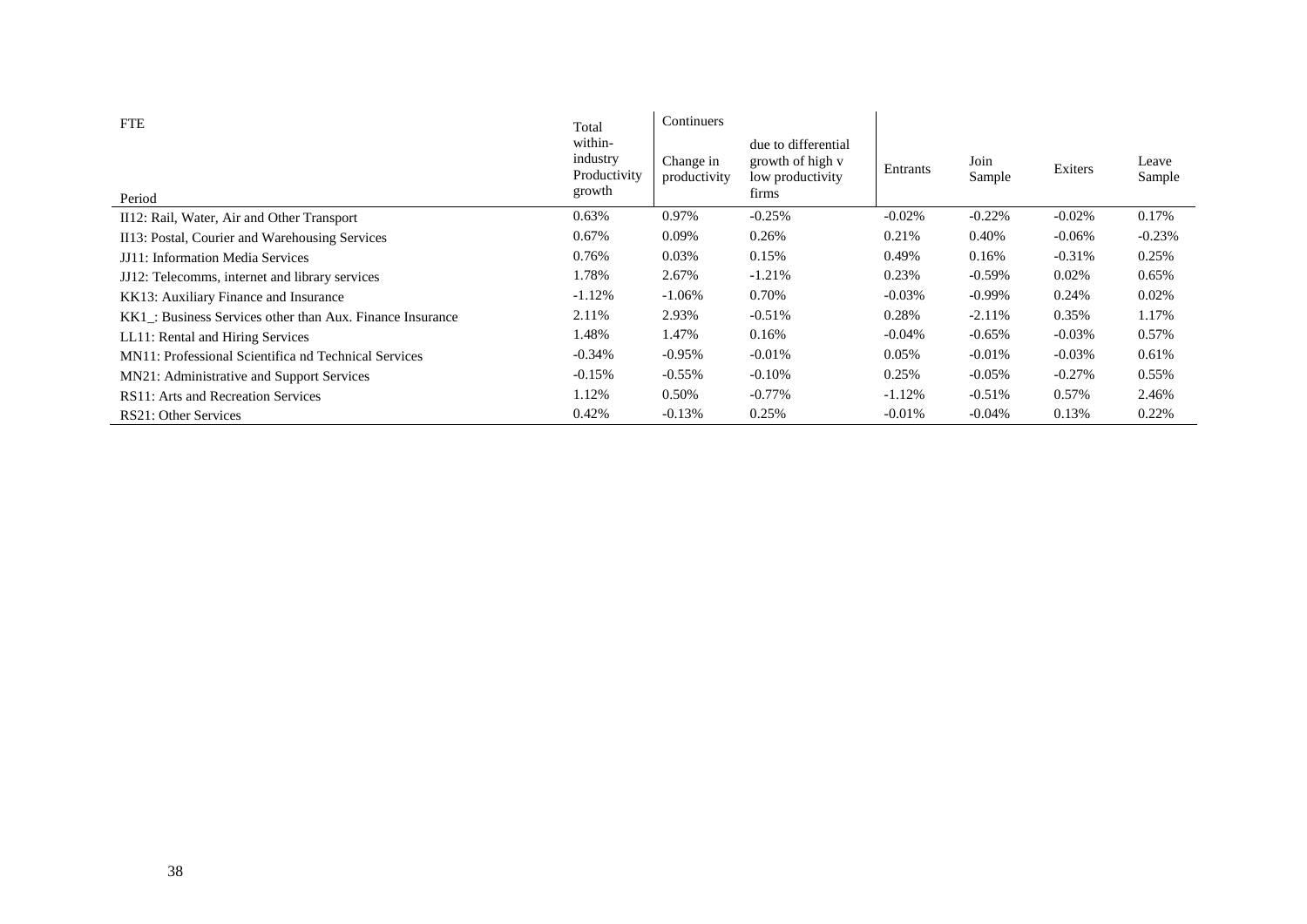## **Appendix table 5: Industry-specific within-industry decompositions – Skill spec**

<span id="page-43-0"></span>

|                                                             |                                                     | Continuers                |                                                                      |          |                |          |                 |
|-------------------------------------------------------------|-----------------------------------------------------|---------------------------|----------------------------------------------------------------------|----------|----------------|----------|-----------------|
|                                                             | Total within-<br>industry<br>Productivity<br>growth | Change in<br>productivity | due to differential<br>growth of high v<br>low productivity<br>firms | Entrants | Join<br>Sample | Exiters  | Leave<br>Sample |
| Period                                                      |                                                     |                           |                                                                      |          |                |          |                 |
|                                                             | GR Decomposition                                    |                           |                                                                      |          |                |          |                 |
| AA11: Horticulture and fruit growing                        | 0.16%                                               | 0.64%                     | $-0.13%$                                                             | $-0.43%$ | $-1.37%$       | $-0.03%$ | 1.50%           |
| AA12: Sheep, Beef cattle and Grain Farming                  | 0.18%                                               | 0.51%                     | $-0.04%$                                                             | $-0.41%$ | $-0.28%$       | 0.17%    | 0.23%           |
| AA13: Dairy Cattle farming                                  | $-1.56%$                                            | $-1.10%$                  | 0.13%                                                                | $-0.41%$ | $-0.05%$       | 0.32%    | $-0.45%$        |
| AA14: Poultry, deer and Livestock Farming                   | 1.10%                                               | 0.54%                     | 0.13%                                                                | $-0.07%$ | $-0.01%$       | 0.12%    | 0.38%           |
| AA21: Forestry and Logging                                  | 1.78%                                               | $-2.03%$                  | 1.81%                                                                | 1.92%    | 0.14%          | $-1.08%$ | 1.01%           |
| AA31: Fishing and Aquaculture                               | 1.18%                                               | $-0.40%$                  | $-0.18%$                                                             | 0.43%    | $-0.48%$       | 0.39%    | 1.42%           |
| AA32: Agr, For, Fish Support ad Hunting                     | $-0.06%$                                            | $-0.95%$                  | 0.60%                                                                | 3.26%    | $-0.65%$       | 0.30%    | $-2.62%$        |
| BB11: Mining                                                | $-3.12%$                                            | $-2.50%$                  | $-0.37%$                                                             | 1.24%    | $-2.34%$       | $-0.35%$ | 1.18%           |
| CC1: Food Beverage and Tobacco Mfrg                         | $-0.66%$                                            | $-0.32%$                  | $-0.01%$                                                             | $-0.04%$ | 0.10%          | $-0.56%$ | 0.18%           |
| CC21: Textile, Clothing, Footwear and Leather Manufacturing | 1.04%                                               | 0.17%                     | 0.46%                                                                | 0.07%    | $-0.14%$       | $-0.09%$ | 0.58%           |
| CC3: Wood and Paper Product Manufacturing                   | 1.10%                                               | 0.18%                     | 0.16%                                                                | 0.50%    | $-0.40%$       | 0.00%    | 0.66%           |
| CC41: Printing                                              | $-0.59%$                                            | $-1.39%$                  | 0.38%                                                                | 0.16%    | $-0.12%$       | $-0.01%$ | 0.38%           |
| CC5: Petrochemical Mfrg                                     | $-0.36%$                                            | $-0.44%$                  | $-0.24%$                                                             | $-0.20%$ | $-0.96%$       | 0.25%    | 1.23%           |
| CC61: Non-Metallic Mineral Product Manufacturing            | 0.11%                                               | $-0.14%$                  | $-0.09%$                                                             | 0.59%    | $-0.36%$       | $-0.70%$ | 0.81%           |
| CC7: Metal Product Manufacturing                            | $-1.46%$                                            | $-1.24%$                  | $-0.13%$                                                             | $-0.11%$ | $-0.72%$       | 0.08%    | 0.66%           |
| CC81: Transport equipment mfrg                              | $-0.63%$                                            | $-1.97%$                  | 0.98%                                                                | 0.16%    | $-1.49%$       | 0.06%    | 1.63%           |
| CC82: Machinery and equipment mfrg                          | 0.19%                                               | $-0.58%$                  | 0.44%                                                                | $-0.03%$ | $-0.31%$       | 0.02%    | 0.64%           |
| CC91: Furniture and Other Manufacturing                     | $-0.03%$                                            | $-0.67%$                  | 0.34%                                                                | 0.02%    | $-0.18%$       | 0.13%    | 0.34%           |
| DD1: Electricity Gas, Water and Waste Servicesa             | $-2.82%$                                            | $-2.65%$                  | 0.25%                                                                | $-0.14%$ | $-0.15%$       | $-0.23%$ | 0.09%           |
| EE11: Building Construction                                 | 0.07%                                               | $-0.32%$                  | 0.11%                                                                | $-0.02%$ | $-0.32%$       | 0.15%    | 0.47%           |
| EE12: Heavy and Civil Engineering Construction              | 0.45%                                               | $-0.37%$                  | 0.39%                                                                | 0.32%    | 0.23%          | $-0.05%$ | $-0.06%$        |
| <b>EE13: Construction Services</b>                          | 0.89%                                               | 0.15%                     | 0.28%                                                                | 0.12%    | 0.11%          | 0.08%    | 0.15%           |
| FF11: Wholesale Trade                                       | 1.13%                                               | 0.35%                     | 0.26%                                                                | 0.24%    | 0.39%          | $-0.05%$ | $-0.07%$        |
| GH11: Motor Vehicle Retailing and Services                  | 0.19%                                               | $-0.53%$                  | 0.49%                                                                | 0.02%    | 0.25%          | 0.20%    | $-0.24%$        |
| GH12: Food Retailing                                        | 2.83%                                               | 3.05%                     | $-0.16%$                                                             | $-0.30%$ | $-0.56%$       | 0.04%    | 0.76%           |
| GH13: Other Retailing                                       | 2.58%                                               | 1.48%                     | 0.15%                                                                | 0.03%    | 0.08%          | 0.18%    | 0.66%           |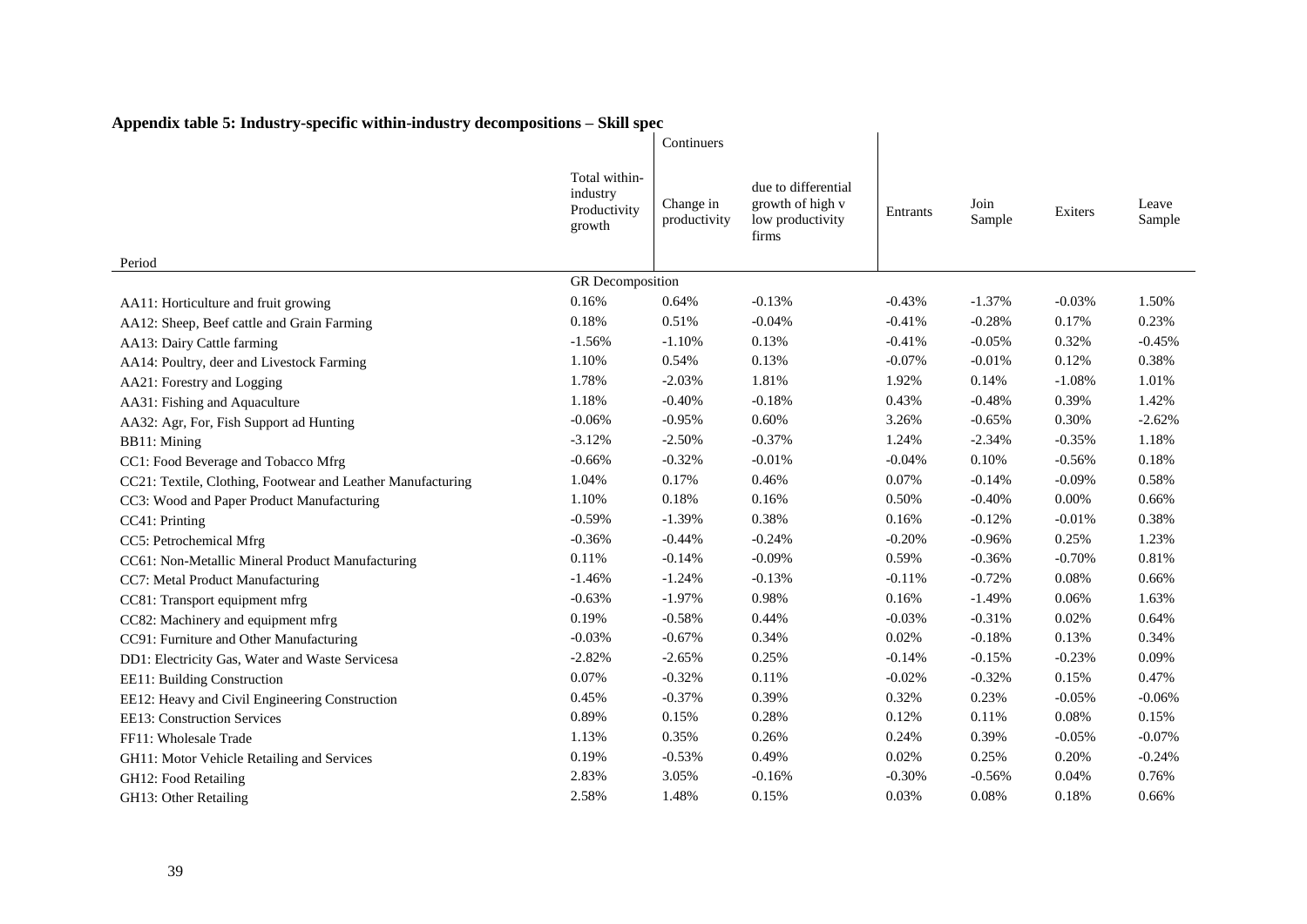|                                                           |                                                     | Continuers                |                                                                      |           |                |           |                 |
|-----------------------------------------------------------|-----------------------------------------------------|---------------------------|----------------------------------------------------------------------|-----------|----------------|-----------|-----------------|
|                                                           | Total within-<br>industry<br>Productivity<br>growth | Change in<br>productivity | due to differential<br>growth of high v<br>low productivity<br>firms | Entrants  | Join<br>Sample | Exiters   | Leave<br>Sample |
| Period                                                    |                                                     |                           |                                                                      |           |                |           |                 |
| GH21: Accommodation and Food Services                     | 0.55%                                               | 0.50%                     | 0.07%                                                                | 0.04%     | 0.14%          | 0.00%     | $-0.20%$        |
| II11: Road Transport                                      | 0.05%                                               | $-0.22%$                  | 0.18%                                                                | 0.14%     | 0.01%          | $-0.01%$  | $-0.05\%$       |
| II12: Rail, Water, Air and Other Transport                | 0.98%                                               | 1.27%                     | $-0.28%$                                                             | $-0.04\%$ | $-0.18%$       | $0.00\%$  | 0.21%           |
| II13: Postal, Courier and Warehousing Services            | 0.92%                                               | 0.44%                     | 0.13%                                                                | 0.13%     | 0.21%          | $-0.03\%$ | 0.04%           |
| <b>JJ11:</b> Information Media Services                   | 0.98%                                               | 0.28%                     | 0.11%                                                                | 0.51%     | 0.18%          | $-0.31%$  | 0.21%           |
| JJ12: Telecomms, internet and library services            | 2.11%                                               | 3.10%                     | $-1.28%$                                                             | 0.19%     | $-0.65%$       | 0.05%     | 0.70%           |
| KK13: Auxiliary Finance and Insurance                     | $-0.60\%$                                           | $-0.61%$                  | 0.62%                                                                | $-0.07\%$ | $-1.05%$       | 0.32%     | 0.19%           |
| KK1_: Business Services other than Aux. Finance Insurance | 2.05%                                               | 2.85%                     | $-0.42%$                                                             | 0.24%     | $-2.28%$       | 0.33%     | 1.32%           |
| LL11: Rental and Hiring Services                          | 1.50%                                               | 1.57%                     | 0.08%                                                                | $-0.12%$  | $-0.75%$       | 0.01%     | 0.70%           |
| MN11: Professional Scientific and Technical Services      | 0.13%                                               | $-0.49%$                  | $-0.04%$                                                             | 0.03%     | $-0.09\%$      | $-0.03%$  | 0.75%           |
| MN21: Administrative and Support Services                 | 0.10%                                               | $-0.22%$                  | $-0.11%$                                                             | 0.19%     | $-0.14%$       | $-0.24%$  | 0.62%           |
| RS11: Arts and Recreation Services                        | 1.10%                                               | 0.62%                     | $-0.85%$                                                             | $-1.15%$  | $-0.57\%$      | 0.59%     | 2.46%           |
| RS21: Other Services                                      | 0.40%                                               | $-0.09\%$                 | 0.22%                                                                | $-0.03%$  | $-0.08%$       | 0.14%     | 0.25%           |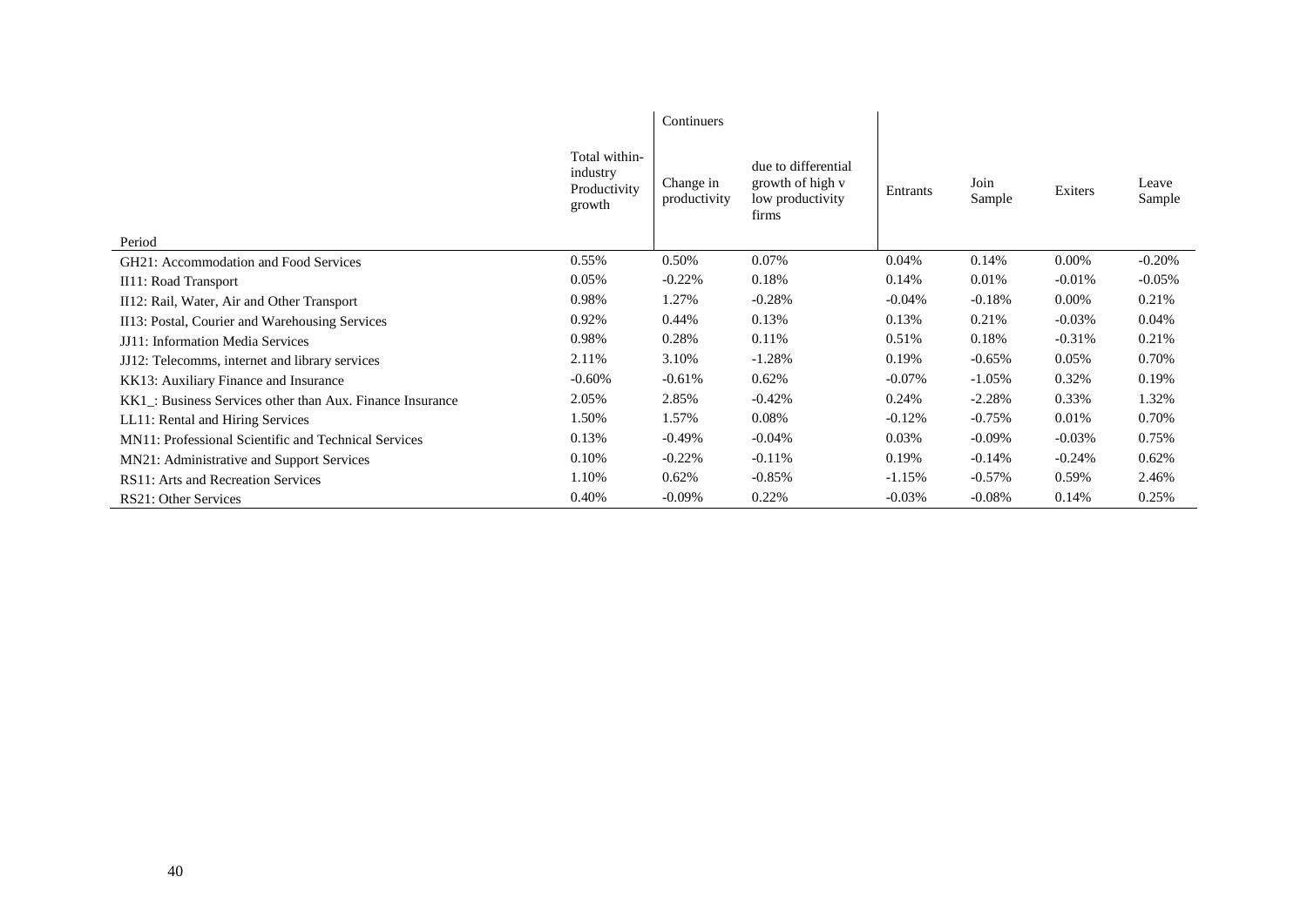|                            | FTE specification                                               |             |                             | Skill specification                                            |             |                             |
|----------------------------|-----------------------------------------------------------------|-------------|-----------------------------|----------------------------------------------------------------|-------------|-----------------------------|
| <b>ANZSIOC</b><br>Industry | Ann average<br>within-industry<br>$mfp$ growth $(11)$<br>years) | Mean weight | Mean mfp<br>across 12 years | Ann average<br>within-industry<br>$mfp$ growth $(11$<br>years) | Mean weight | Mean mfp<br>across 12 years |
| AA11                       | 0.2%                                                            | 1.0%        | $-16.6%$                    | 0.2%                                                           | 1.1%        | $-18.8%$                    |
| AA12                       | 0.2%                                                            | 2.0%        | $-19.2%$                    | 0.3%                                                           | 2.0%        | $-18.5%$                    |
| AA13                       | $-1.6%$                                                         | 2.1%        | $-17.8%$                    | $-1.5%$                                                        | 2.1%        | $-17.3%$                    |
| AA14                       | 1.1%                                                            | 0.4%        | $-13.7%$                    | 1.1%                                                           | 0.4%        | $-14.9%$                    |
| AA21                       | 1.8%                                                            | 0.5%        | 4.3%                        | 1.8%                                                           | 0.5%        | 6.0%                        |
| AA31                       | 1.2%                                                            | 0.2%        | $-4.4%$                     | 1.2%                                                           | 0.2%        | $-3.1%$                     |
| AA32                       | $-0.1%$                                                         | 0.8%        | 1.4%                        | 0.1%                                                           | 0.8%        | 2.7%                        |
| <b>BB11</b>                | $-3.1%$                                                         | 1.1%        | 31.0%                       | $-3.1%$                                                        | 1.1%        | 34.3%                       |
| CC1                        | $-0.7%$                                                         | 13.5%       | 3.7%                        | $-0.7%$                                                        | 14.0%       | $-0.3%$                     |
| CC21                       | 1.0%                                                            | 1.2%        | $-12.8%$                    | 1.1%                                                           | 1.2%        | $-16.1%$                    |
| CC <sub>3</sub>            | 1.1%                                                            | 3.8%        | $-10.3%$                    | 1.1%                                                           | 3.8%        | $-11.3%$                    |
| CC41                       | $-0.6%$                                                         | 0.9%        | $-16.0\%$                   | $-0.6%$                                                        | $0.8\%$     | $-15.3%$                    |
| CC5                        | $-0.4%$                                                         | 4.8%        | 27.0%                       | $-0.4%$                                                        | 4.7%        | 27.3%                       |
| CC61                       | 0.1%                                                            | 1.0%        | $-5.1%$                     | 0.1%                                                           | 1.0%        | $-5.5%$                     |
| CC7                        | $-1.5%$                                                         | 3.2%        | $-3.2%$                     | $-1.4%$                                                        | 3.2%        | $-3.2%$                     |
| CC81                       | $-0.6%$                                                         | 0.8%        | $-16.6%$                    | $-0.6%$                                                        | 0.8%        | $-15.3%$                    |
| CC82                       | 0.2%                                                            | 3.0%        | $-4.9%$                     | 0.2%                                                           | 3.0%        | $-4.6%$                     |
| CC91                       | $0.0\%$                                                         | $0.8\%$     | $-17.6%$                    | $0.0\%$                                                        | $0.8\%$     | $-18.5%$                    |
| DD1                        | $-2.8%$                                                         | 4.3%        | 25.6%                       | $-3.4%$                                                        | 4.2%        | 28.0%                       |
| EE11                       | $0.1\%$                                                         | 3.5%        | 16.0%                       | 0.1%                                                           | 3.4%        | 18.4%                       |
| EE12                       | 0.5%                                                            | 2.7%        | $-12.0%$                    | 0.3%                                                           | 2.7%        | $-12.4%$                    |
| EE13                       | 0.9%                                                            | 4.2%        | $-4.2%$                     | 0.9%                                                           | 4.1%        | $-2.0%$                     |
| FF11                       | 1.1%                                                            | 6.3%        | $-0.7%$                     | 1.0%                                                           | 6.1%        | 1.7%                        |
| GH11                       | 0.2%                                                            | 1.1%        | $-12.9%$                    | 0.2%                                                           | 1.2%        | $-12.6%$                    |
| GH12                       | 2.8%                                                            | 1.3%        | $-4.0%$                     | 3.0%                                                           | 1.4%        | $-8.1%$                     |
| GH13                       | 2.6%                                                            | 3.4%        | $-4.6%$                     | 2.5%                                                           | 3.5%        | $-6.1%$                     |
| GH21                       | 0.6%                                                            | 3.9%        | $-26.0\%$                   | 0.6%                                                           | 4.0%        | $-29.1%$                    |
| II11                       | 0.1%                                                            | 2.4%        | $-11.3%$                    | $0.0\%$                                                        | 2.4%        | $-11.8%$                    |
| II12                       | 1.0%                                                            | 3.6%        | $-13.4%$                    | 0.6%                                                           | 3.6%        | $-13.0%$                    |
| <b>II13</b>                | 0.9%                                                            | 2.4%        | 1.2%                        | 0.7%                                                           | 2.5%        | $-0.2%$                     |
| JJ11                       | 1.0%                                                            | 1.6%        | 1.8%                        | $0.8\%$                                                        | 1.6%        | 3.7%                        |
| JJ12                       | 2.1%                                                            | 2.6%        | 9.9%                        | 1.8%                                                           | 2.5%        | 12.6%                       |
| <b>KK13</b>                | $-0.6%$                                                         | 0.9%        | 10.5%                       | $-1.1%$                                                        | 0.8%        | 16.7%                       |
| KK1                        | 2.0%                                                            | 3.4%        | 22.3%                       | 2.1%                                                           | 3.3%        | 24.9%                       |
| LL11                       | 1.5%                                                            | 0.8%        | 1.0%                        | 1.5%                                                           | 0.8%        | 0.9%                        |
| MN11                       | 0.1%                                                            | 5.7%        | 3.5%                        | $-0.3%$                                                        | 5.4%        | 9.8%                        |
| <b>MN21</b>                | 0.1%                                                            | 2.2%        | 0.3%                        | $-0.2%$                                                        | 2.3%        | $-0.6%$                     |
| RS11                       | 1.1%                                                            | 0.7%        | $-6.7%$                     | 1.1%                                                           | 0.7%        | $-7.7%$                     |
| <b>RS21</b>                | 0.4%                                                            | 1.9%        | $-12.7%$                    | 0.4%                                                           | 1.9%        | $-11.9%$                    |

# **Appendix table 6: Summary of industry-specific productivity**